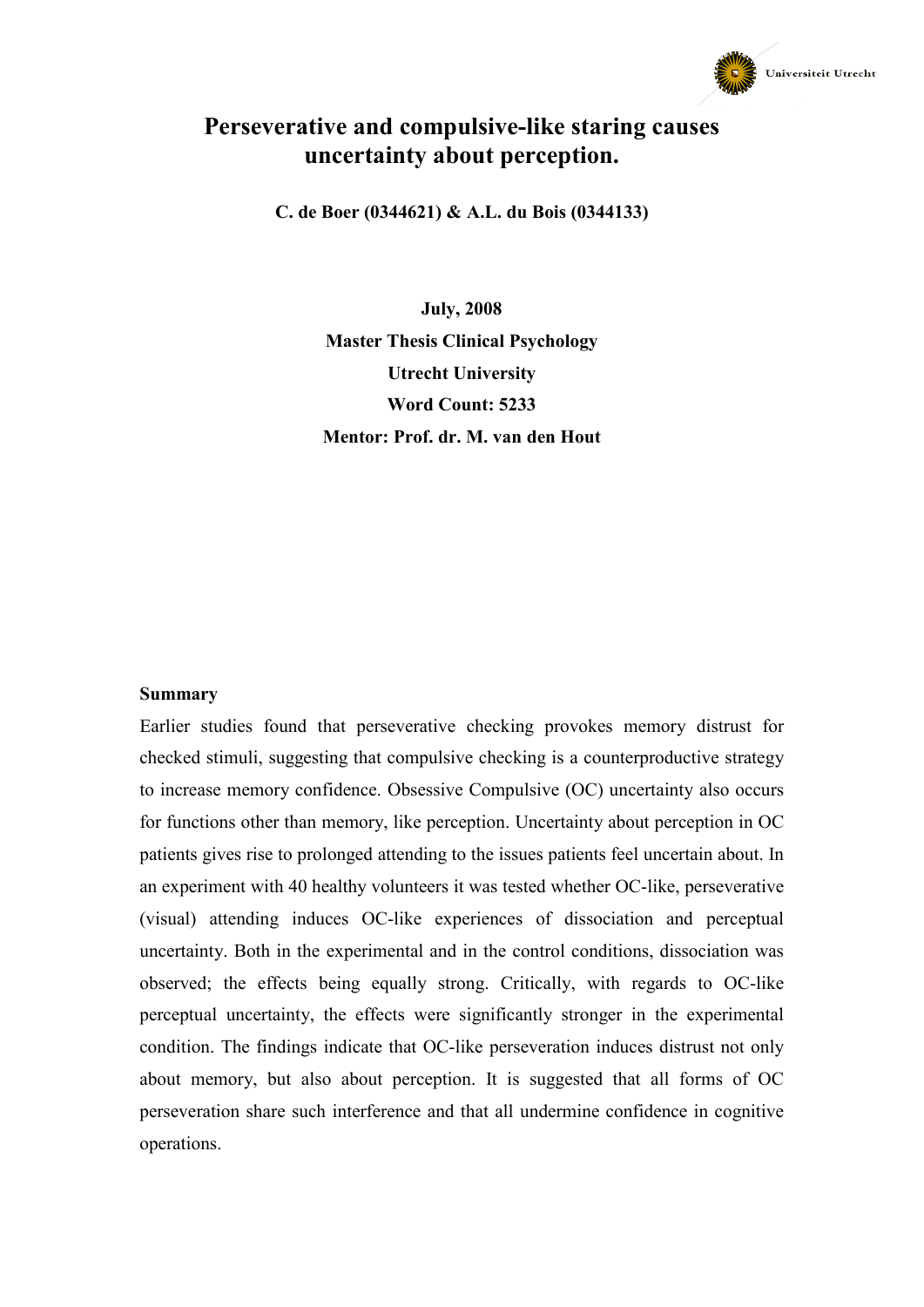# Index

| <b>Summary</b>                                       | $\boldsymbol{l}$ |
|------------------------------------------------------|------------------|
| <b>Introduction</b>                                  | $\mathfrak{z}$   |
| <b>Method</b>                                        | 8                |
| Participants                                         | 8                |
| Procedure                                            | 8                |
| Assessments                                          | 10               |
| <b>Statistical Analysis</b>                          | II               |
| <b>Results</b>                                       | 12               |
| Dissociation after perseveration of visual attention | 12               |
| Uncertainty about perception                         | 12               |
| Comparison of paired means                           | 13               |
| <b>Discussion</b>                                    | 14               |
| Acknowledgement                                      | 16               |
| <b>References</b>                                    | 17               |
| <i><b>Appendix</b></i>                               | 20               |
| A. Instructions                                      | 20               |
| <b>B.</b> Questionnaires                             | 24               |
| C. SPSS Output                                       | 44               |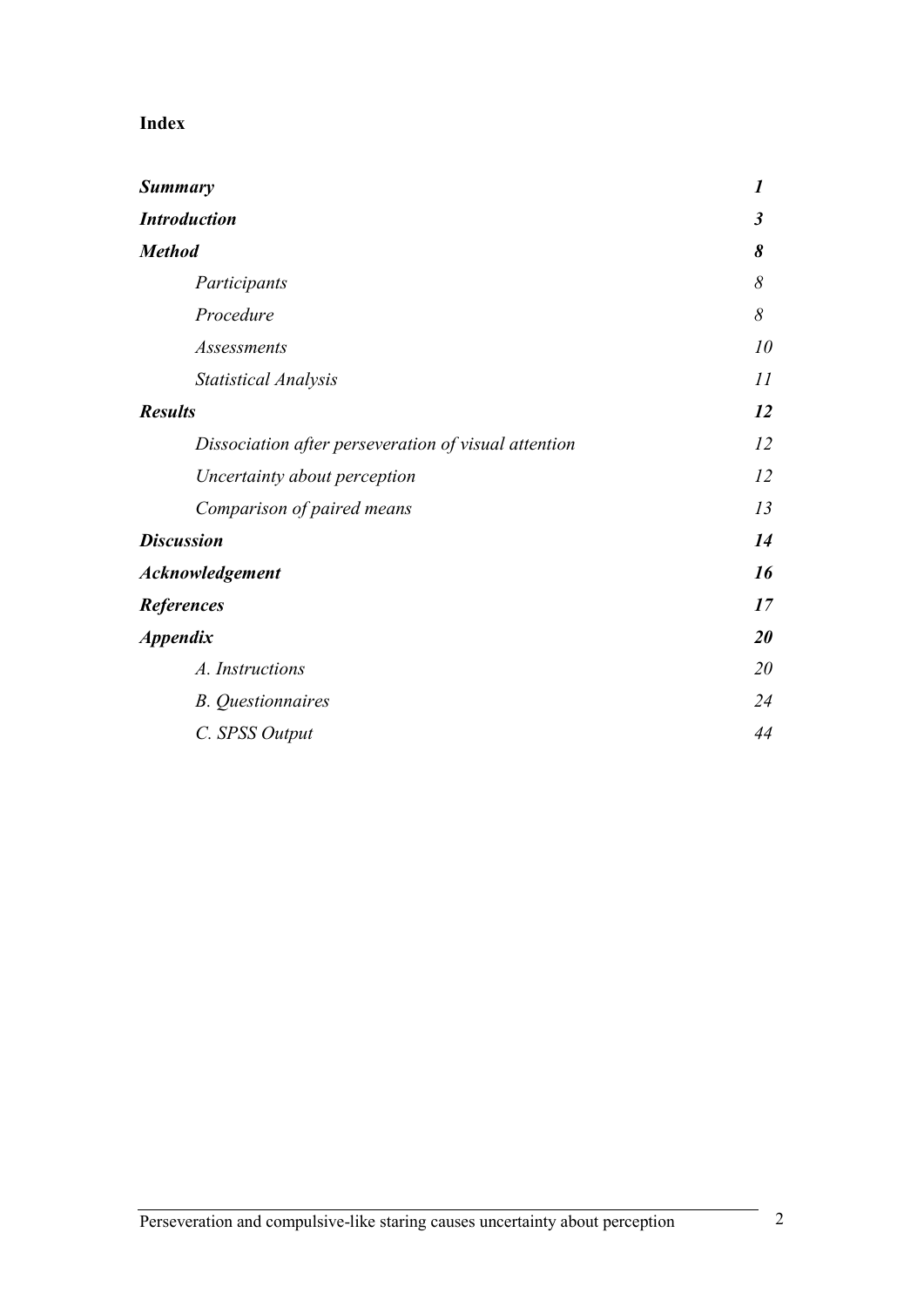#### Introduction

Obsessive-Compulsion Disorder (OCD) is an anxiety disorder. The two major components in OCD are obsessions and compulsions. Obsessions are impulses, persistent thoughts or ideas that are experienced as inappropriate and that create anxiety or distress. Compulsions are repetitive behavior or mental acts that are typically performed in an attempt to relieve the distress brought on by the obsession (American Psychiatric Association, 1994; Riggs & Foa, 1993).

One of the most common types of compulsions in OCD is checking. Individuals repeatedly check to see if they have correctly completed an activity, OCD patients report that they are often uncertain about this (Jenike, Baer & Minichiello, 1990). Hermans, Martens, DeCort, Pieters & Eelen (2002) and Rachman (1973) report that it is far from evident that the uncertainty in OCD checkers is caused by a general memory deficit. Only their confidence in memory is low and therefore they suffer from a meta-memory problem (van den Hout & Kindt, 2003a).

Memory distrust in OCD patients can be explained by a theory of van de Hout & Kindt (2003) and Johnston & Hawley (1994). They argued that despite extensive checking, OCD checkers distrust their memory because repeated checking increases familiarity with the issues checked. Increased familiarity promotes conceptual processing which inhibits perceptual processing, inhibited perceptual processing makes recollection less vivid and detailed and finally reduction on vividness and detail promotes distrust in memory. The data of van den Hout & Kindt (2003) suggests that OCD checking may be motivated by the wish to reduce uncertainty, but checking appears to be a counter-productive safety strategy.

Tulving (1985) described that the source of memory can change from something more episodic (remembering) to something more semantic (knowing). The main aspect is weather people know that they have checked but *don't remember* the specific detail. If one believes that something happened (e.g. the light is switched off) we belief this because a) we remember physical details (e.g. walking towards the switch) or b) we know that something happened because it follows a general rule (I always switch the light off when I leave the house).

When the event becomes more familiar due to repeated checking the source of memory becomes 'knowing'. Increased familiarity reduces the vividness and detail of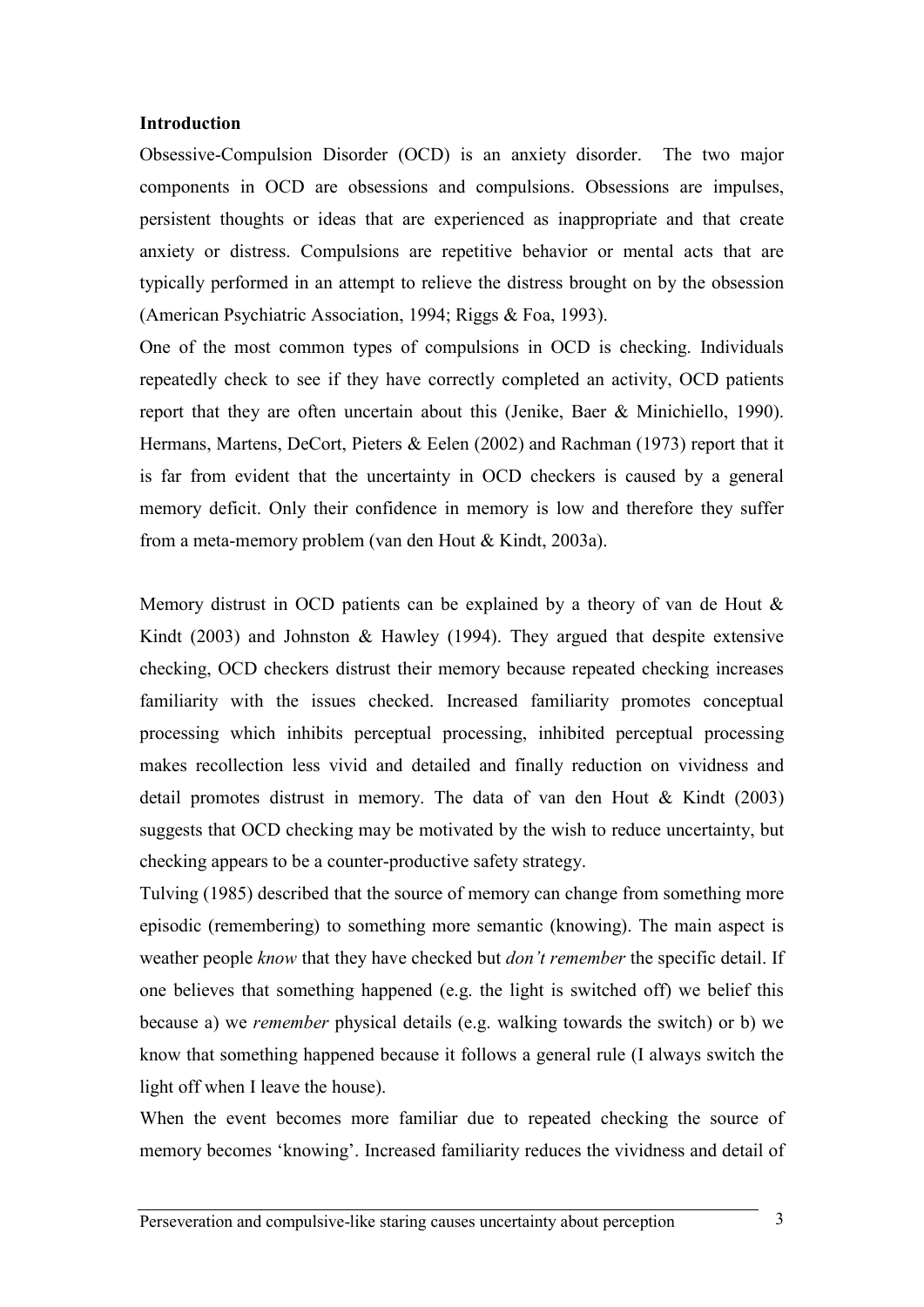the recollection and leads to a transition from remembering to knowing, while actual memory stayed unaffected (van den Hout & Kindt, 2003).

It seems that OCD patients prefer to get a perceptual memory (remembering) by checking, because of the vividness and detailed memory of the perception. Checking however makes an event familiar, and familiarity leads to conceptual memory (knowing), which is not as vivid and detailed as perceptual memory. Thus, repeated checking is counterproductive, it makes memory less trustworthy.

Van den Hout and Kindt (2003, 2004) conducted a serie of studies trying to illustrate mechanisms responsible for decreased memory confidence in association with compulsive checking. Van den Hout and Kindt asked participants to operate on animated gas rings and light bulbs in a training phase. Half of the subjects were placed in a relevant checking group, half of them in an irrelevant checking group. The relevant checking group had to turn the gas rings on and off, and had to check the gas rings afterwards. The irrelevant group had to switch the light bulbs on and off, and had to check the gas rings as well. Participants were asked a number of questions about accuracy of checking, vividness, detail and confidence in memory, remembering versus knowing as a source of outcome confidence, perceived effort and perceived responsibility for the most recent checking trial. Results of all studies revealed a strong reduction in vividness, detail and confidence in memory, while memory accuracy stayed unaffected (van den Hout & Kindt, 2003, 2004). Van den Hout and Kindt (2003b) found that participants tended to shift from 'remembering' their most recent check at pre-test to simply 'knowing' that they had checked the relevant item at the post-test. Van den Hout and Kindt (2004) argued that it was the repetition involved that produced a shift from primarily perceptual processing to processing of a conceptual nature, responsibility and other factors may lead someone to begin checking.

Van den Hout and Kindt (2004) discussed that: "repeated checking reduced the feeling of doing ones best and of acting responsibly. Uncertainty and compulsive perseveration are closely linked. The findings indicate that carrying out perseverative behaviour is sufficient to create OCD-like uncertainty" (p 313).

Radomsky et al. (2006) replicated this study to investigate whether repeated checking really does cause memory distrust, and tried to improve the validity by adding aspects associated with responsibility and threat perception (i.e. using a real functioning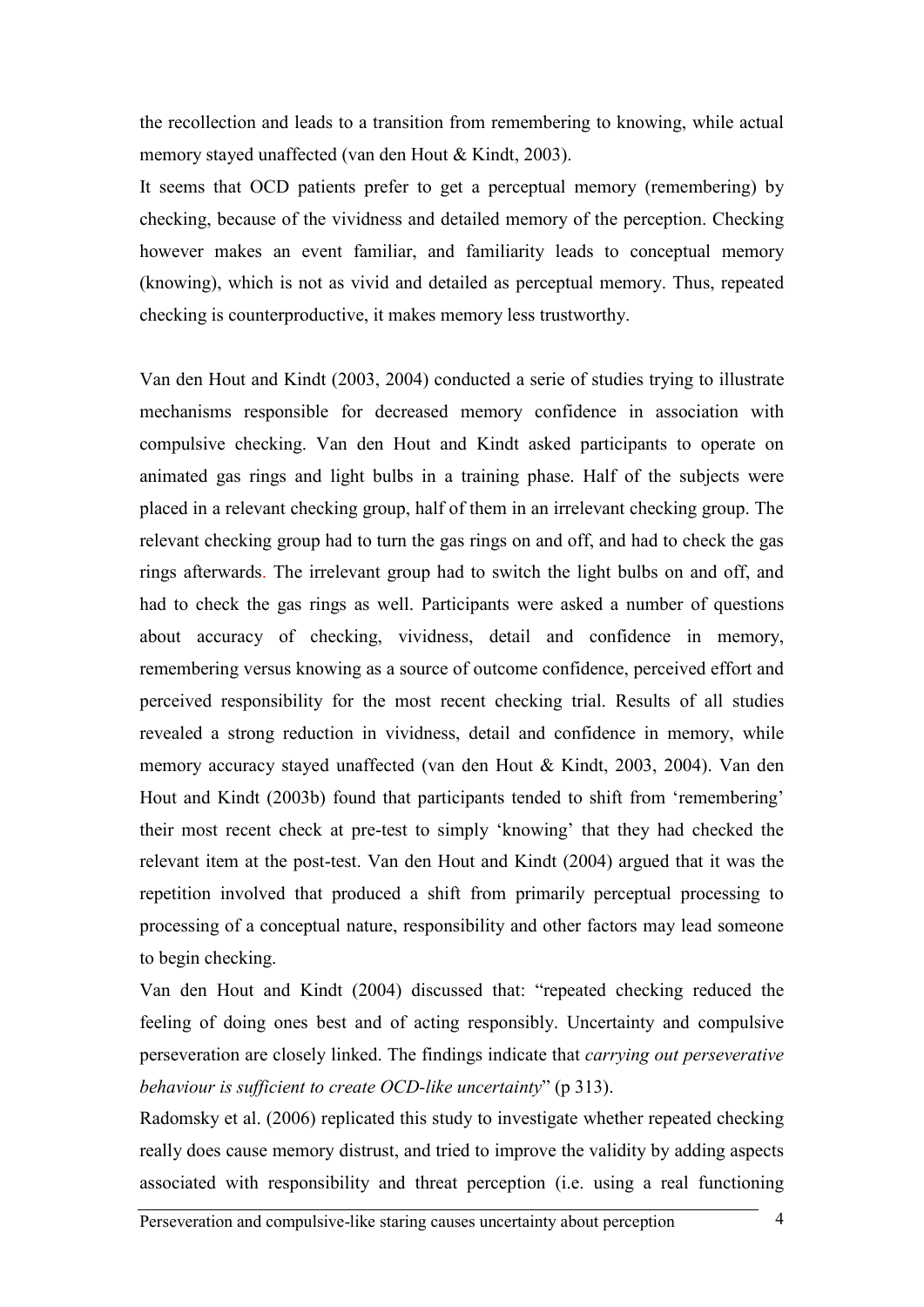kitchen). The results were consistent with the findings of van den Hout and Kindt (2003, 2004), Radomsky et al. (2006) concluded that repeated relevant checking does indeed lead to memory distrust.

The main focus of the studies discussed above is on memory and memory confidence. Although, there are also other uncertainties in OCD not directly related to memory. For instance confidence about visual perception (have I seen it correctly that the light is switched off), motor control (how will I know I won't heart my new born baby) attention (have I done the task with enough attention) or linguistic (is it correct the recipe says 0.4 mg). The purpose of the study of Hermans et al. (2008) was to study confidence in attention in a clinical sample of OCD patients more directly. Besides memory and attention, perception was included. Hermans et al. (2008) were the first to study the effect of repeated checking on attention and perception. During the experiment participants had to perform four actions, two compulsive and two neutral. The first non-specific compulsive actions consisted lightning a candle, blowing it out, putting the candle on the top shelf of a cupboard, and closing its doors. The other specific compulsive action consisted an action being relevant for the specific patient's current compulsions. In the first neutral actions participants were asked to take away the paperclip that held together a set of pages. They had to place the pages in reversed order and attach the paperclip again. During the second neutral action participants were asked to look up a chapter in a book, had to place a small card at the place where this chapter started, close the book and lock it up in a cupboard.

Data from the Meta-Cognitions Questionnaire (MCQ; Cartwright-Hatton &Wells, 1997) and the Brief Cognitive Confidence Questionnaire (BCCQ) indicate that participants in the OCD group exhibited significantly less confidence in memory and attention. When confidence in attention, memory and perception, as a function of repeated performance is measured, the OCD group also reported more distrust in perception than the control group.

Several researches investigated that perseveration leads to distrust (van den Hout & Kindt 2003, 2004; Radomsky et al., 2006; Hermans et al., 2008). Could it be possible that perseveration is the common element concerning distrust of uncertainties in OCD (i.e. visual perception, motor control, attention and linguistic)? The purpose of this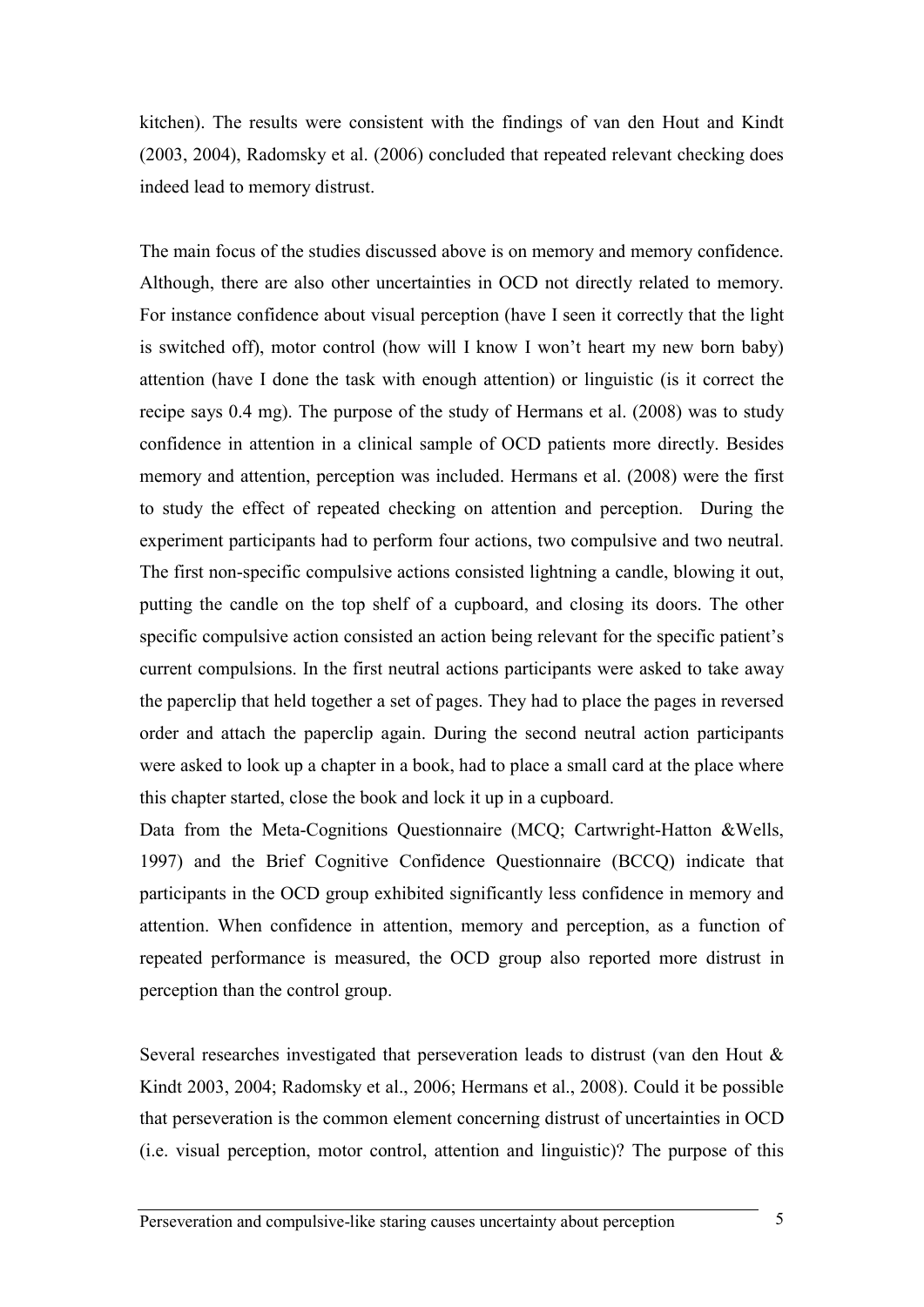research is to verify whether perseveration of visual perception will culminate in uncertainty as well.

Conceivably the phenomenon of dissociation may be relevant here. The American Psychiatric Association (1994) defined dissociation as "a disruption of the usually integrated functions of consciousness, identity or perception of the environment". Fricke, Hand, Held, Cremer & Rufer (2006) noted that previous studies have indicated that OCD is associated with higher levels of dissociation (Baer, Bottolph, Goff, Jenike & Olin, 1992; Merckelbach & Wessel, 2000; Rufer et al., 2006). Grabe et al. (1999) evaluated the phenomenological association between different obsessivecompulsive and dissociative symptoms more precisely. Seventy patients (34 males, 36 females) diagnosed with OCD (American Psychiatric Association, 1994) received the Hamburg Obsessive Compulsive Inventory (HZI; Klepsch, Zaworka, Hand, Lünenschloß & Jauering, 1993) and the Dissociation Experience Scale (DES; Bernstein & Putnam, 1986). They found that the dimensions checking and symmetry/ordening were significantly related to dissociative symptomatology. Fricke et al. (2006) extended this research and found a significant link between the checking, symmetry/ordening, obsessive thoughts dimensions and dissociation in OCD as well. Nevertheless, only the dimension checking showed an independent association with dissociative symptoms. This study contained 50 patients with OCD, as confirmed by the Mini International Neuropsychiatric Interview. The patients had to score at least 16 on the Yale-Brown Obsessive-Compulsive Scale. All patients were assessed with the short version of the HZI and the Dissociative Experience Scale.

Interestingly, Leonard, Telch & Harrington (1999) suggest in a review that prolonged staring at a small dot was an effective technique for inducing concurrent dissociation. Holmes, Brewin & Hennessy (2004) tried to manipulated 72 participants dissociation, 48 women and 24 men, by staring for 10 minutes at a 1-cm diameter dot. Patients were assessed by the Dissociative State Scale (DSS; Bremner et al., 1998). Comparison of pre- and post-test showed that 75% of the participants had the ability to dissociate. This study indicates that staring can result in a dissociative state. It seems possible that visual perseveration in OCD can also result in dissociation because of the resemblance in these concepts.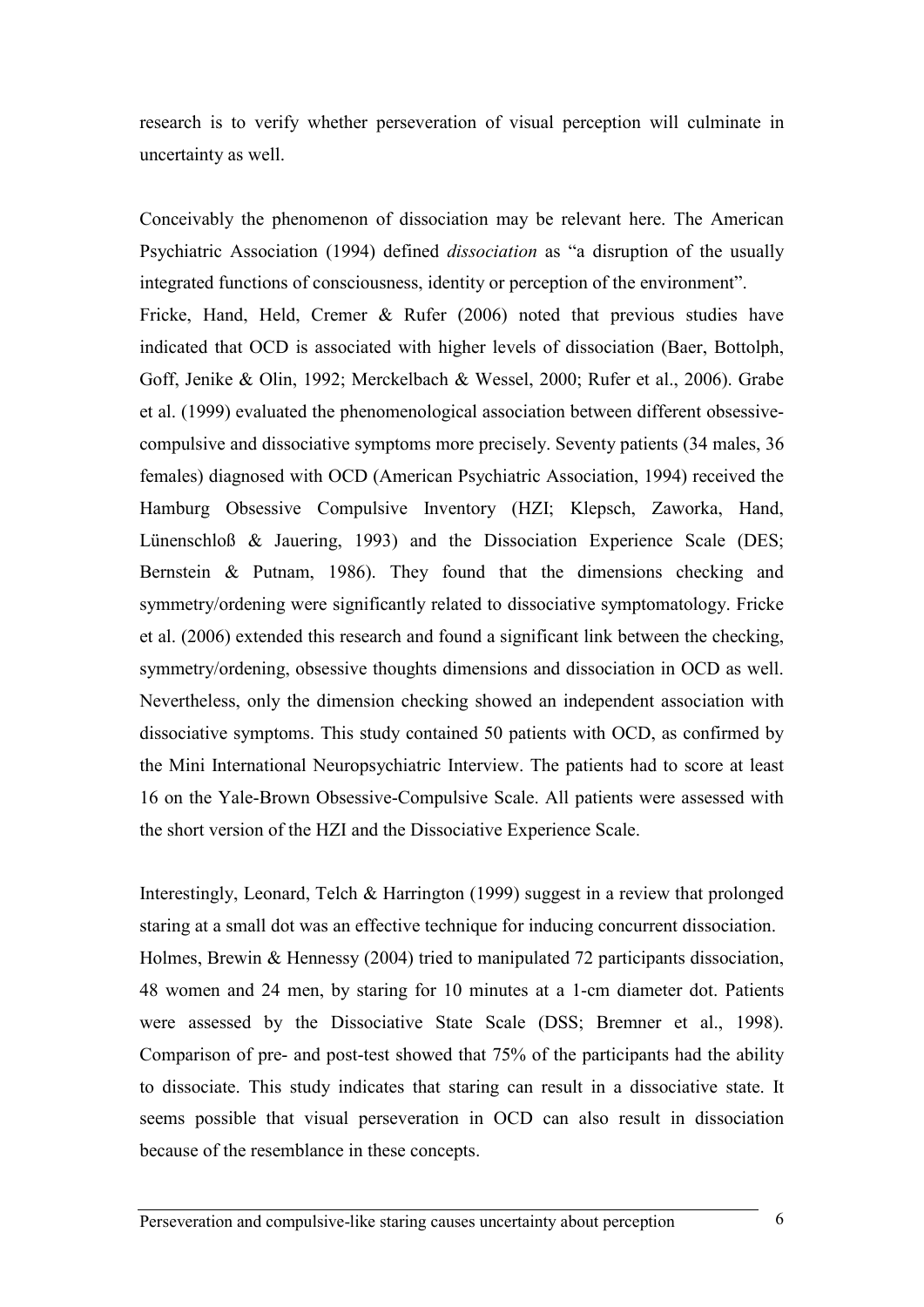Another point of interest may be the physiology of visual perception. When watching or staring at a none moving object, ballistic movements pattern contents an alternation of fixations and saccades, interrupted by blinking. Input of visual information is suppressed during the saccades (Matin, 1974; Shioiri, 1993). It might be interesting whether and how suppressed information will influence dissociation or uncertainty about the visually perceived object. Because biological functions are not the aim of the research, it will not be further discussed and examined.

Extensive checking leads to memory distrust in OCD patients, this can be explained by the theory of familiarity (van de Hout & Kindt, 2003; Johnston & Hawley, 1994). Repetitive behavior produces a shift from perceptual to conceptual processing. This perseverative behavior is sufficient to create OCD-like uncertainty (van den Hout and Kindt, 2004) and may be the common element that leads to distrust.

Prolonged staring can induce concurrent dissociation (Leonard et al., 1999; Holmes, Brewin & Hennessy, 2004) and OCD is associated with dissociation (Baer et al., 1992; Fricke et al., 2006; Grabe et al., 1999; Merckelbach & Wessel, 2000; Rufer, 2006; Watson, 2004). The purpose of this experiment is to investigate if perseveration of visual perception results in dissociation and leads to uncertainty about the prolonged visual perception. The hypothesis of this study is that perseveration of visual attention (i.e. staring) leads to dissociation and uncertainty about the visually perceived object.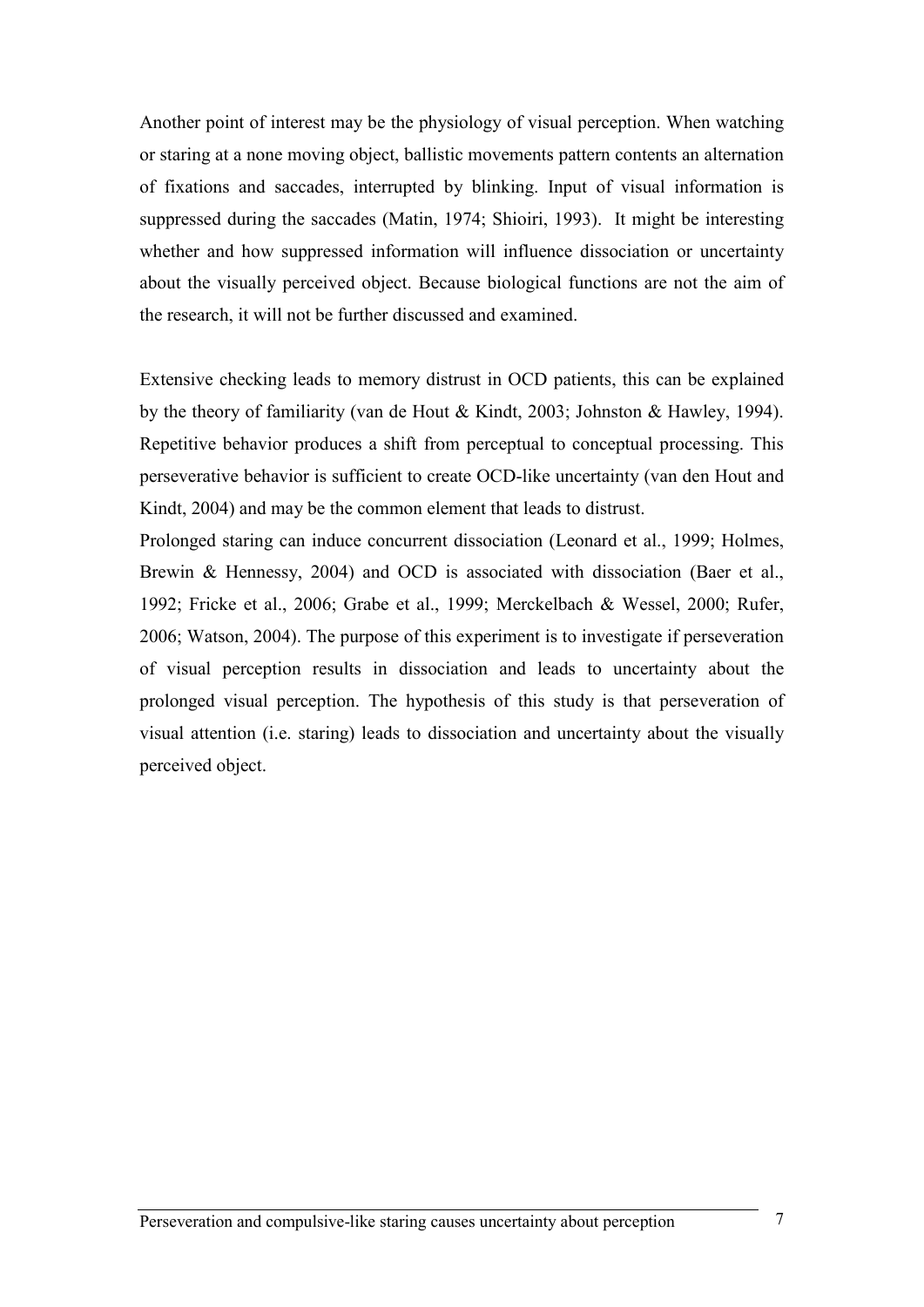### Method

#### Participants

Forty volunteer undergraduated psychology students participated, all studying at Utrecht University. Twenty-four female and 16 male students participated, the mean age was 21.8 years  $(SD = 4.7)$ . Participants were paid a small remuneration.

## Procedure

# Pilot

A pilot study measured the amount of time that was needed for participants to dissociate and the degree of expansion of dissociation during 10 minutes. Participants had to stare at a two-pit gas stove. After each 2 minutes, participants were asked on a 100mm VAS scale how unreal they felt, without interrupting staring. After 10 minutes of staring, participant had to complete the questionnaire. The data was analyzed to determine the duration of staring in the experiment (shown in Figure 1).



Fig. 1. The feeling of unreality on a 100mm VAS scale during staring.

In this experiment is chosen to let the participants stare for 10 minutes, this figure shows that the feeling of unreality is going in an upward direction. Based on these pilot findings it was decided to let participants stare for 10 minutes. The feeling of unreality is persisting in an upward direction, but after 10 minutes the intended effect is reached.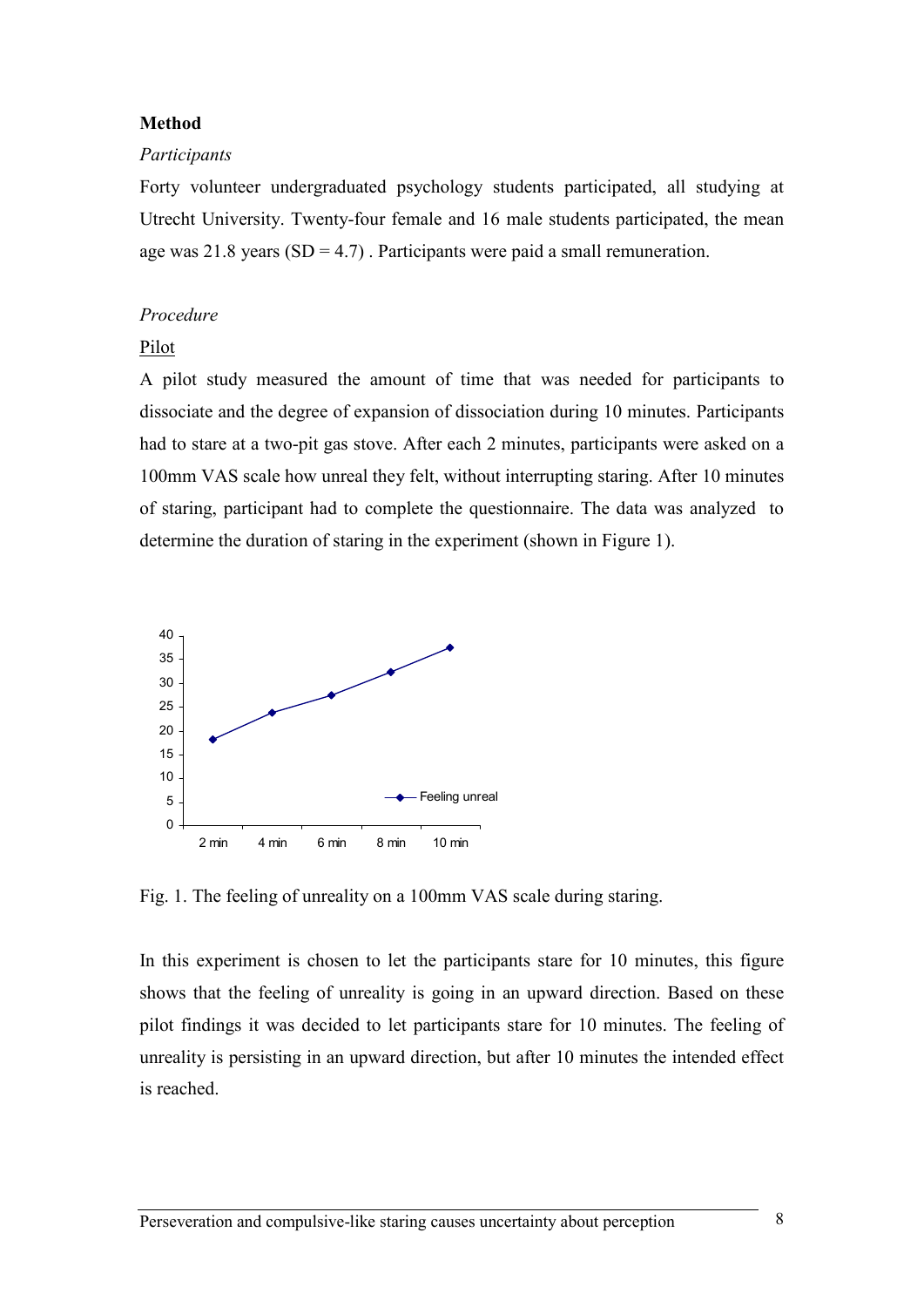### Experiment

Participants were tested in dimly lit and almost sounds-attenuated laboratory room. They were sitting at 200 cm distance of a real stove (situated left on the desk) and light (situated right on the desk), distance among the stove and lights was 30 cm. The instructions, written on a sheet, were handed out by the experimenter. During the experiment the observer quietly sat behind the participant, to see whether the participant accomplished the task accurate. Participants were randomly assigned to group 1, 2, 3 or 4.

## 1. Experimental Group (gas-gas-gas; relevant perseveration):

At the pre-test participants had to observe a *two-pit gas stove* for 10 seconds. After 10 seconds participants were asked to complete the questionnaire. When the pre-test was finished participants had to stare at the centre of the *right gas ring* for 10 minutes. After 10 minutes the experimenter informed the participant there were 10 more seconds left to observe the *gas ring*. Finally participants had to complete the same questionnaire concerning the last 10 seconds.

## 2. Control Group (gas-light-gas; irrelevant perseveration):

At the pre-test participants had to observe a two-pit gas stove for 10 seconds. After 10 seconds participants were asked to complete the questionnaire. When the pre-test was finished participants had to stare at the centre of the left light bulb for 10 minutes. After 10 minutes the experimenter informed the participant there were 10 more seconds left to observe the *gas rings*. Finally participants had to fill in the same questionnaire concerning the last 10 seconds.

# 3. Experimental Group (light-light-light; relevant perseveration):

At the pre-test participants had to observe two light bulbs for 10 seconds. After 10 seconds participants were asked to complete the questionnaire. When the pre-test was finished participants had to stare at the centre of the *left light bulb* for 10 minutes. After 10 minutes the experimenter informed the participant there were 10 more seconds left to observe the *light bulb*. Finally participants had to complete the same questionnaire concerning the last 10 seconds.

# 4. Control Group (light-gas-light; irrelevant perseveration):

At the pre-test participants had to observe two light bulbs for 10 seconds. After 10 seconds participants were asked to complete the questionnaire. When the pre-test was finished participants had to stare at the centre of the right gas ring for 10 minutes. After 10 minutes the experimenter informed the participant there were 10 more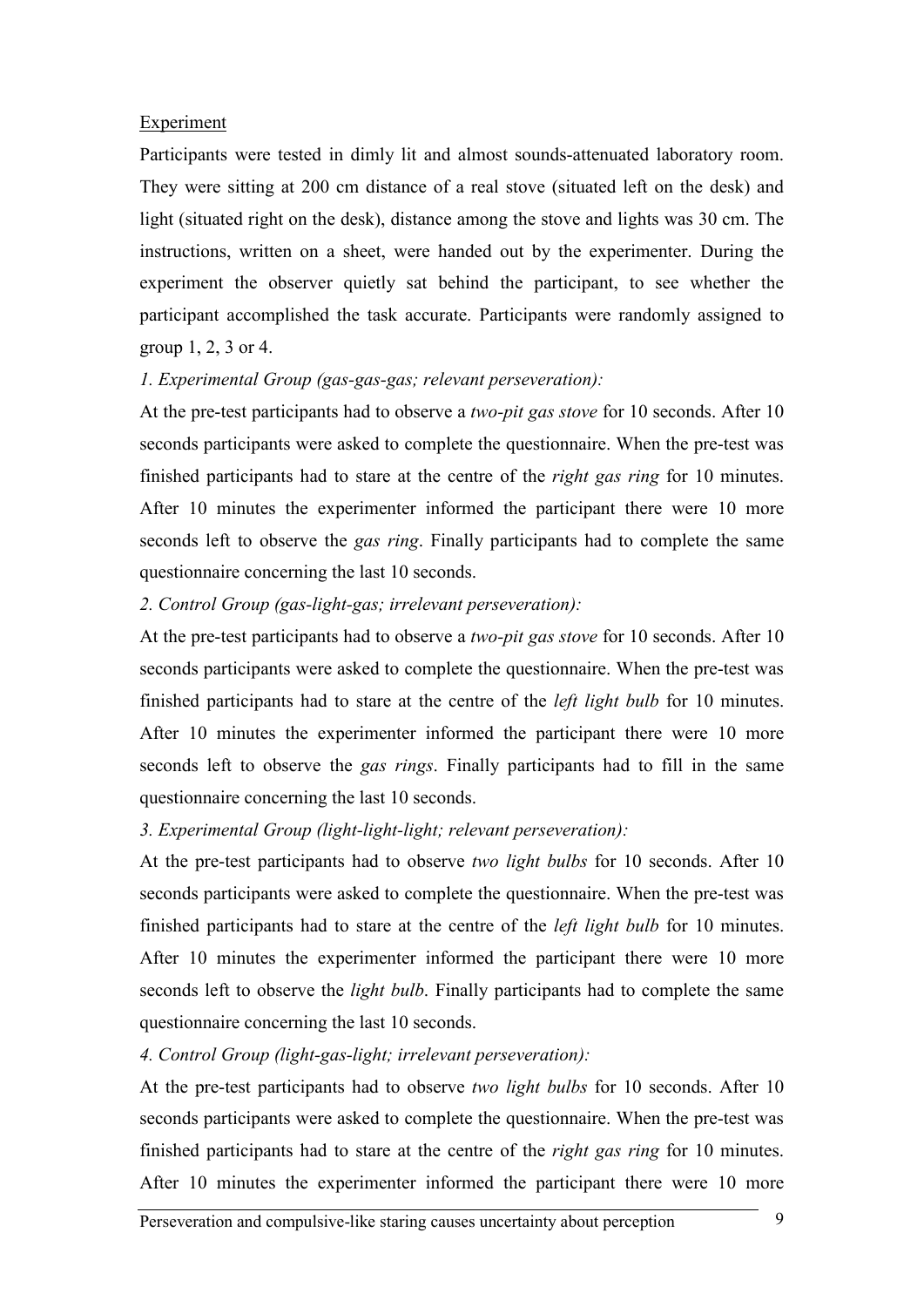seconds left to observe the *light bulbs*. Finally participants had to fill in the same questionnaire concerning the last 10 seconds.

## Assessments

#### 1. Dissociation

The 19 subject-rated items from the Clinical Administrated Dissociative State Scale (Bremner et al., 1998) are referred here as the Dissociative State Scale (DSS; Holmes et al., 2004). Symptom areas assessed include depersonalization, derealization, and amnesia (American Psychiatric Association, 1994), and the measure was developed to assess alterations in levels of state dissociation in a population. Items are rated on a 5 point scale anchored with 0 (not at all) and 4 (extremely). The 19 subjective DSS items have satisfactory reliability (Chronbach's alpha = 0.94). Bremner et al. (1998) reported mean full-scale scores of 1.5 (SD= 2.5) for healthy control and 18.9 (SD = 18.3) for patients with PTSD. Holmes et al. (2004) applied a cut-off of 17 on the second administration of the DSS, indicating an ability to dissociate.

Dissociation in staring was measured by the Dissociation State Scale (DSS). The 19 subject-rated items and 5-point scale were translated in Dutch.

#### 2. Experienced uncertainty

Quotations given by Reed (1985) used in the experiment of van den Hout and Kindt (2003b): 'It's as though the memory is there, but it isn't definite enough', 'I remember doing it in a way, but it's all fuzzy', 'I can remember that I've done it, but the memory isn't clear somehow'. Participants were given the three quotations transformed for this research and translated in Dutch: 'It's as though I have seen it, but it isn't clear enough', 'I remember seeing it somehow, but it's all fuzzy', Í can remember that I have seen it, but the perception isn't clear somehow'. The degree to which participants endorsed the quotations was indicated on a 100mm VAS's running from 0 (does not apply to me at all) to 100 (applies to me completely).

#### 3. Confidence in perception during the task

The Brief Cognitive Confidence Questionnaire (BCCQ; Hermans et al, 2007) was used to measure cognitive confidence in perception. One subscale of the BCCQ was selected, the item assessed confidence in visual perception after perseverative watching. The item was transformed to adjust the experiment: 'What I have seen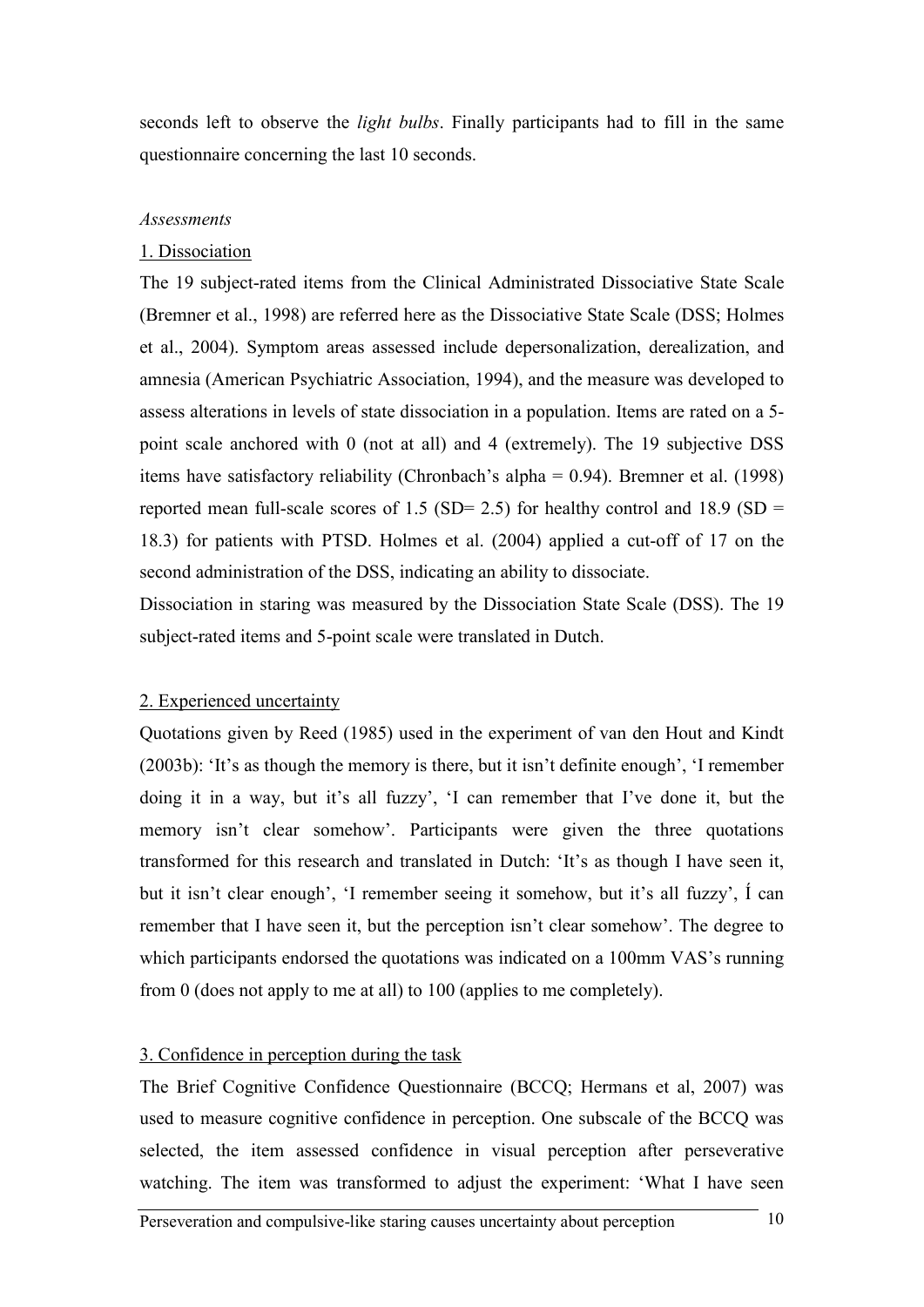during the last 10 seconds of observing the gas stove or light bulb, felt reliable'. This statement had to be rated on a 100mm VAS's running from 0 (does not apply to me at all) to 100 (applies to me completely).

#### 4. Uncertainty

A VAS scale was added to measure confidence in visual perception, assessed by asking participants to indicate on a VAS running from 0 (does not apply to me at all) 100 (applies to me completely) how confident they felt about their perception.

#### Statistical analysis

A 2-way mixed ANOVA was used to measure the Time, Group and Time x Group interaction effect ( $p < .01$ ;  $p < .05$ ). To check whether the stimulus was responsible for the effect, a 3-way mixed ANOVA was applied. A factor-analysis was performed to verify if the last five questions were loading on one factor.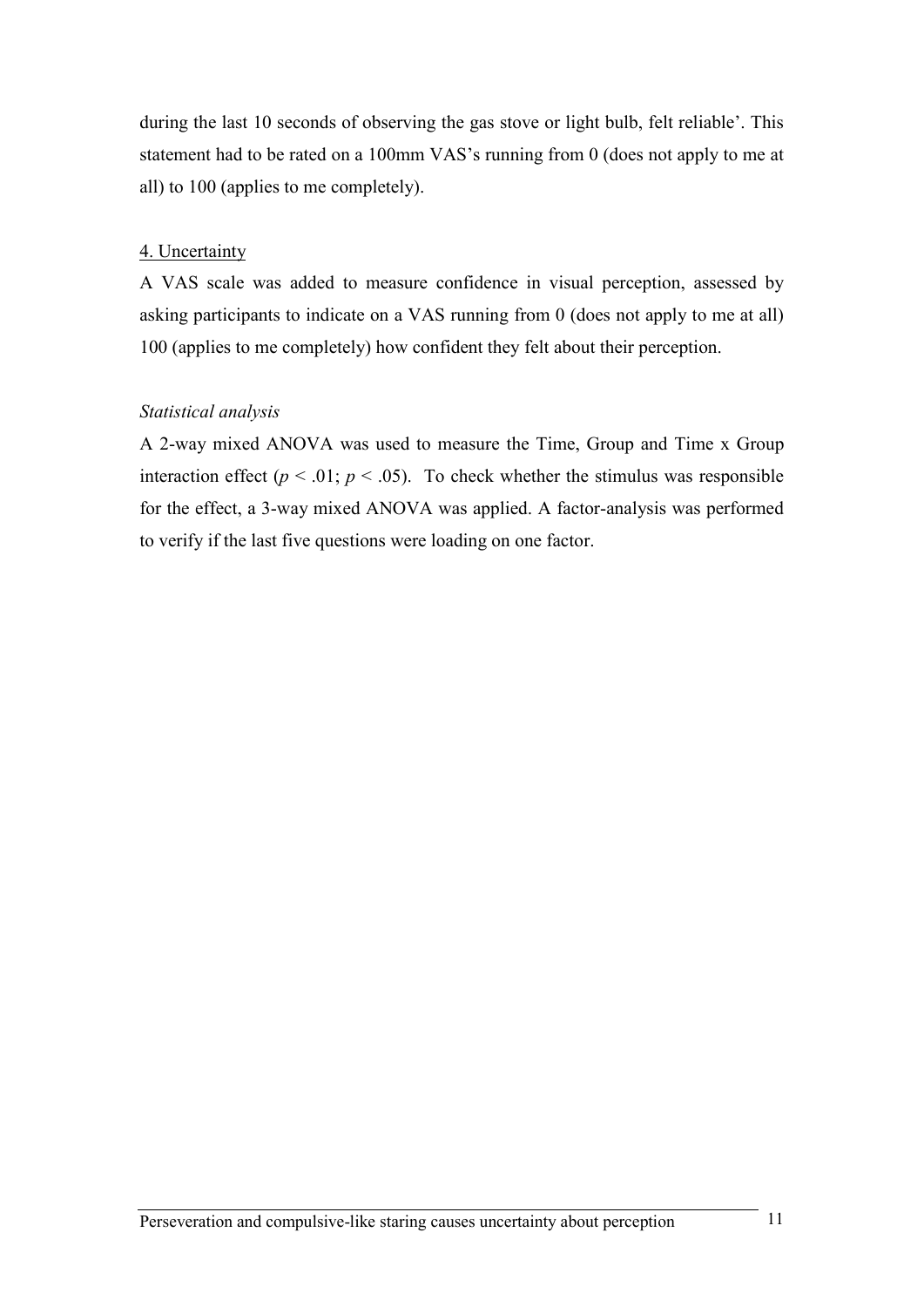### **Results**

#### Dissociation after perseveration of visual attention

Mean scores at pre-test and post-test were  $M = 4.8$  (3.7) and  $M = 18.7$  (7.4) for the experimental groups (relevant perseveration). For the control groups (irrelevant perseveration) groups pre-test and post-test scores were  $M = 7.2$  (7.4) and  $M = 17.9$ (11.4). Investigated was whether the independent variables were depending on the variables group and stimuli. Results revealed no main Time x Group x Stimlulus interaction effect (F= 0.2; df = 1;  $p$  < 0.660; n.s.) in Dissociation. Therefore data are presented from a 2 X 2 ANOVA with Time (pre-test vs. post-test) as within group factor and Group (relevant vs. irrelevant perseveration) as between group factor. There was a significant effect of Time  $[F(1,38) = 79.6; p < 0.01]$  reflecting the observation that both groups reported increases in dissociation. There was neither an effect of Group  $[F(1, 38) = 0.2; n.s.]$  nor a Time X Group interaction  $[F(1, 38) = 1.3;$ n.s.] showing that the increase was similar in both groups.

## Uncertainty about perception

Pre-test scores on the 5 questions were factor-analysed. It revealed a one factor solution of the 3 Reed (1985) items, Hermans et al. (2008) item and our own item. It was decided to take the 5 items as one scale reflecting 'uncertainty about perception' and to calculate mean pre-test and post-test scores for each individual.

| яnг<br>г |  |
|----------|--|
|----------|--|

| Factor analysis, five questions loading on 1 factor                             |             |
|---------------------------------------------------------------------------------|-------------|
| Questions analysed with a factor-analysis                                       | Component 1 |
|                                                                                 | (Loading)   |
| 'It's as though the memory is there, but it isn't definite enough' (Reed, 1985) | 0.882       |
| 'I remember doing it in a way, but it's all fuzzy' (Reed, 1985)                 | 0.891       |
| I can remember that I've done it, but the memory                                |             |
| isn't clear somehow' (Reed, 1985)                                               | 0.878       |
| 'What I have seen during the last 10 seconds                                    |             |
| (gas stove/light bulb) felt reliable' (Hermans, 2008)                           | 0.596       |
| 'What I have seen during the last 10 seconds                                    |             |
| (gas stove/light bulb) felt rather certain' (this study, see page)              | 0.484       |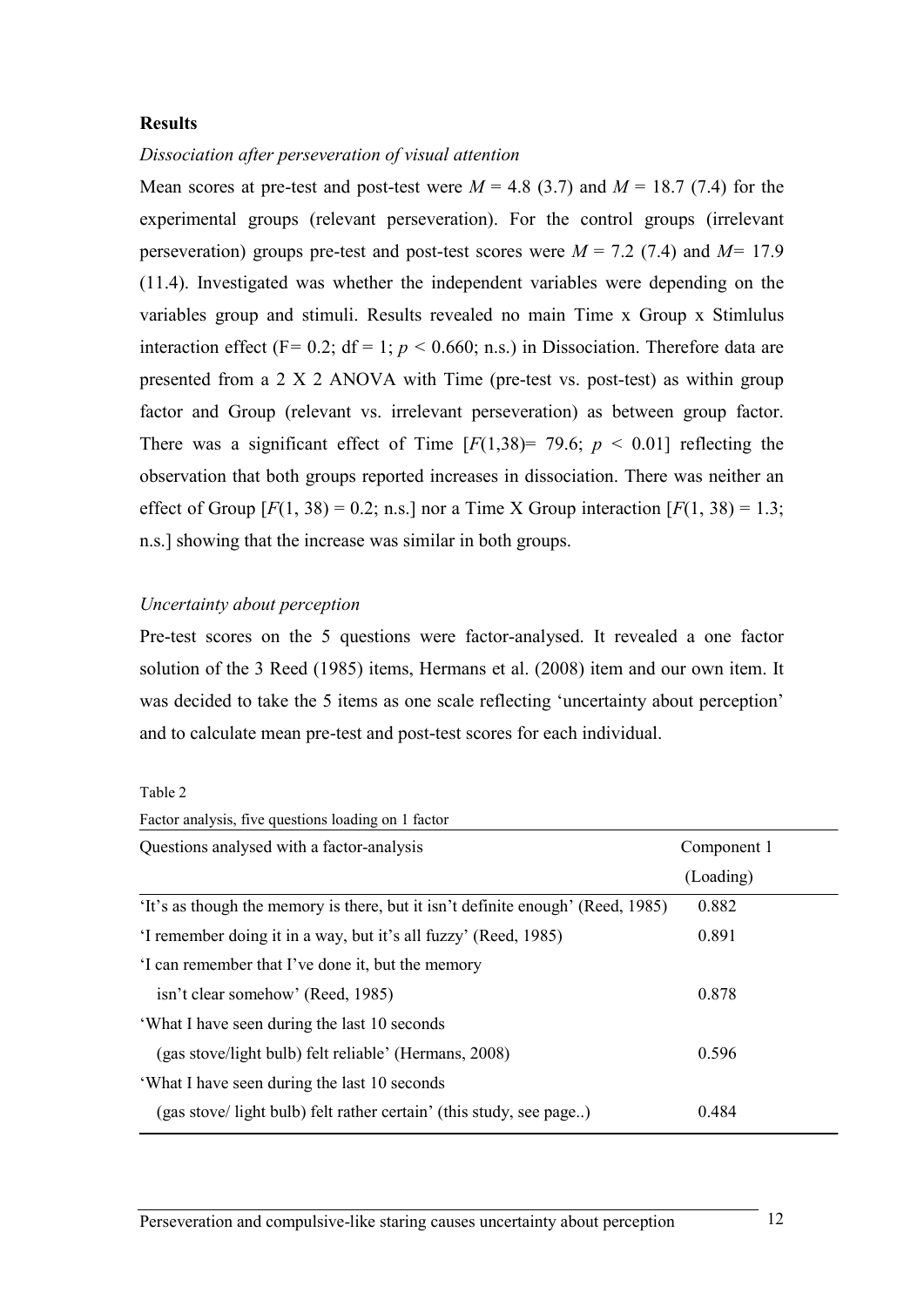Result revealed no main Time x Group x Stimulus interaction effect ( $F = 1.5$ ; df = 1, 36;  $p < 0.231$ ; n.s.). Findings from a Time X Group, 2 way ANOVA are given. Mean scores on certainty are presented in figure 2.



Fig. 2. Perceptual Uncertainty before and after relevant (experimental) and irrelevant (control) perseverative visual attending.

Uncertainty in both groups increased and this is reflected in a significant effect of Time  $[F(1,38) = 71.7; p < 0.01]$ . There was no main effect of Group  $[F(1, 38) = 1.6;$ n.s.]. Figure 2 indicates that the increase in uncertainty was larger in the experimental (relevant perseveration) condition. Indeed, the crucial Group x Time interaction effect was significant  $[F(1, 38)=7.5; p < 0.01]$ .

#### Comparison of paired means

To examine the nature of the interaction for uncertainty and dissociation, a paired ttest was conducted. T-scores were measured for the experimental group for Dissociation (t = -7.1;  $p < 0.000$ ) and Uncertainty (t = -7.7;  $p < 0.000$ ). Control group measure for Dissociation is  $(t = -5.5; p < 0.000)$  and for Uncertainty  $(t = -4.2;$  $p \leq 0.001$ ).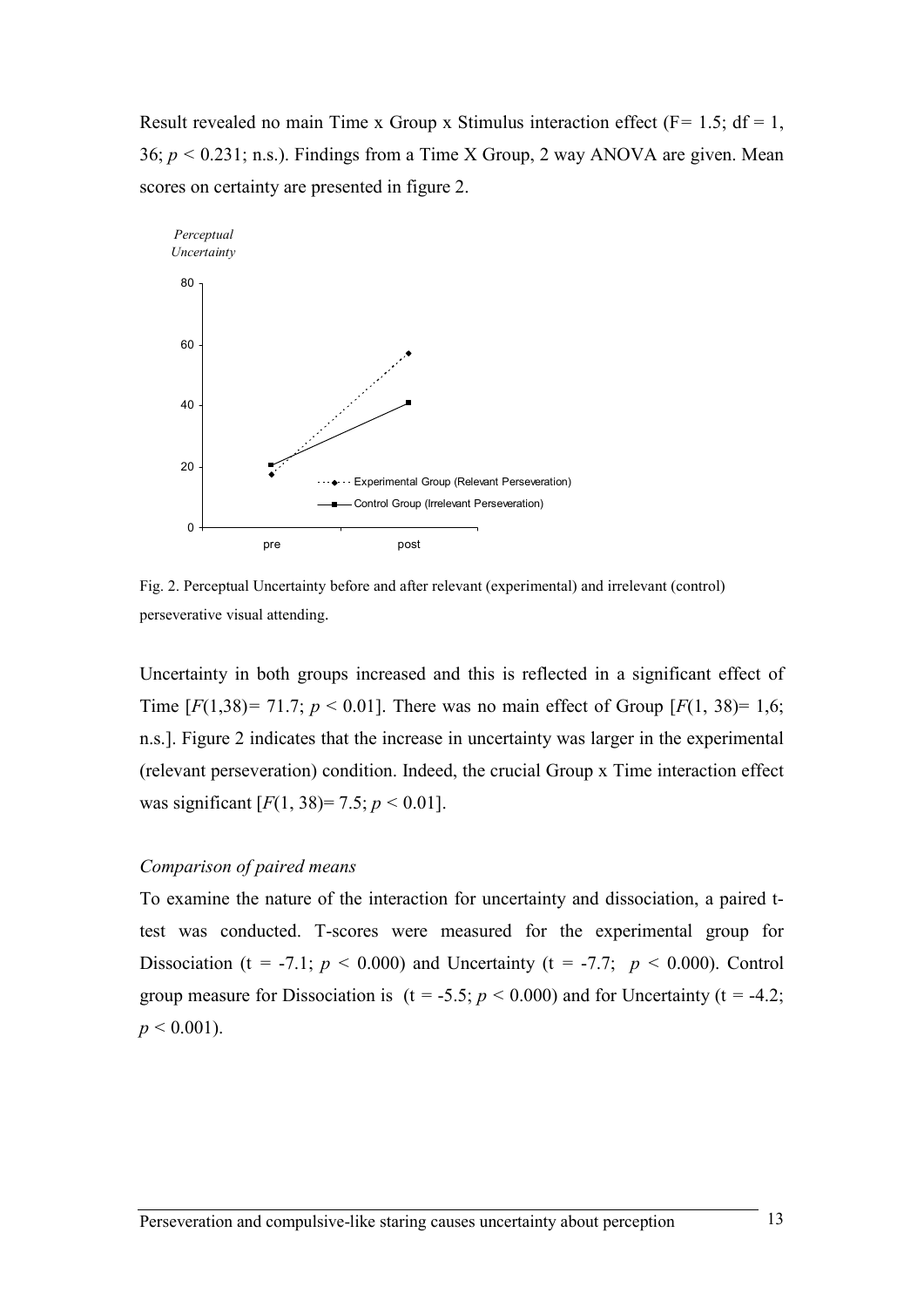### **Discussion**

Prolonged visual attention to ordinary and real life stimuli provoked feelings of dissociation and uncertainty about perception. With regards to dissociation, the effects were equally strong in the experimental and control group. We anticipated that by directing visual attention to a new object, dissociation would be interrupted, but, in fact, it persisted. With regards to uncertainty about perception, the experimental group indeed showed stronger effects than the control group. Meanwhile, here too, there was a powerful group main effect; participants who turned attention away from the staredat object were also uncertain about perception of the new, non-stared at object. Apparently then, for at least a short interval, perseverative visual attending induces dissociation that persists beyond the perseveration period and perceptual uncertainty that transfers to other cues. So uncertainty was not intrinsically a result of dissociation. It would be interesting to investigate when dissociation will disappear and what happens with participants uncertainty.

The findings add to earlier ones showing that perseverative checking induces uncertainty in memory (Coles et al., 2006; van den Hout & Kindt, 2003a, 2003b; Radomsky et al., 2006) and findings suggest that the *'perseverative checking*  $\rightarrow$ memory uncertainty' phenomenon may represent a special case of an encompassing pattern: '*perseveration*  $\rightarrow$  *uncertainty'*.

How would this be explained? How would experimental perseveration induce OC-like experiences and how would this relate to clinical perseveration and uncertainty?

The underlying process of distrust with checking, introduced by van den Hout en Kindt (2003), resembles familiarity with the issues checked. Increased familiarity promotes conceptual processing which inhibits perceptual processing. Inhibited perceptual processing makes recollection less vivid and detailed and finally reduction on vividness and detailedness promotes distrust in memory. It would interesting to know if this underlying process can be transcribed to distrust in visual perception. That is, leads visual perception to less vividness and detailedness of the recollection.

Is perceptual processing also inhibited, by which processing is primarily conceptual of nature in perseverative visual perception and will that result in a shift from remembering to knowing? It is argued that it was the repetition involved that produced a shift from primarily perceptual processing to processing of a conceptual nature.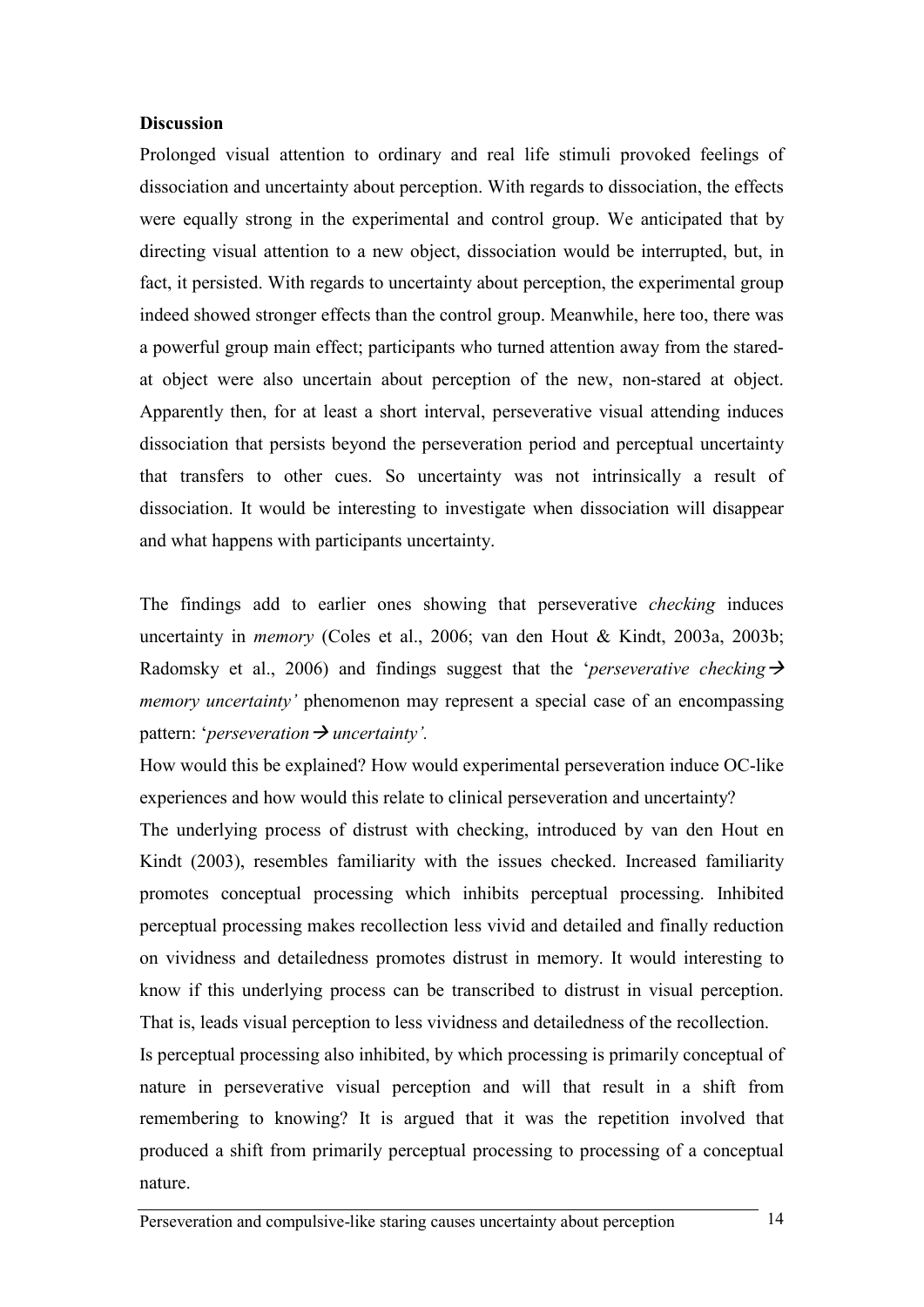The findings of this research are consistent with the theory of van den Hout & Kindt (2004), carrying out perseverative behaviour is sufficient to create OCD-like uncertainty. Radomsky et al. (2006) expanded this study and found that repeated relevant checking does indeed lead to memory distrust. This experiments is contributing to the existing theory, results indicate that visual perseveration leads to uncertainty about the perceived object, like checking does. It does indeed seems reasonable to predict a close link between compulsive perseveration and uncertainty. Consistent with the theory, perseveration of motor control, attention and linguistic would result in uncertainty as well.

Data from Hermans et al. (2008) indicate that OCD patients exhibited significantly less confidence in memory and attention. Attention, memory and perception was measured as a function of repeated performance, patients reported more distrust in perception than the control group. Hermans et al. (2008) focussed on effect of repeated checking on attention and perception, that is they examined attention and perception as a part of checking. In this research, perception without any kind of action resulted in uncertainty. It seems reasonable to investigate whether attention on it's own will result in uncertainty, to understand the effects of perseveration.

A link has been found between checking in OCD and dissociation (Baer et al., 1992; Fricke et al., 2006; Grabe et al., 1999; Merckelbach & Wessel, 2000; Rufer, 2006; Watson, 2004). Research also found that repeated checking leads to uncertainty (van den Hout & Kindt 2003, 2004; Radomsky et al., 2006; Hermans et al., 2008). This experiment found a connection between perseverative behavior (visual) and dissociation and uncertainty. The link between dissociation and uncertainty in perseverative behavior needs to be further investigated.

Another point of interest for further research would be the items on the Dissociative State Scale. Although all items were used and translated in Dutch, some were not perfectly suitable for this research. Some participants gave feedback during the pretest about the DSS. The questions: "do you feel as if you are watching the situation as an observer or spectator?" and "do people seem motionless, dead, or mechanical?"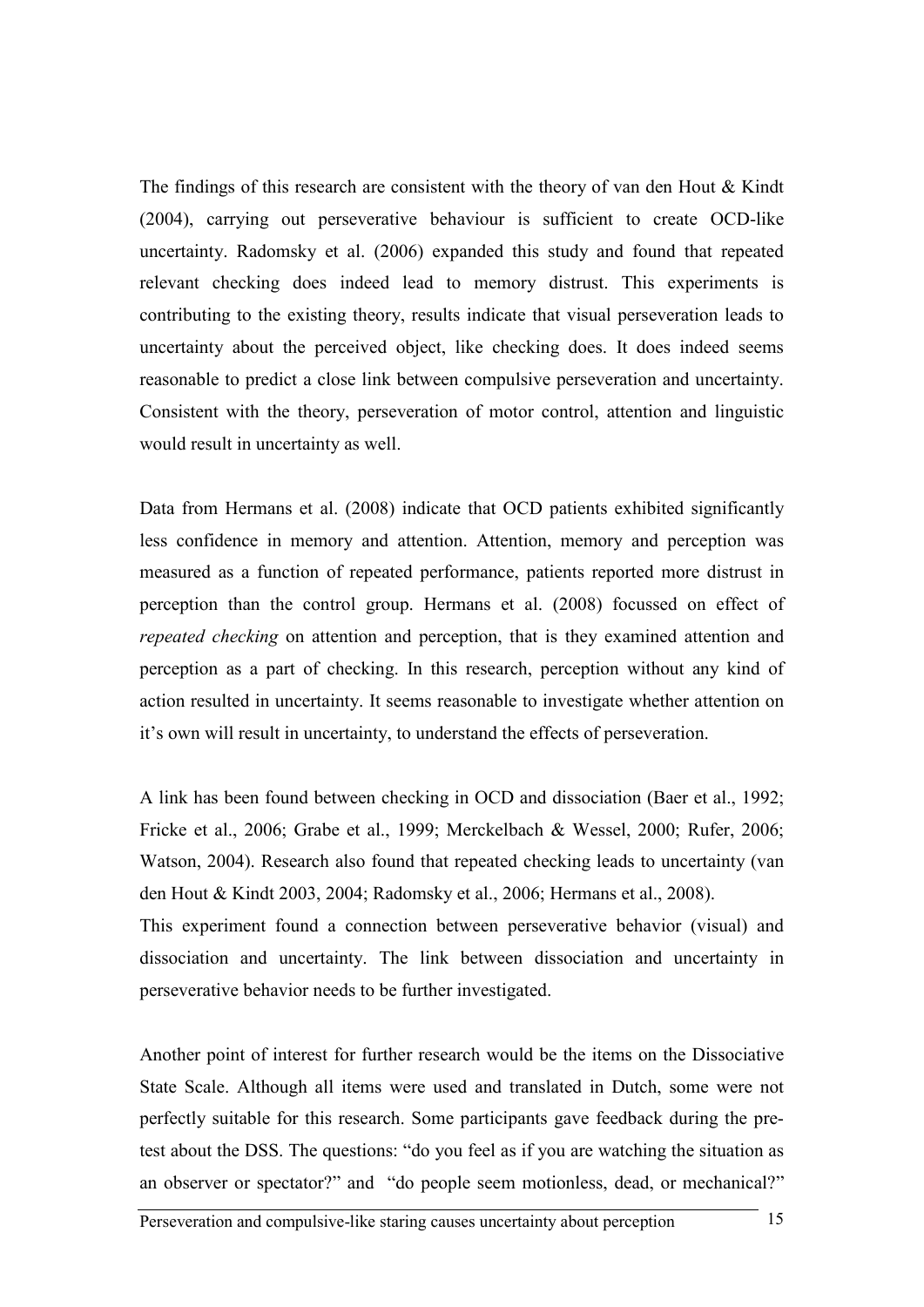raised confusion. The questionnaire would probably be more reliable if these items were deleted. Participants also reported that surrounding noises were distracting them from concentrating. An almost sounds-attenuated laboratory room was utilised because of one item on the DSS: "Do sounds almost disappear or become much stronger than you would have expected?". It seems reasonable to compare the results with research when using a sounds-attenuated room and removing the item.

Given the interest in uncertainty in OCD and its potential importance for understanding and treating OCD, it seems crucial to understand how OC uncertainties ensue, how they are maintained and how they are related to other features of the disorder. It may be helpful to understand that OC-like uncertainty is a normal effect of visual perseveration. It follows from the present perspective that changing the perceptual nature of the checking context should have powerful effects. The findings hitherto appear relevant to the understanding of the maintenance of OCD. While safety behaviours displayed by patients suffering from anxiety disorders are not necessarily detrimental (Rachman, Radomsky & Shafran, 2008), some safety behaviours serve to aggravate the very problems they are supposed to reduce. Compulsive ritualising appears to be a paradigmatic example of the latter sub-class. The evidence on experimental perseveration underscores the rationality of Exposure and Ritual Prevention (Franklin  $\&$  Foa, 2007) and clinicians may use the findings as evidence based heuristic for devising behavioural experiments in the treatment of individual OC patients. Acknowledging that ultimate certainty about future safety cannot be reached, uncertainty can be tolerated. Admittedly, the theoretical arguments to explain the findings are speculative, but they are in line with existing data and open to empirical study.

### Acknowledgments

The authors would like to thank Marcel van den Hout, Elske Salemink and Iris Engelhard for their assistance and cooperation and dedication with the studies presented herein.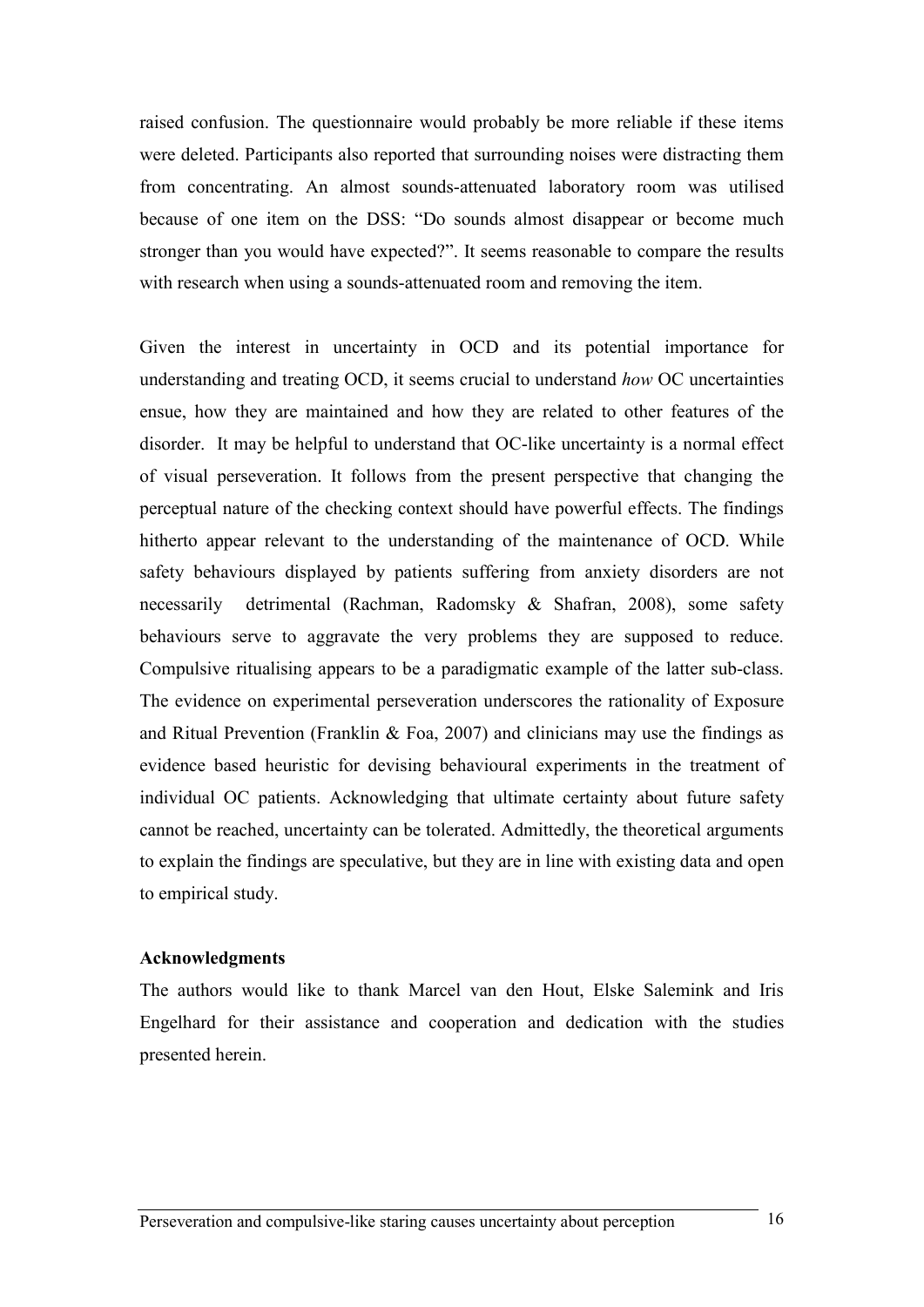#### **References**

- American Psychiatric Association (1994). Diagnostic ands statistical manual of mental disorders, 4<sup>th</sup> edition, Washington D.C., American Psychiatric Association.
- Bernstein, E., M., & Putnam, F., W., (1986). Development, reliability, and validity of a dissociation scale. Journal of Nervous and Mental Disease 174, 727–735.
- Bremner, J. D., Krystal, J. H., Putnam, F. W., Southwick, S. M., Marmar, C., Charney, D. S., et al. (1998). Measurement of dissociative states with the clinician-administered dissociative states scale (CADSS). Journal of Traumatic Stress, 11, 125 - 136.
- Cartwright-Hatton, S., & Wells, A. (1997). Beliefs about worry and intrusions: the metacognitions questionnaire and its correlates. Journal of Anxiety Disorders, 11, 279–296.
- Fricke, S., Hand, I., Held, D., Cremer, J. & Rufer, M. (2006). Dissociation and symptom dimensions of obsessive-compulsive disorder. European Archives of Psychiatry Clinical Neuroscience 256, 146–150.
- Goff, D.C., Olin, J.A., Jenike, M. A., Baer, L., & Buttolph, M. L. (1992). Dissociative symptoms in patients with obsessive-compulsive disorder. Journal of Nervous and Mental Disease 180, 332–337.
- Grabe, H. J., Goldschmidt, F., Lehmkuhl, L., Gansicke, M., Spitzer, C., & Freyberger, H. J. (1999). Dissociative symptoms in obsessive-compulsive dimensions. Psychopathology 32, 319–324.
- Hermans, D., Martens, K., DeCort, K., Pieters, G., & Eelen, P. (2002). Reality monitoring and metacognitive beliefs related to cognitive confidence in obsessive-compulsive disorder. Behaviour Research and Therapy, 41(4), 383– 401.
- Hermans, D., Engelen, U., Grouwels, L., Joos, E., Lemmens, J. & Pieters, G. (2008). Cognitive confidence in obsessive-compulsive disorder: Distrusting perception, attention and memory. Behaviour Research and Therapy 46, 98– 113.
- Holmes, E. A., Brewin, C. R., & Hennessy, R. G. (2004). Trauma films, information processing, and intrusive memory development. Journal of Experimental Psychology: General, 133(1), 3–22.
- Hout, M. A. van den, & Kindt, M. (2003a). Repeated checking causes memory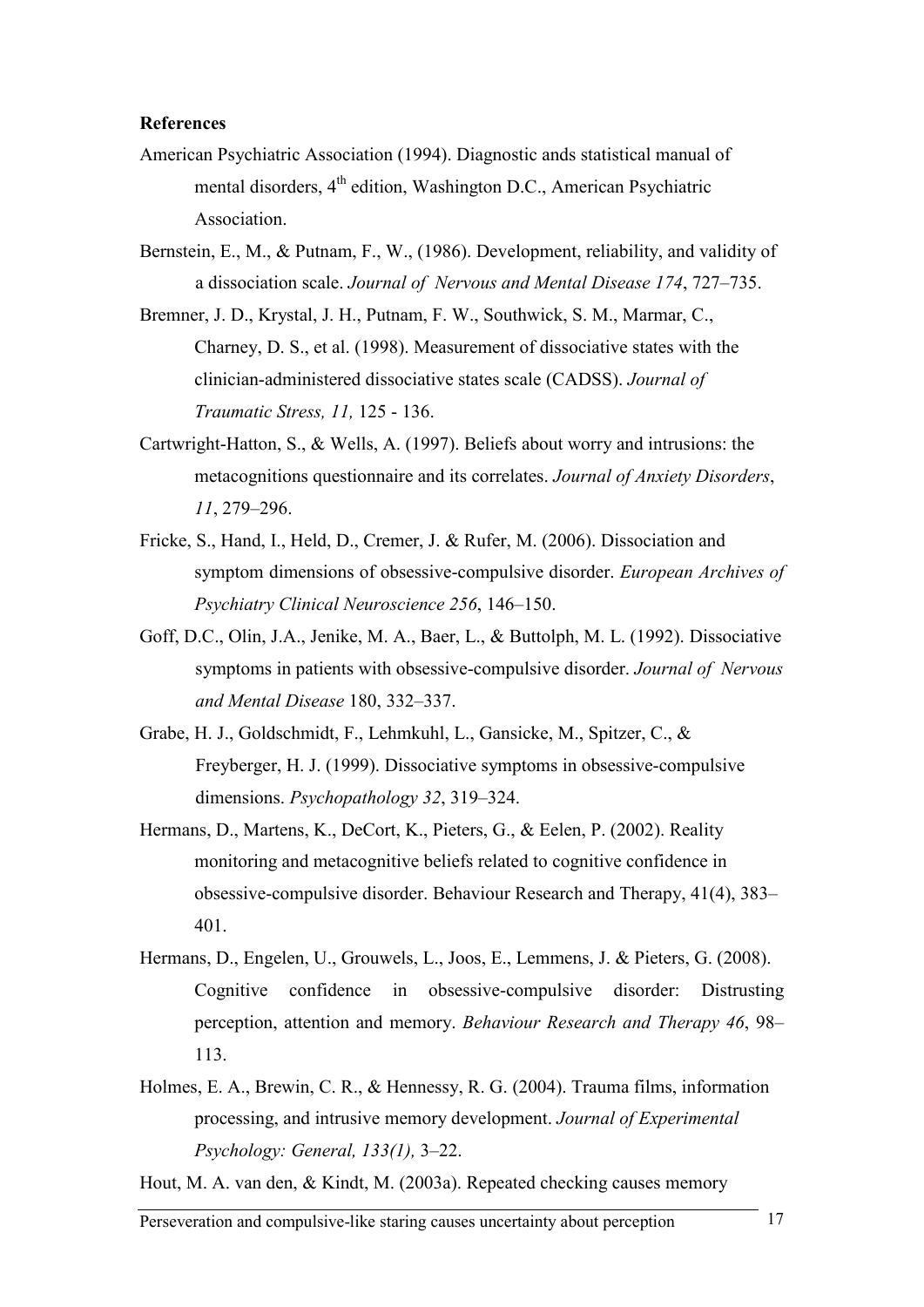distrust. An explanation of meta-memory problems in compulsive checking. Behavior Research and Therapy, 41, 301–316.

- Hout, M. A. van den, & Kindt, M. (2003b). Phenomenological validity of an OCDmemory model and the remember/know distinction. Behaviour Research and Therapy, 41, 369–378.
- Hout, M.A., van den, & Kindt, M. (2004). Obsessive-compulsive disorder and the paradoxical effects of perseverative behaviour on experienced uncertainty. Journal of Behavior Therapy and Experimental Psychiatry, 35(2), 165–181.
- Jenike, M. A., Baer, L., & Minichiello, W. E. (Eds.). (1990). Obsessive-compulsive disorders: Theory and management (2nd ed.). Boston: Year Book Medical.
- Johnston, W. A., & Hawley, K. J. (1994). Perceptual inhibition of expected inputs: the key that opens closed minds. Psychonomic Bulletin & Review, 1, 56–72.
- Klepsch, R., Zaworka, W., Hand, I., Lünenschloß, K., & Jauering, G. (1993). Hamburger Zwangsinventar-Kurzform, HZI-K. Beltz,Weinheim.
- Leonard, K. N., Telch, M. J., & Harrington, P. J. (1999). Dissociation in the laboratory: A comparison of strategies. Behavior Research and Therapy, 37, 49–61.
- Matin E, (1974). Saccadic suppression: A review and an analysis. Psychological Bulletin 81, 899 – 917.
- Merckelbach, H., & Wessel, I. (2000). Memory for actions and dissociation in obsessive-compulsive disorder. Journal of Nervous and Mental Disease 188, 846–848.
- Rachman, S. (1973). Some similarities and differences between obsessional ruminations and morbid preoccupations. Canadian Psychiatric Association Journal, 18, 71–73.
- Rachman,S., Radomsky, A.S., & Shafran, R. (2008) Safety behaviour: A reconsideration. Behaviour Research and Therapy, 46, 163-173.
- Radomsky, A. S., Gilchrist, P. T., & Dussault, D. (2006). Repeated checking really does cause memory distrust. Behavior Research and Therapy, 44, 305–316.
- Reed, G. F. (1985). Obsessional experience and compulsive behaviour. A cognitivestructural approach. London: Academic Press.
- Riggs, D. S. & Foa, E. B. (1993). Obsessive-compulsive disorder.(In D. H. Barlow (Ed.), Clinical handbook of psychological disorders (2nd ed., pp. 189—239). New York: Guilford Press.)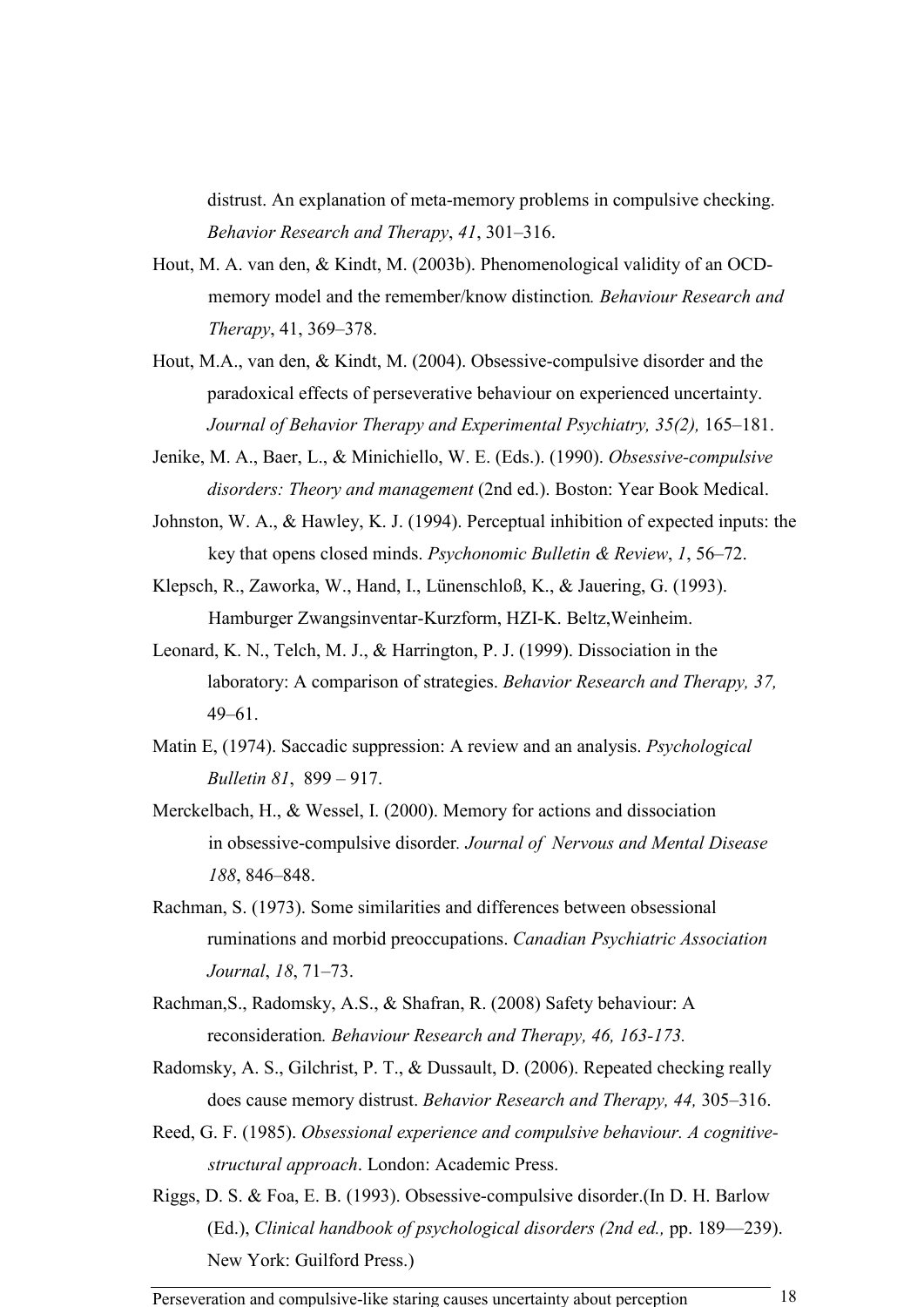- Rufer, M., Held, D., Cremer, J., Fricke, S., Moritz, S., Peter, H., & Hand, I. (2006). Dissociation as a Predictor of Cognitive Behavior Therapy Outcome in Patients with Obsessive-Compulsive Disorder. Psychotherapy and psychosomatics 75, 40-46.
- Shioiri, S. 1993. Postsaccadic processing of the retinal image during picture scanning. Perceptual Psychophysics 53(3), 305 - 314.
- Tulving, E. (1985). Memory and consciousness. Canadian Psychologist, 26, 1–12.
- Watson, D.,Wu, K. D., & Cutshall, C. (2004). Symptom subtypes of obsessivecompulsive disorder and their relation to dissociation. Journal Anxiety Disorders 18, 435–458.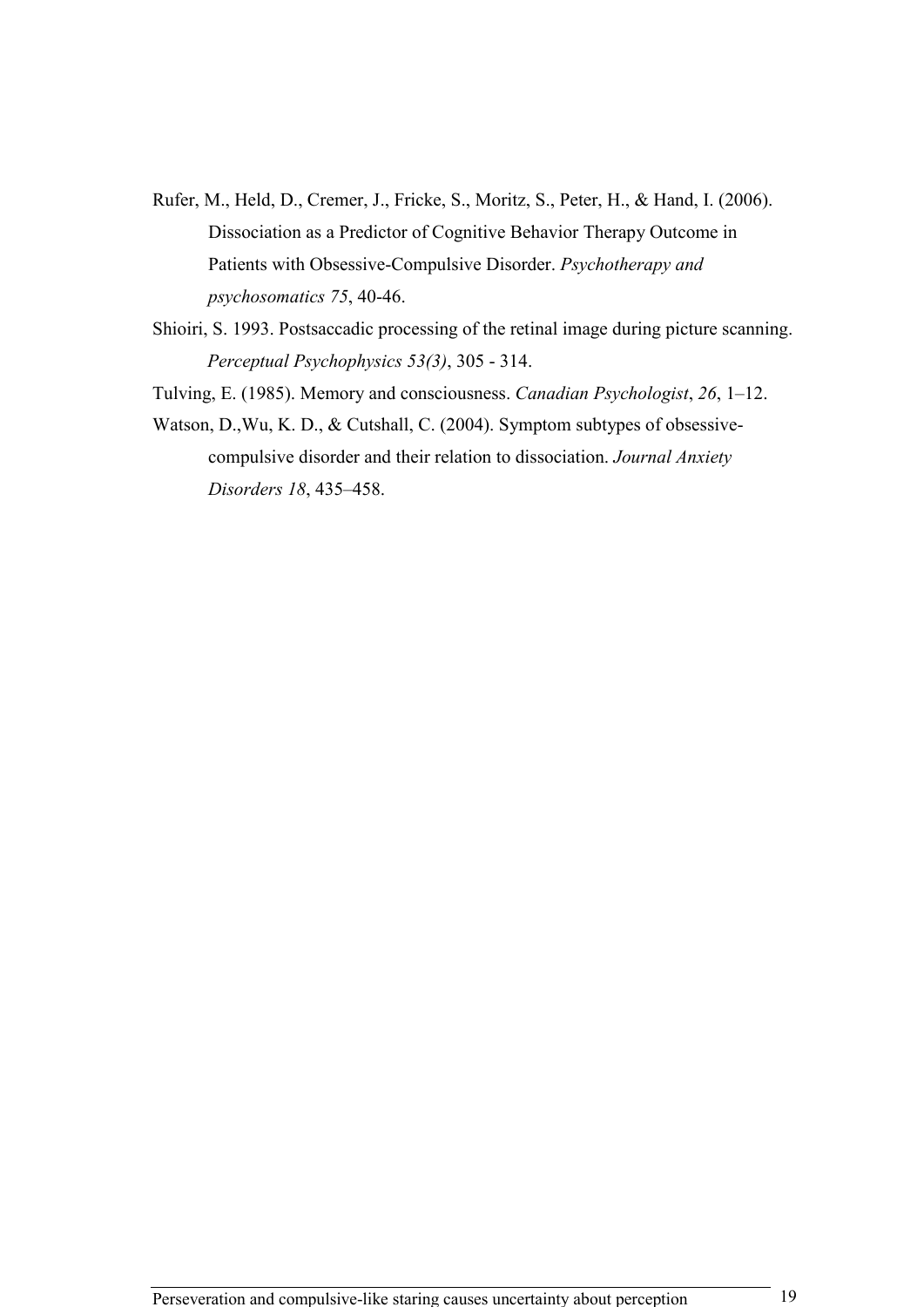# Appendix A

Instructions of group 1,2,3,4

1. Experimental Group (gas-gas-gas; relevant perseveration).

Voor dit onderzoek neem je straks plaats op een stoel achter een gasfornuis en lampjes, laat de stoel op de plek staan.

De onderzoeker zal stil achter jou op een stoel zitten tijdens het afnemen van de test.

Eerst mag je 10 seconden naar het gasfornuis kijken, daarna wordt een vragenlijst afgenomen.

Daarna moet je je blik 10 minuten fixeren op het middelste gedeelte van de rechter gaspit. Praat niet tijdens het fixeren, wend je blik niet af en probeer echt te staren naar de gaspit. Het is belangrijk dat je je goed concentreert en je ogen stil probeert te houden. Tot slot wordt er een vragenlijst afgenomen.

Geslacht proefpersoon:

Leeftijd:

Datum:

Akkoord:

Verbal instructions for the last ten seconds

Beweeg je hoofd niet. Blijf nog 10 seconden op dezelfde manier naar het middelste gedeelte van de rechtergaspit kijken.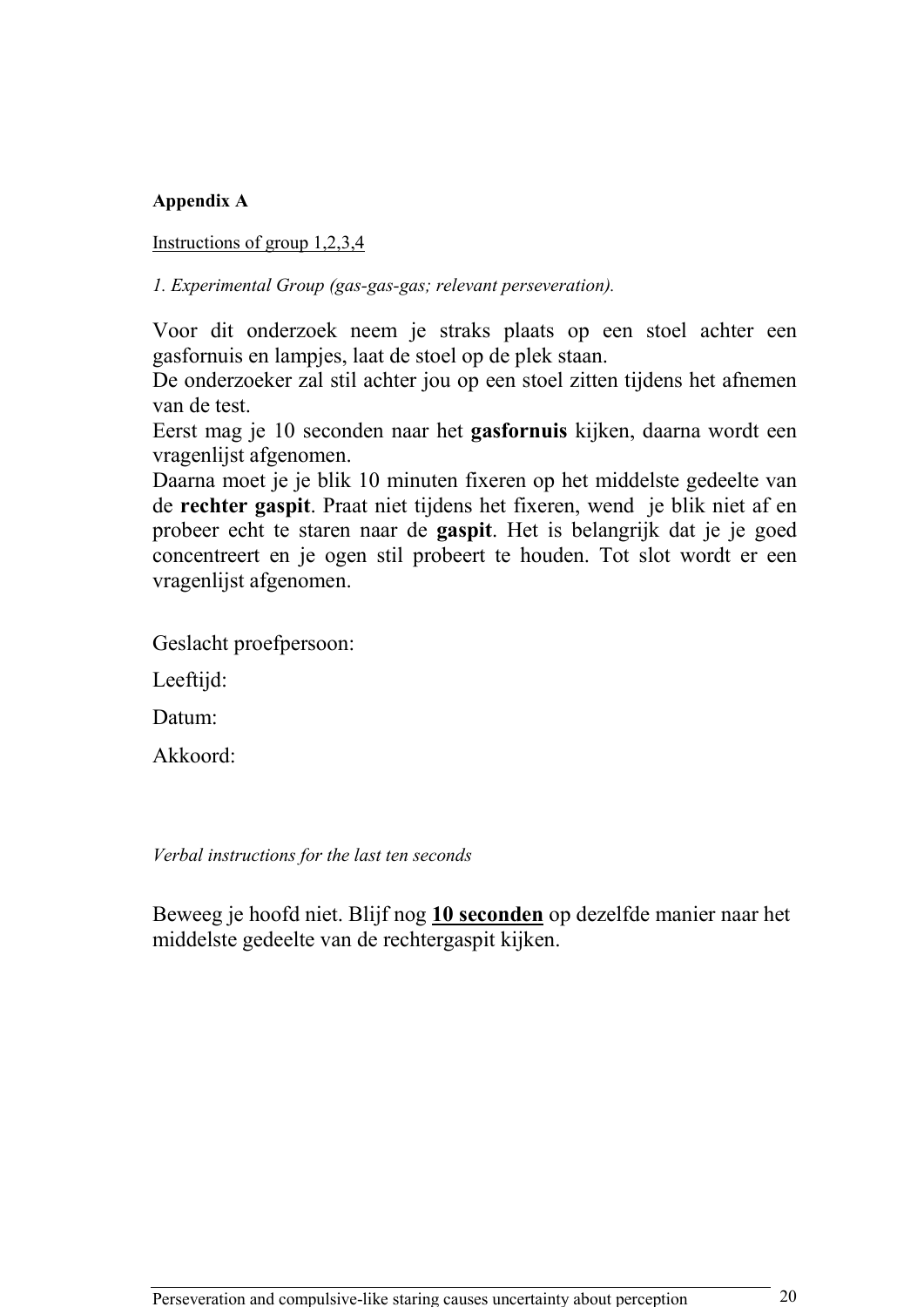2. Control Group (gas-light-gas; irrelevant perseveration).

Voor dit onderzoek neem je straks plaats op een stoel achter een gasfornuis en lampjes, laat de stoel op de plek staan.

De onderzoeker zal stil achter jou op een stoel zitten tijdens het afnemen van de test.

Eerst mag je 10 seconden naar het gasfornuis kijken, daarna wordt een vragenlijst afgenomen.

Daarna moet je je blik 10 minuten fixeren op het middelste gedeelte van de linkerlamp. Praat niet tijdens het fixeren, wend je blik niet af en probeer echt te staren naar de lamp. Het is belangrijk dat je je goed concentreert en je ogen stil probeert te houden. Tot slot wordt er een vragenlijst afgenomen.

Geslacht proefpersoon:

Leeftijd:

Datum:

Akkoord:

Verbal instructions for the last ten seconds

Beweeg je hoofd niet. Richt nu je blik op het middelste gedeelte van de rechtergaspit en blijf 10 seconden kijken.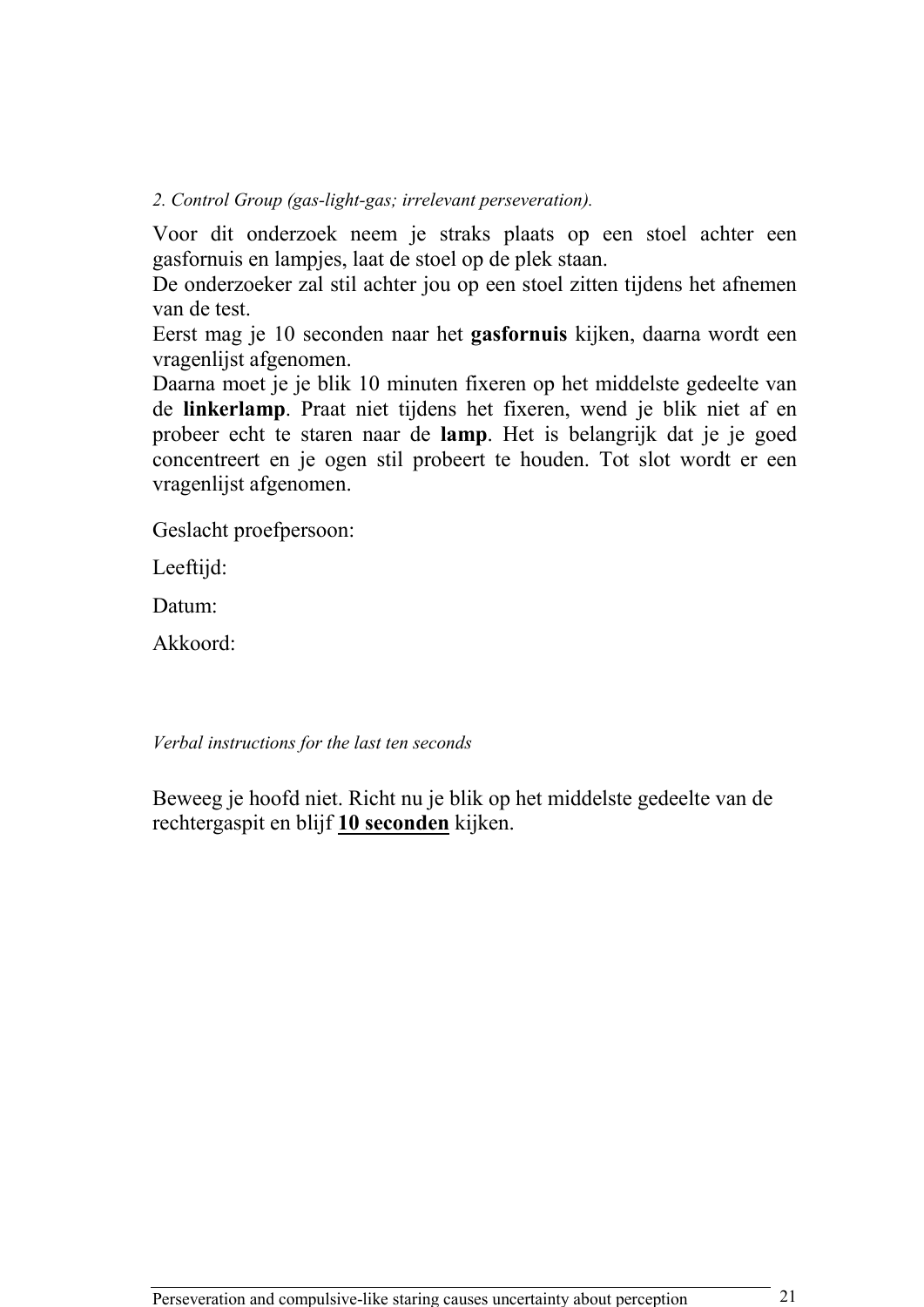Voor dit onderzoek neem je straks plaats op een stoel achter een gasfornuis en lampjes, laat de stoel op de plek staan.

De onderzoeker zal stil achter jou op een stoel zitten tijdens het afnemen van de test.

Eerst mag je 10 seconden naar het lampje kijken, daarna wordt een vragenlijst afgenomen.

Daarna moet je je blik 10 minuten fixeren op het middelste gedeelte van de linkerlamp. Praat niet tijdens het fixeren, wend je blik niet af en probeer echt te staren naar de lamp. Het is belangrijk dat je je goed concentreert en je ogen stil probeert te houden. Tot slot wordt er een vragenlijst afgenomen.

Geslacht proefpersoon:

Leeftijd:

Datum:

Akkoord:

Verbal instructions for the last ten seconds

Beweeg je hoofd niet. Blijf nog 10 seconden op dezelfde manier naar het middelste gedeelte van de linker lampje kijken.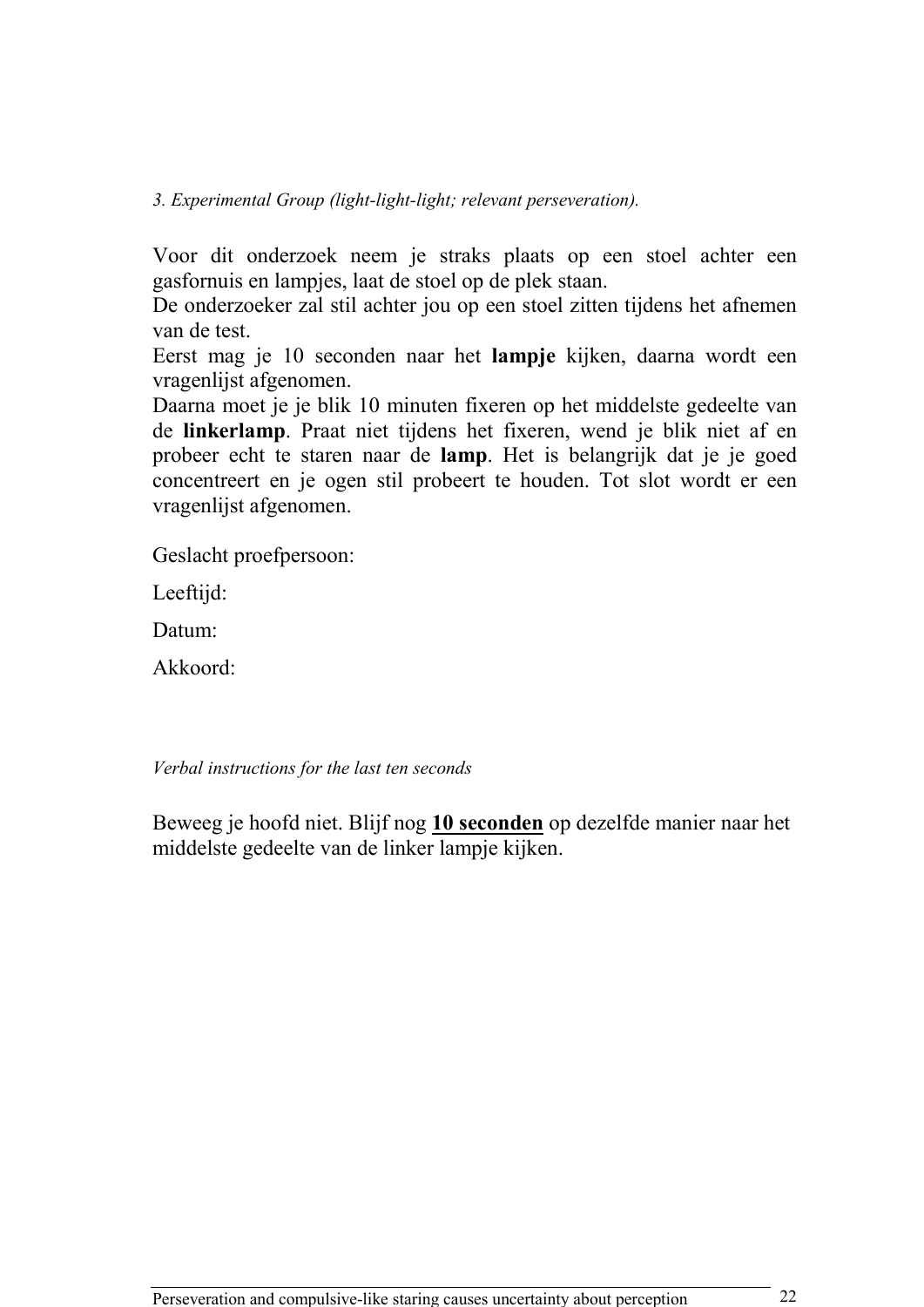4. Control Group (light-gas-light; irrelevant perseveration).

Voor dit onderzoek neem je straks plaats op een stoel achter een gasfornuis en lampjes, laat de stoel op de plek staan.

De onderzoeker zal stil achter jou op een stoel zitten tijdens het afnemen van de test.

Eerst mag je 10 seconden naar het lampje kijken, daarna wordt een vragenlijst afgenomen. Daarna moet je je blik 10 minuten fixeren op het middelste

gedeelte van de rechter gaspit. Praat niet tijdens het fixeren, wend je blik niet af en probeer echt te staren naar de gaspit. Het is belangrijk dat je je goed concentreert en je ogen stil probeert te houden. Tot slot wordt er een vragenlijst afgenomen.

Geslacht proefpersoon:

Leeftijd:

Datum:

Akkoord:

Verbal instructions for the last ten seconds

Beweeg je hoofd niet. Richt nu je blik op het middelste gedeelte van het linker lampje en blijf 10 seconden kijken.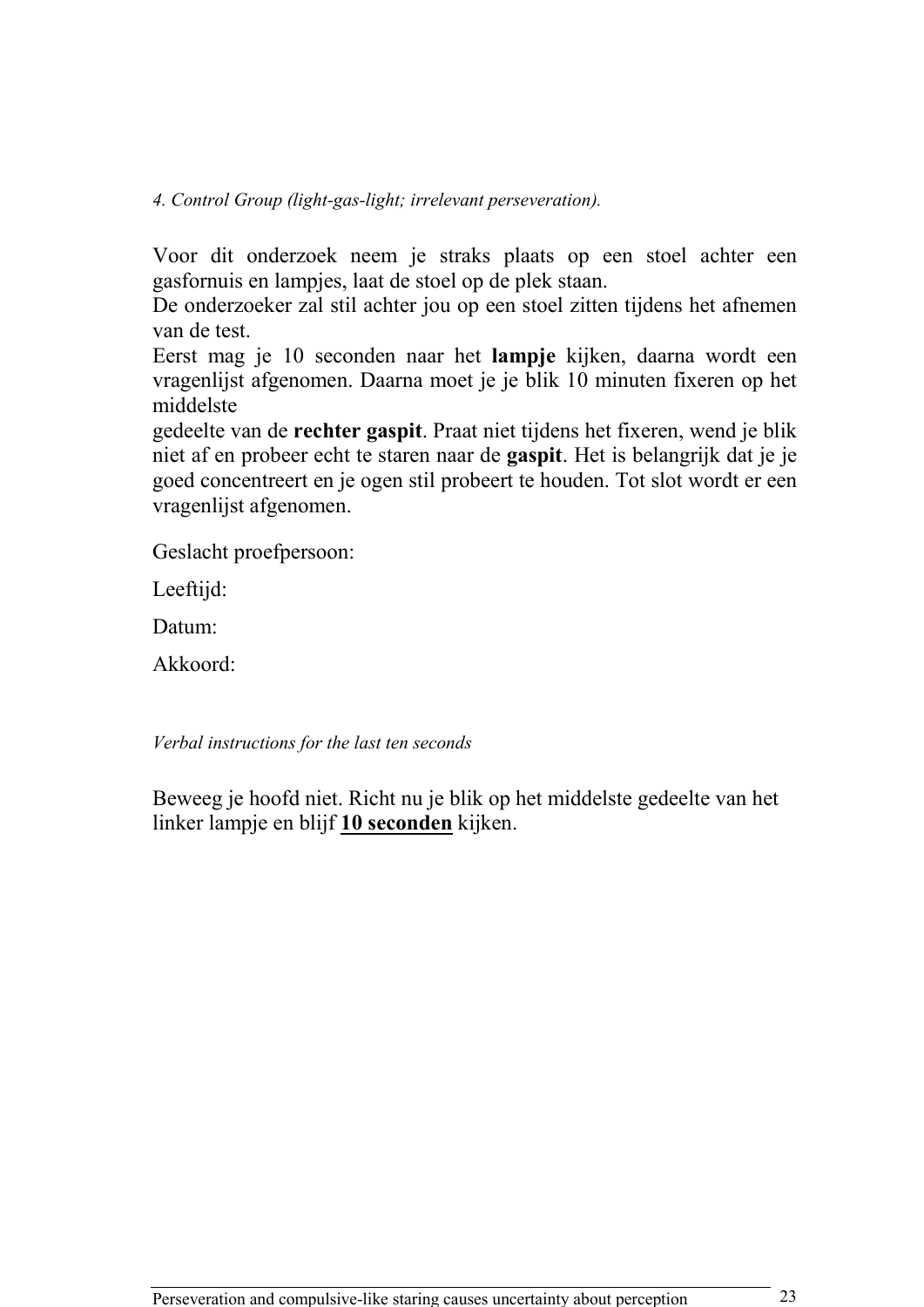### Appendix B

## **Questionnaires**

1. Experimental Group (gas-gas-gas; relevant perseveration).

Geef aan hoe je het kijken naar het gasfornuis hebt ervaren.

1) Het leek alsof dingen in slow-motion bewogen.

| helemaal niet een beetje redelijk |          |                      | behoorlijk        | heel erg |
|-----------------------------------|----------|----------------------|-------------------|----------|
| O                                 | $\cdots$ | $\ddot{\phantom{a}}$ | $\mathbf{\Omega}$ | $\Omega$ |

2) Het leek het alsof dingen onwerkelijk waren, alsof ik aan het dromen was.

| helemaal niet een beetje redelijk |          |   | behoorlijk | heel erg |
|-----------------------------------|----------|---|------------|----------|
| O                                 | $\cdots$ | 0 | $\cdots$   | $\Omega$ |

3) Ik ervaarde een gevoel dat leek alsof ik van de werkelijkheid gescheiden was; bijvoorbeeld alsof ik in een film of toneelstuk beland ben of alsof ik een robot ben.

| helemaal niet een beetje redelijk |   |   | behoorlijk | heel erg     |
|-----------------------------------|---|---|------------|--------------|
| O                                 | 0 | 0 | 0          | $\mathbf{a}$ |
|                                   |   |   |            |              |

4) Het leek het alsof ik niet vanuit mijn eigen lichaam naar dingen keek.

| helemaal niet een beetje redelijk |                   |                   | behoorlijk | heel erg |
|-----------------------------------|-------------------|-------------------|------------|----------|
| Ω                                 | $\mathbf{\Omega}$ | $\mathbf{\Omega}$ | $\bullet$  | $\bf{O}$ |

5) Ik had het gevoel de situatie te bekijken alsof ik een observator of toeschouwer was.

| helemaal niet een beetje redelijk |                   |   | behoorlijk | heel erg |
|-----------------------------------|-------------------|---|------------|----------|
| О                                 | $\mathbf{\Omega}$ | Ω | $\Omega$   | $\Omega$ |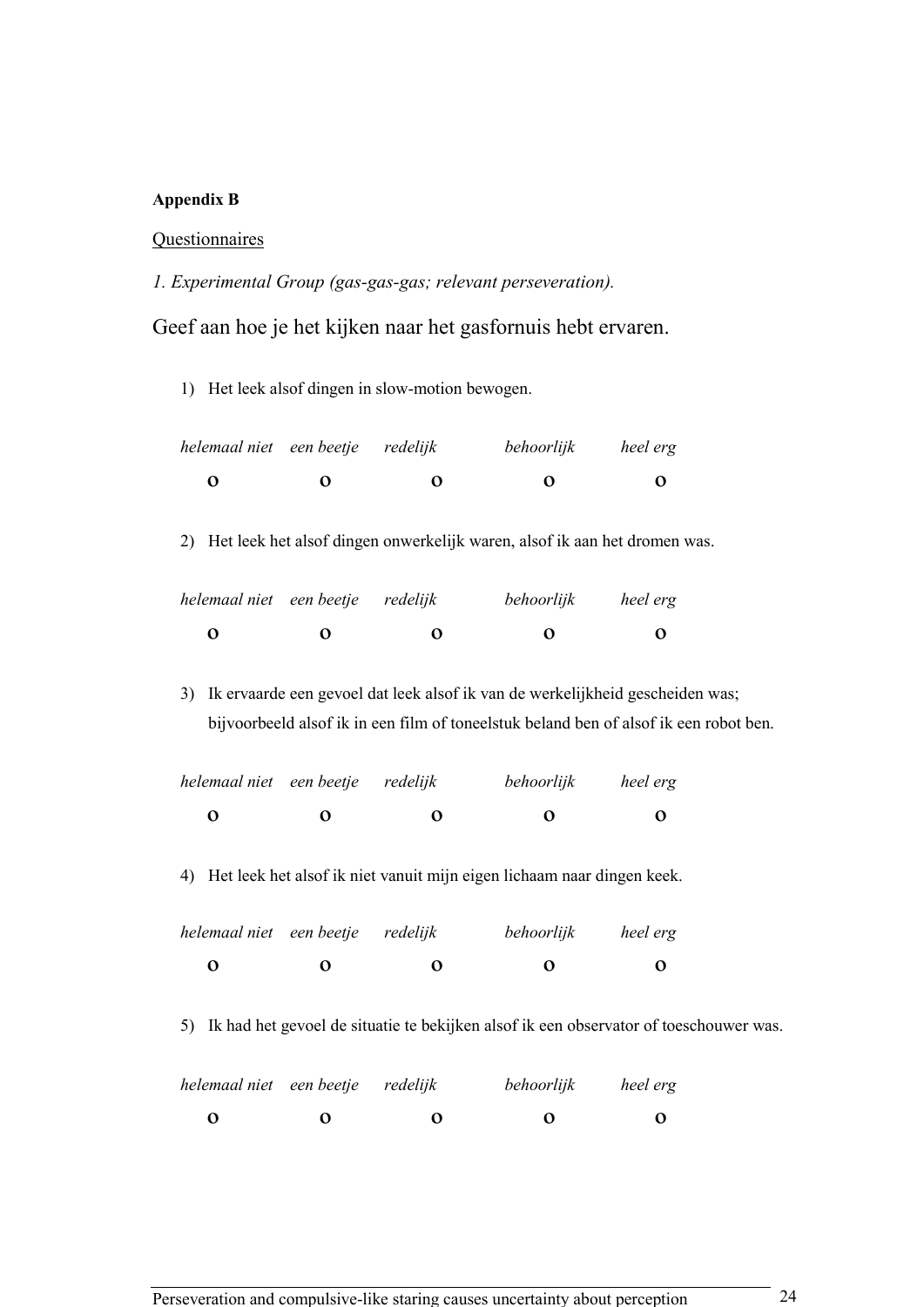6) Ik had het gevoel losgemaakt te zijn van mijn eigen lichaam.

| helemaal niet een beetje redelijk |           |                   | behoorlijk | heel erg |
|-----------------------------------|-----------|-------------------|------------|----------|
| O                                 | $\bullet$ | $\mathbf{\Omega}$ | $\bullet$  | $\bf{O}$ |

7) De waarneming van mijn eigen lichaam is veranderd, mijn lichaam voelt bijvoorbeeld uitzonderlijk groot of klein aan.

| helemaal niet een beetje redelijk |   | behoorlijk        | heel erg |
|-----------------------------------|---|-------------------|----------|
| $\Omega$                          | Ω | $\mathbf{\Omega}$ | $\Omega$ |
|                                   |   |                   |          |

8) Het leek alsof mensen bewegingsloos, dood of mechanisch waren.

| helemaal niet een beetje redelijk |                   |                   | behoorlijk        | heel erg     |
|-----------------------------------|-------------------|-------------------|-------------------|--------------|
| O                                 | $\mathbf{\Omega}$ | $\mathbf{\Omega}$ | $\mathbf{\Omega}$ | $\mathbf{U}$ |

9) Ik had het gevoel dat voorwerpen er anders uit zagen dan ik verwachtte.

| helemaal niet een beetje redelijk |                   |   | behoorlijk        | heel erg |
|-----------------------------------|-------------------|---|-------------------|----------|
| o                                 | $\mathbf{\Omega}$ | 0 | $\mathbf{\Omega}$ | 0        |

10) Ik had het gevoel dat kleuren in intensiteit verminderd waren.

| helemaal niet een beetje redelijk |                   |                   | behoorlijk | heel erg             |
|-----------------------------------|-------------------|-------------------|------------|----------------------|
| Ω                                 | $\mathbf{\Omega}$ | $\mathbf{\Omega}$ | 0          | $\ddot{\phantom{0}}$ |
|                                   |                   |                   |            |                      |

11) Ik zag dingen alsof ik in een tunnel was, of door een grote fotografische lens keek.

| helemaal niet een beetje redelijk |   |     | behoorlijk | heel erg |
|-----------------------------------|---|-----|------------|----------|
| $\bullet$                         | 0 | . . | 0          | . .      |
|                                   |   |     |            |          |

12) Deze ervaring leek veel langer te duren dan ik had verwacht.

| helemaal niet een beetje redelijk |                   |   | behoorlijk           | heel erg |
|-----------------------------------|-------------------|---|----------------------|----------|
| Ω                                 | $\mathbf{\Omega}$ | Ω | $\ddot{\phantom{a}}$ | 0        |
|                                   |                   |   |                      |          |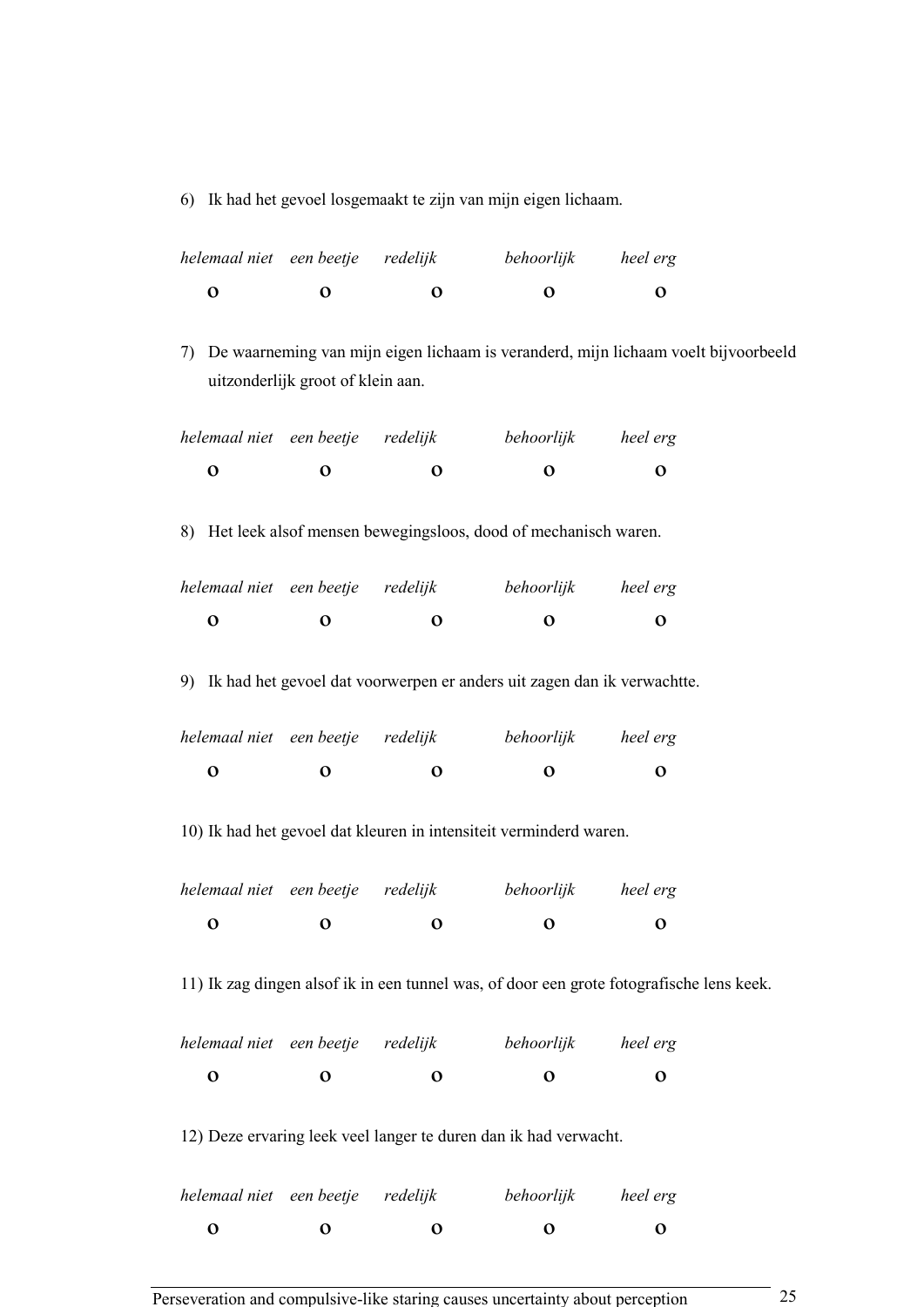13) Het leek alsof dingen heel snel gebeurden, alsof het leven in een ogenblik voorbij schoot.

| helemaal niet een beetje                                                                                   |                     | redelijk     | behoorlijk                                                                      | heel erg     |  |  |  |
|------------------------------------------------------------------------------------------------------------|---------------------|--------------|---------------------------------------------------------------------------------|--------------|--|--|--|
| $\mathbf O$                                                                                                | $\mathbf O$         | O            | $\mathbf o$                                                                     | $\mathbf 0$  |  |  |  |
| 14) Er gebeurden dingen die ik later niet meer zou kunnen toelichten.                                      |                     |              |                                                                                 |              |  |  |  |
| helemaal niet een beetje                                                                                   |                     | redelijk     | behoorlijk                                                                      | heel erg     |  |  |  |
| $\mathbf{o}$                                                                                               | $\mathbf O$         | $\mathbf o$  | $\mathbf o$                                                                     | $\mathbf o$  |  |  |  |
|                                                                                                            |                     |              | 15) Ik had het idee van de wereld te zijn of het gevoel de draad kwijt te zijn. |              |  |  |  |
| helemaal niet een beetje redelijk                                                                          |                     |              | behoorlijk heel erg                                                             |              |  |  |  |
| $\mathbf O$                                                                                                | $\mathbf O$         | $\mathbf 0$  | $\mathbf 0$                                                                     | $\mathbf o$  |  |  |  |
|                                                                                                            |                     |              | 16) Geluiden verdwenen bijna of werden veel sterker dan dat ik had verwacht.    |              |  |  |  |
| helemaal niet een beetje redelijk                                                                          |                     |              | behoorlijk heel erg                                                             |              |  |  |  |
| $\mathbf 0$                                                                                                | $\mathbf O$         | $\mathbf{o}$ | $\mathbf O$                                                                     | $\mathbf{o}$ |  |  |  |
| 17) Dingen leken heel erg werkelijk alsof er een speciaal gevoel van helderheid was.                       |                     |              |                                                                                 |              |  |  |  |
| helemaal niet                                                                                              | een beetje redelijk |              | behoorlijk                                                                      | heel erg     |  |  |  |
| $\mathbf O$                                                                                                | $\mathbf{o}$        | $\mathbf O$  | $\mathbf{o}$                                                                    | $\mathbf{o}$ |  |  |  |
| 18) Het leek alsof ik de wereld door een waas bekeek, zodat voorwerpen verder weg of<br>onduidelijk leken. |                     |              |                                                                                 |              |  |  |  |
| helemaal niet                                                                                              | een beetje redelijk |              | behoorlijk                                                                      | heel erg     |  |  |  |
| $\mathbf O$                                                                                                | $\mathbf O$         | $\mathbf o$  | $\mathbf o$                                                                     | $\mathbf{o}$ |  |  |  |

Perseveration and compulsive-like staring causes uncertainty about perception 26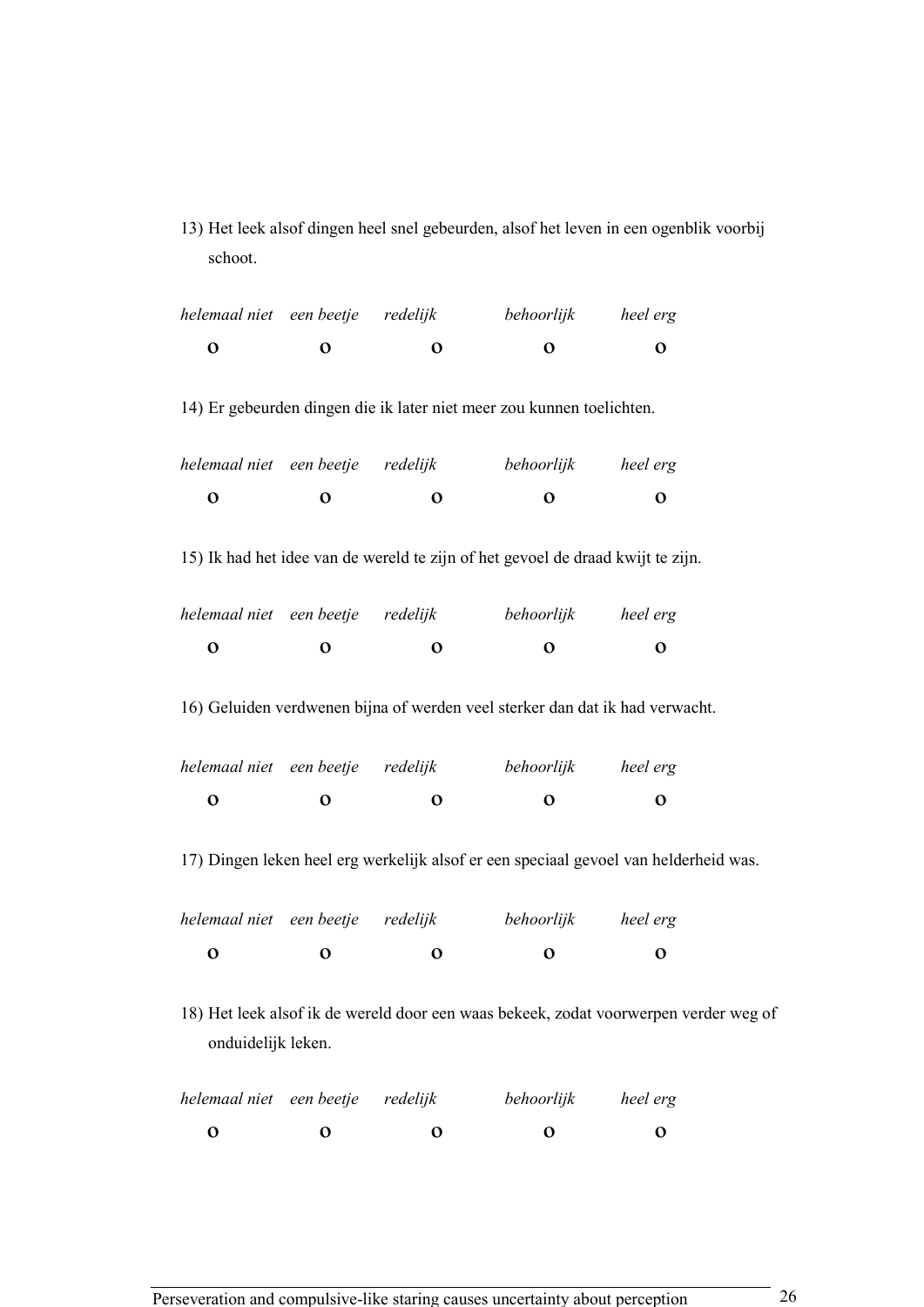19) Kleuren leken veel helderder dan dat ik had verwacht.

| helemaal niet een beetje redelijk |   |                  | behoorlijk | heel erg |
|-----------------------------------|---|------------------|------------|----------|
| O                                 | 0 | $\mathbf \Omega$ | $\bullet$  | 0        |

Geef antwoord op de vraag door middel van een streep door de lijn te zetten

20) Het is alsof ik het zag, maar het was niet helder genoeg.



21) Op de een of andere manier zag ik het, maar het was allemaal wat vaag.



22) Ik wist dat ik het zag, maar op de een of andere manier was het beeld niet duidelijk.



23) Wat ik heb gezien tijdens het kijken naar het gasfornuis voelde betrouwbaar.

|                            | 100                          |
|----------------------------|------------------------------|
| Niet op mij van toepassing | Geheel op mij van toepassing |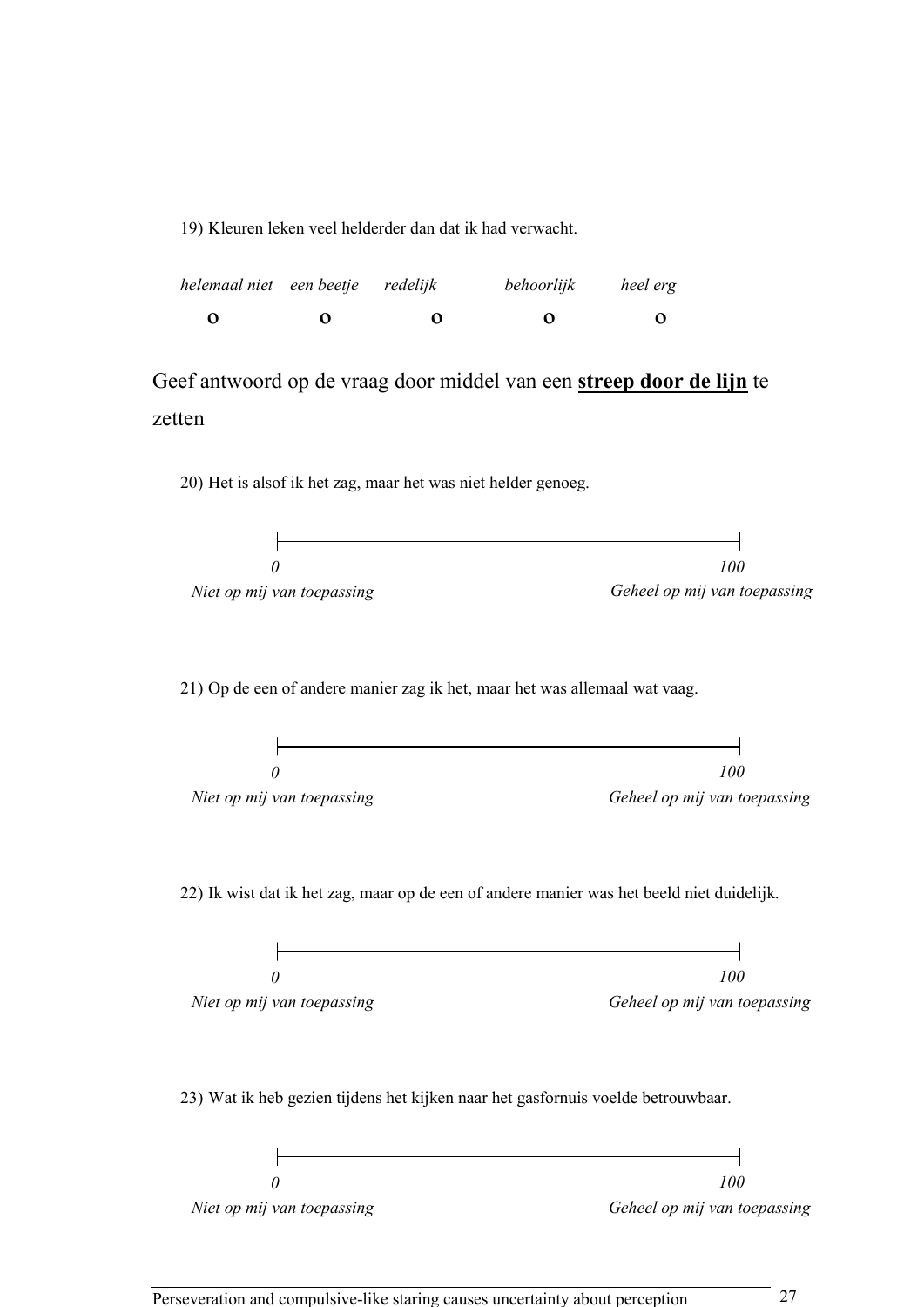24) Ik voelde me heel zeker over wat ik zag toen ik naar het gasfornuis keek.

 $\overline{\phantom{a}}$ J. 100 0 Niet op mij van toepassing die eerste van die Geheel op mij van toepassing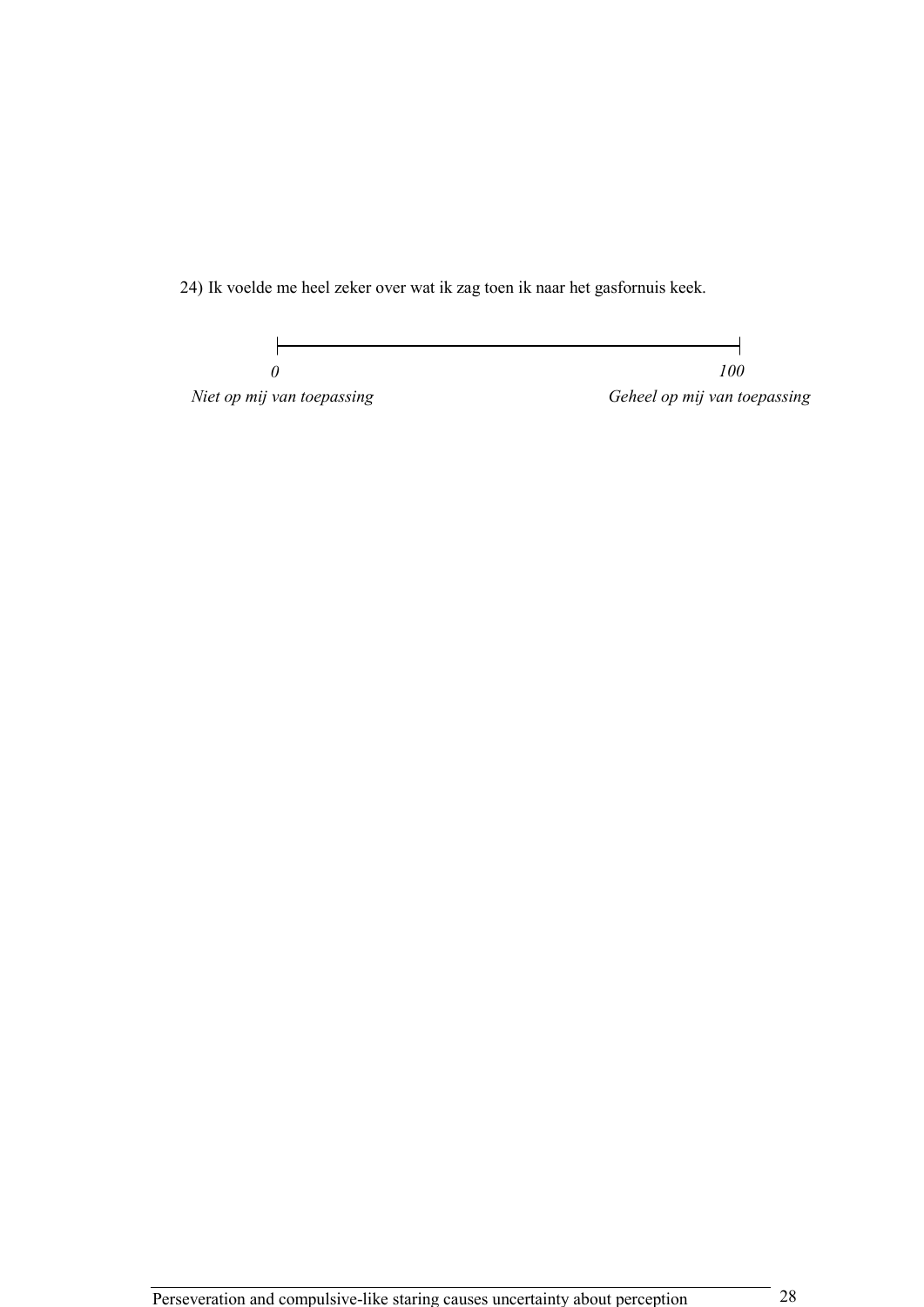#### 2. Control Group (gas-light-gas; irrelevant perseveration).

Nummer proefpersoon:

Geef aan hoe je het kijken naar het gasfornuis de laatste 10 seconden hebt ervaren.

1) Het leek alsof dingen in slow-motion bewogen.

| helemaal niet een beetje redelijk |                   |                  | behoorlijk | heel erg |
|-----------------------------------|-------------------|------------------|------------|----------|
| O                                 | $\mathbf{\Omega}$ | $\mathbf \Omega$ | 0          | 0        |

2) Het leek het alsof dingen onwerkelijk waren, alsof ik aan het dromen was.

| behoorlijk | heel erg          |
|------------|-------------------|
| 0          | $\mathbf{\Omega}$ |
|            |                   |

3) Ik ervaarde een gevoel dat leek alsof ik van de werkelijkheid gescheiden was; bijvoorbeeld alsof ik in een film of toneelstuk beland ben of alsof ik een robot ben.

| helemaal niet een beetje redelijk |        | behoorlijk        | heel erg |
|-----------------------------------|--------|-------------------|----------|
| o                                 | Ω<br>0 | $\mathbf{\Omega}$ | 0        |

4) Het leek het alsof ik niet vanuit mijn eigen lichaam naar dingen keek.

| helemaal niet een beetje redelijk |   |   | behoorlijk | heel erg |
|-----------------------------------|---|---|------------|----------|
| О                                 | 0 | 0 | $\bullet$  | 0        |
|                                   |   |   |            |          |

5) Ik had het gevoel de situatie te bekijken alsof ik een observator of toeschouwer was.

| helemaal niet een beetje redelijk |   | behoorlijk | heel erg |
|-----------------------------------|---|------------|----------|
| റ<br>0                            | Ω | $\bullet$  | $\Omega$ |

6) Ik had het gevoel losgemaakt te zijn van mijn eigen lichaam.

| helemaal niet een beetje redelijk |                   |                   | behoorlijk           | heel erg          |
|-----------------------------------|-------------------|-------------------|----------------------|-------------------|
| o                                 | $\mathbf{\Omega}$ | $\mathbf{\Omega}$ | $\ddot{\phantom{0}}$ | $\mathbf{\Omega}$ |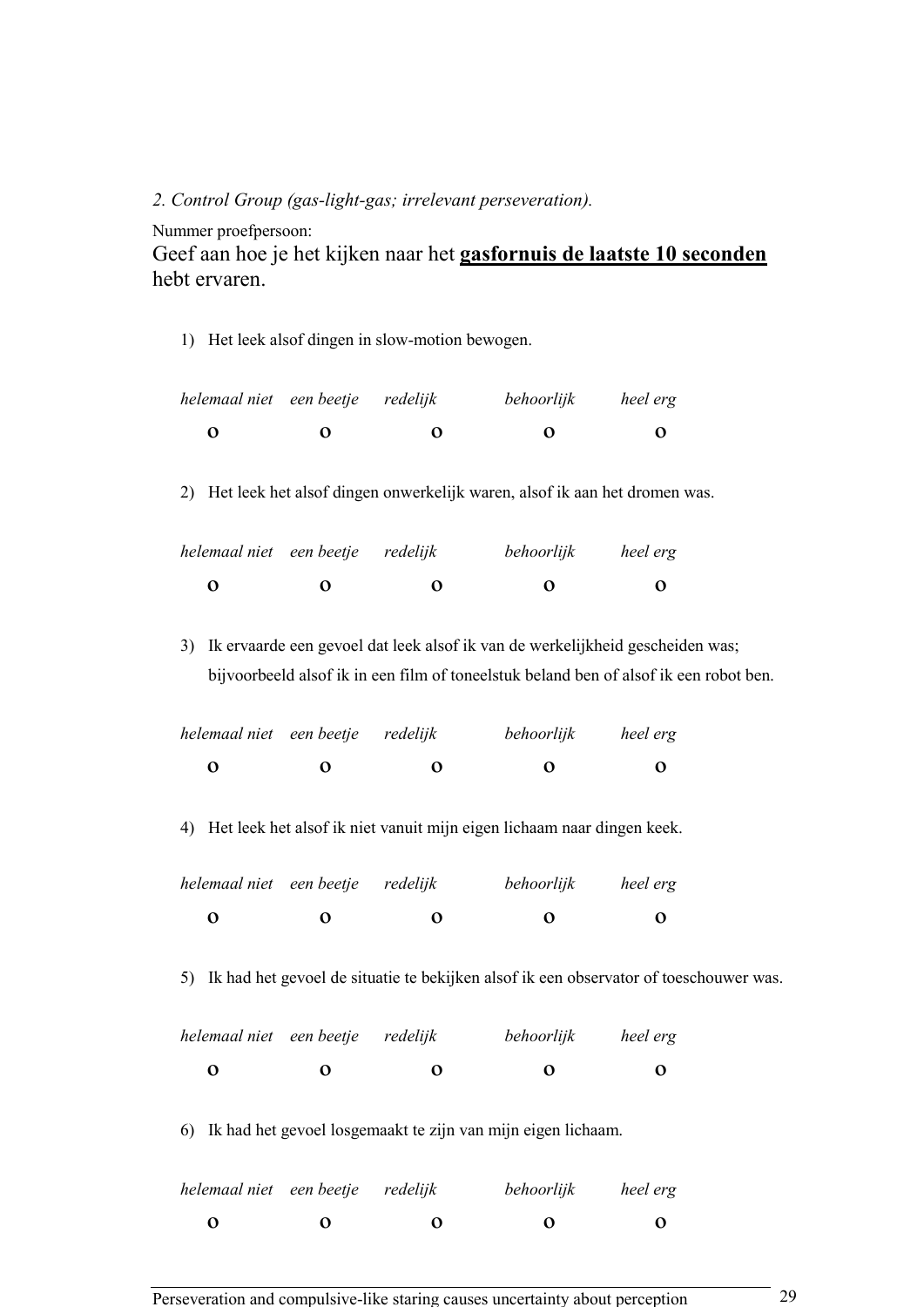7) De waarneming van mijn eigen lichaam is veranderd, mijn lichaam voelt bijvoorbeeld uitzonderlijk groot of klein aan.

| helemaal niet een beetje redelijk |              |              | behoorlijk heel erg                                                                      |              |  |
|-----------------------------------|--------------|--------------|------------------------------------------------------------------------------------------|--------------|--|
| $\mathbf O$                       | $\mathbf{o}$ | $\mathbf{o}$ | $\mathbf 0$                                                                              | $\mathbf{o}$ |  |
|                                   |              |              | 8) Het leek alsof mensen bewegingsloos, dood of mechanisch waren.                        |              |  |
| helemaal niet een beetje redelijk |              |              | behoorlijk heel erg                                                                      |              |  |
| $\mathbf{o}$                      | $\mathbf 0$  | $\mathbf{o}$ | $\mathbf{o}$                                                                             | $\mathbf{o}$ |  |
|                                   |              |              | 9) Ik had het gevoel dat voorwerpen er anders uit zagen dan ik verwachtte.               |              |  |
| helemaal niet een beetje redelijk |              |              | behoorlijk heel erg                                                                      |              |  |
| $\mathbf 0$                       | $\mathbf 0$  | $\mathbf 0$  | $\mathbf{o}$                                                                             | $\mathbf 0$  |  |
|                                   |              |              | 10) Ik had het gevoel dat kleuren in intensiteit verminderd waren.                       |              |  |
| helemaal niet een beetje redelijk |              |              | behoorlijk heel erg                                                                      |              |  |
| $\mathbf 0$                       | $\mathbf 0$  | $\mathbf{o}$ | $\mathbf 0$                                                                              | $\mathbf 0$  |  |
|                                   |              |              | 11) Ik zag dingen alsof ik in een tunnel was, of door een grote fotografische lens keek. |              |  |
| helemaal niet een beetje redelijk |              |              | behoorlijk heel erg                                                                      |              |  |
| $\mathbf 0$                       | $\mathbf{o}$ | $\mathbf{o}$ | $\mathbf 0$                                                                              | $\mathbf{o}$ |  |
|                                   |              |              | 12) Deze ervaring leek veel langer te duren dan ik had verwacht.                         |              |  |
| helemaal niet een beetje          |              | redelijk     | behoorlijk                                                                               | heel erg     |  |

 $\begin{array}{ccccccc}\n0 & 0 & 0 & 0 & 0\n\end{array}$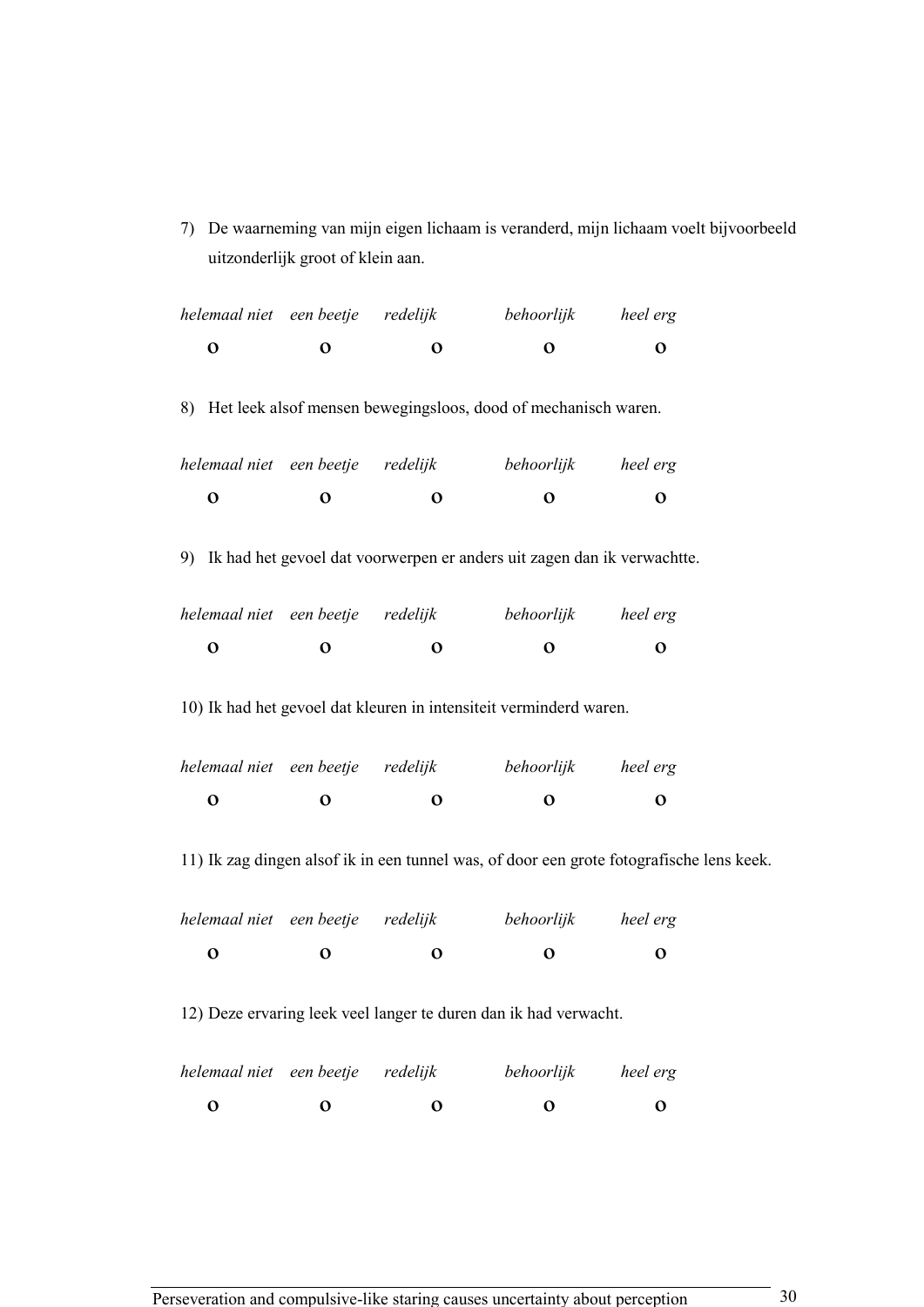13) Het leek alsof dingen heel snel gebeurden, alsof het leven in een ogenblik voorbij schoot.

| helemaal niet een beetje          |                     | redelijk     | behoorlijk                                                                      | heel erg                                                                             |  |
|-----------------------------------|---------------------|--------------|---------------------------------------------------------------------------------|--------------------------------------------------------------------------------------|--|
| $\mathbf O$                       | $\mathbf{o}$        | $\mathbf 0$  | $\mathbf 0$                                                                     | $\mathbf 0$                                                                          |  |
|                                   |                     |              | 14) Er gebeurden dingen die ik later niet meer zou kunnen toelichten.           |                                                                                      |  |
| helemaal niet een beetje          |                     | redelijk     | behoorlijk                                                                      | heel erg                                                                             |  |
| $\mathbf{o}$                      | $\mathbf{o}$        | $\mathbf o$  | $\mathbf{o}$                                                                    | $\mathbf{o}$                                                                         |  |
|                                   |                     |              | 15) Ik had het idee van de wereld te zijn of het gevoel de draad kwijt te zijn. |                                                                                      |  |
| helemaal niet een beetje          |                     | redelijk     | behoorlijk                                                                      | heel erg                                                                             |  |
| $\mathbf 0$                       | $\mathbf{o}$        | $\mathbf{o}$ | $\mathbf{o}$                                                                    | $\mathbf o$                                                                          |  |
|                                   |                     |              | 16) Geluiden verdwenen bijna of werden veel sterker dan dat ik had verwacht.    |                                                                                      |  |
| helemaal niet                     | een beetje redelijk |              | behoorlijk                                                                      | heel erg                                                                             |  |
| $\mathbf 0$                       | $\mathbf{o}$        | $\mathbf o$  | $\mathbf{o}$                                                                    | $\mathbf{o}$                                                                         |  |
|                                   |                     |              |                                                                                 | 17) Dingen leken heel erg werkelijk alsof er een speciaal gevoel van helderheid was. |  |
| helemaal niet een beetje redelijk |                     |              | behoorlijk                                                                      | heel erg                                                                             |  |
| $\mathbf{o}$                      | $\mathbf O$         | $\mathbf{o}$ | $\mathbf{o}$                                                                    | $\mathbf{o}$                                                                         |  |
| onduidelijk leken.                |                     |              |                                                                                 | 18) Het leek alsof ik de wereld door een waas bekeek, zodat voorwerpen verder weg of |  |
| helemaal niet                     | een beetje redelijk |              | behoorlijk                                                                      | heel erg                                                                             |  |
| $\mathbf O$                       | $\mathbf o$         | $\mathbf 0$  | $\mathbf O$                                                                     | $\mathbf O$                                                                          |  |

Perseveration and compulsive-like staring causes uncertainty about perception 31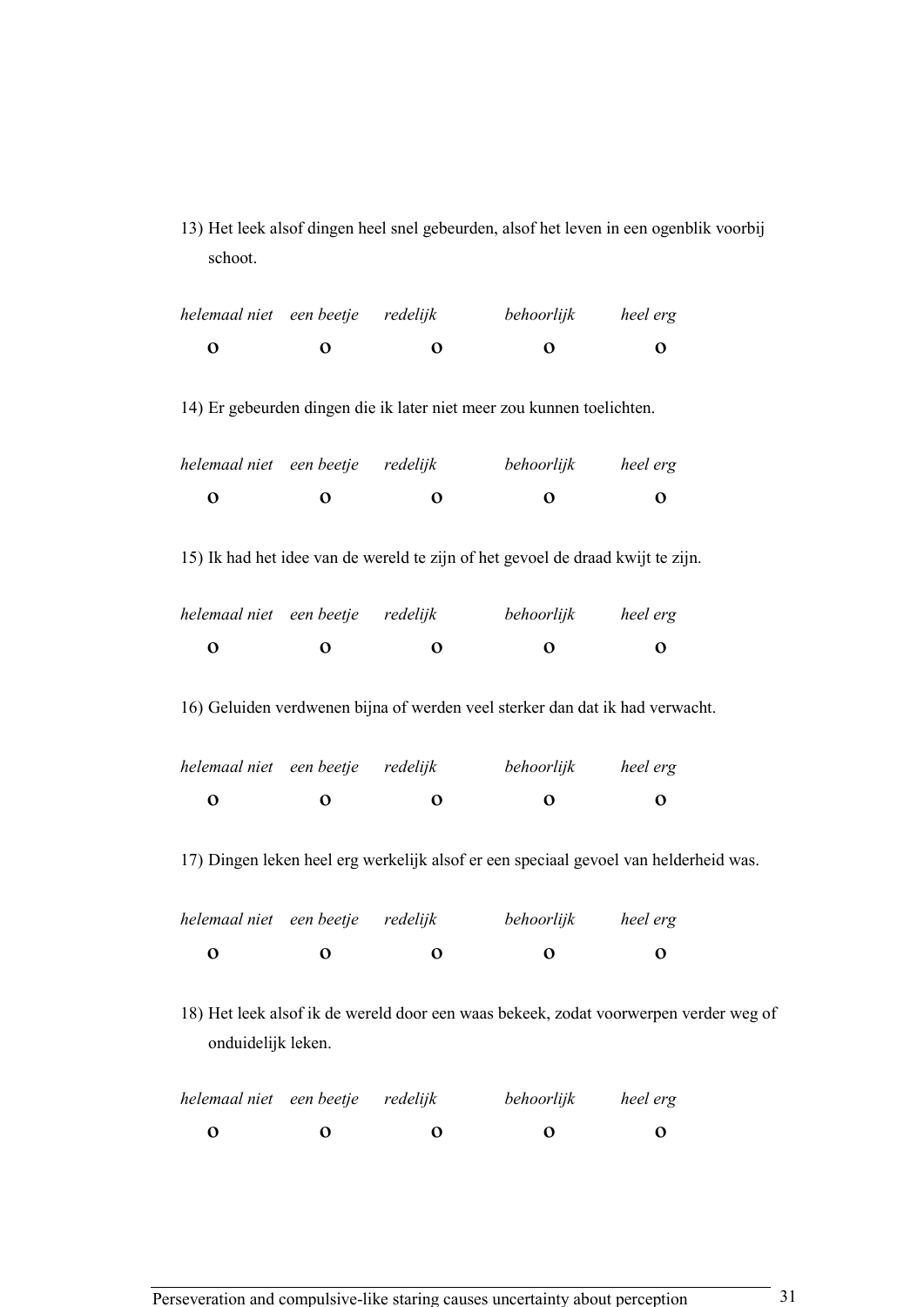19) Kleuren leken veel helderder dan dat ik had verwacht.

| helemaal niet een beetje redelijk |   |   | behoorlijk        | heel erg |
|-----------------------------------|---|---|-------------------|----------|
| O                                 | 0 | 0 | $\mathbf{\Omega}$ | 0        |

Geef aan hoe je het kijken naar het gasfornuis de laatste 10 seconden hebt

20) Het is alsof ik het zag, maar het was niet helder genoeg.

 $\mathsf{H}$ ┥  $\theta$ 100 00 Niet op mij van toepassing Geheel op mij van toepassing

21) Op de een of andere manier zag ik het, maar het was allemaal wat vaag.

|                            | 100                          |
|----------------------------|------------------------------|
| Niet op mij van toepassing | Geheel op mij van toepassing |

22) Ik wist dat ik het zag, maar op de een of andere manier was het beeld niet duidelijk.

|                            | 100                          |
|----------------------------|------------------------------|
|                            |                              |
| Niet op mij van toepassing | Geheel op mij van toepassing |
|                            |                              |

23) Wat ik heb gezien tijdens het kijken naar het gasfornuis voelde betrouwbaar.

|                            | 100                          |
|----------------------------|------------------------------|
| Niet op mij van toepassing | Geheel op mij van toepassing |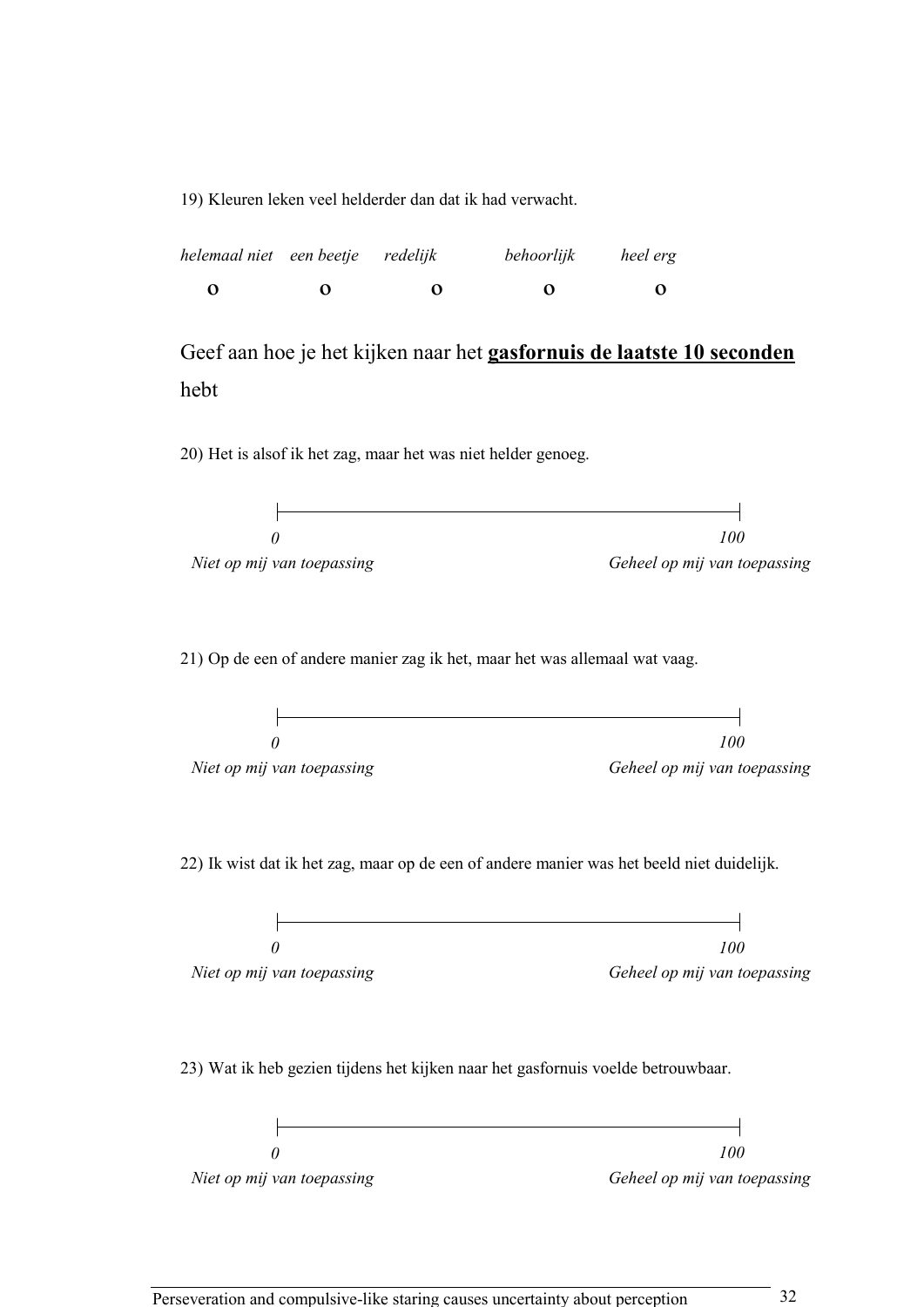24) Ik voelde me heel zeker over wat ik zag toen ik naar het gasfornuis keek.

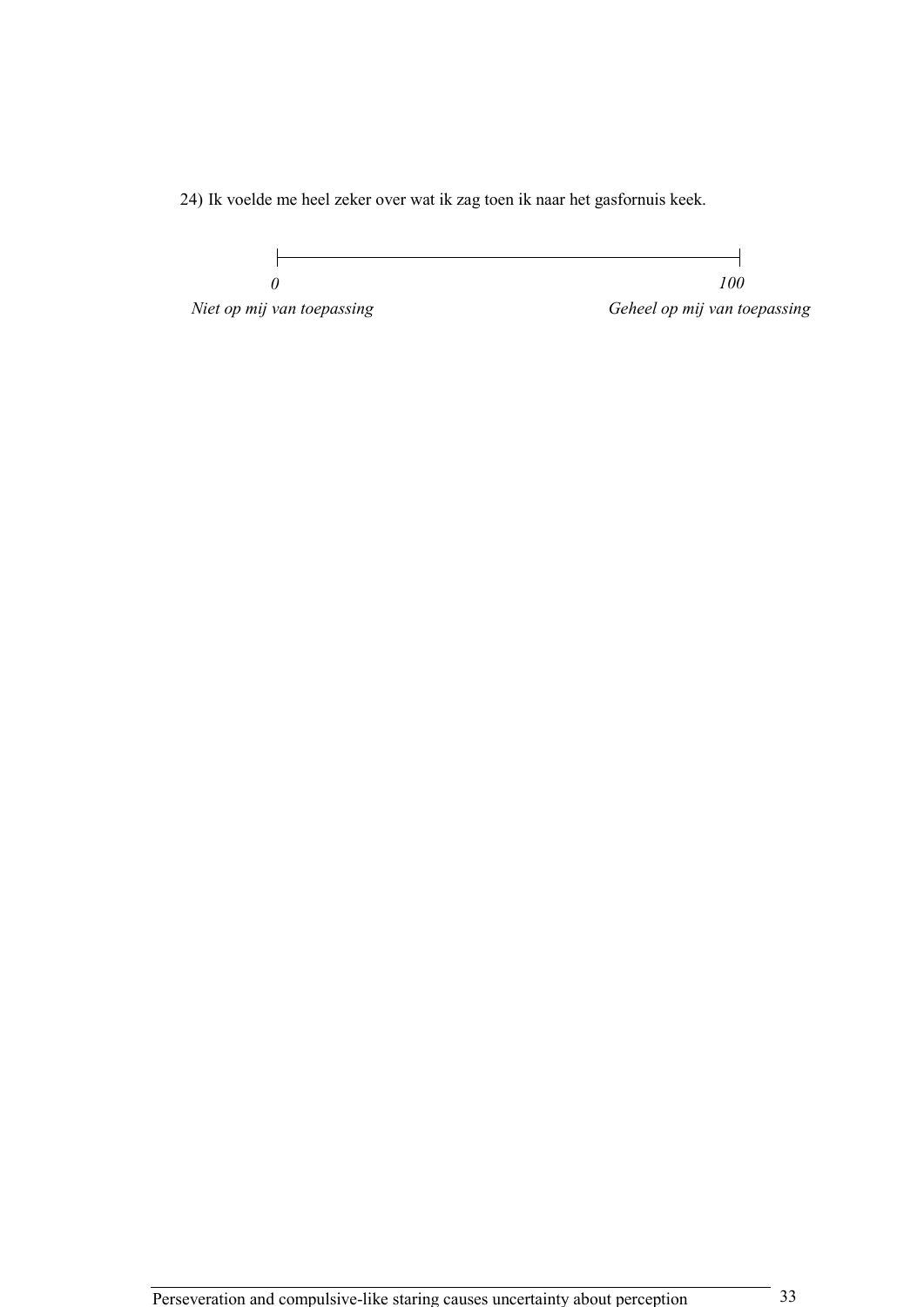3. Experimental Group (light-light-light; relevant perseveration).

Geef aan hoe je het kijken naar het lampje hebt ervaren.

1) Het leek alsof dingen in slow-motion bewogen.

| helemaal niet een beetje redelijk |                   |                   | behoorlijk        | heel erg          |
|-----------------------------------|-------------------|-------------------|-------------------|-------------------|
| O                                 | $\mathbf{\Omega}$ | $\mathbf{\Omega}$ | $\mathbf{\Omega}$ | $\mathbf{\Omega}$ |

2) Het leek het alsof dingen onwerkelijk waren, alsof ik aan het dromen was.

| helemaal niet een beetje redelijk |                   |                      | behoorlijk        | heel erg          |
|-----------------------------------|-------------------|----------------------|-------------------|-------------------|
| Ω                                 | $\mathbf{\Omega}$ | $\ddot{\phantom{a}}$ | $\mathbf{\Omega}$ | $\mathbf{\Omega}$ |
|                                   |                   |                      |                   |                   |

3) Ik ervaarde een gevoel dat leek alsof ik van de werkelijkheid gescheiden was; bijvoorbeeld alsof ik in een film of toneelstuk beland ben of alsof ik een robot ben.

| helemaal niet een beetje redelijk |                   |   | behoorlijk        | heel erg             |
|-----------------------------------|-------------------|---|-------------------|----------------------|
| $\Omega$                          | $\mathbf{\Omega}$ | 0 | $\mathbf{\Omega}$ | $\ddot{\phantom{1}}$ |
|                                   |                   |   |                   |                      |

4) Het leek het alsof ik niet vanuit mijn eigen lichaam naar dingen keek.

|        | helemaal niet een beetje redelijk | behoorlijk<br>heel erg |
|--------|-----------------------------------|------------------------|
| Ω<br>0 | 0                                 | $\mathbf{\Omega}$<br>0 |

5) Ik had het gevoel de situatie te bekijken alsof ik een observator of toeschouwer was.

| helemaal niet een beetje redelijk |   |                   | behoorlijk        | heel erg          |
|-----------------------------------|---|-------------------|-------------------|-------------------|
| Ω                                 | 0 | $\mathbf{\Omega}$ | $\mathbf{\Omega}$ | $\mathbf{\Omega}$ |
|                                   |   |                   |                   |                   |

6) Ik had het gevoel losgemaakt te zijn van mijn eigen lichaam.

| helemaal niet een beetje redelijk |                   |   | behoorlijk           | heel erg             |
|-----------------------------------|-------------------|---|----------------------|----------------------|
| o                                 | $\mathbf{\Omega}$ | 0 | $\ddot{\phantom{0}}$ | $\ddot{\phantom{0}}$ |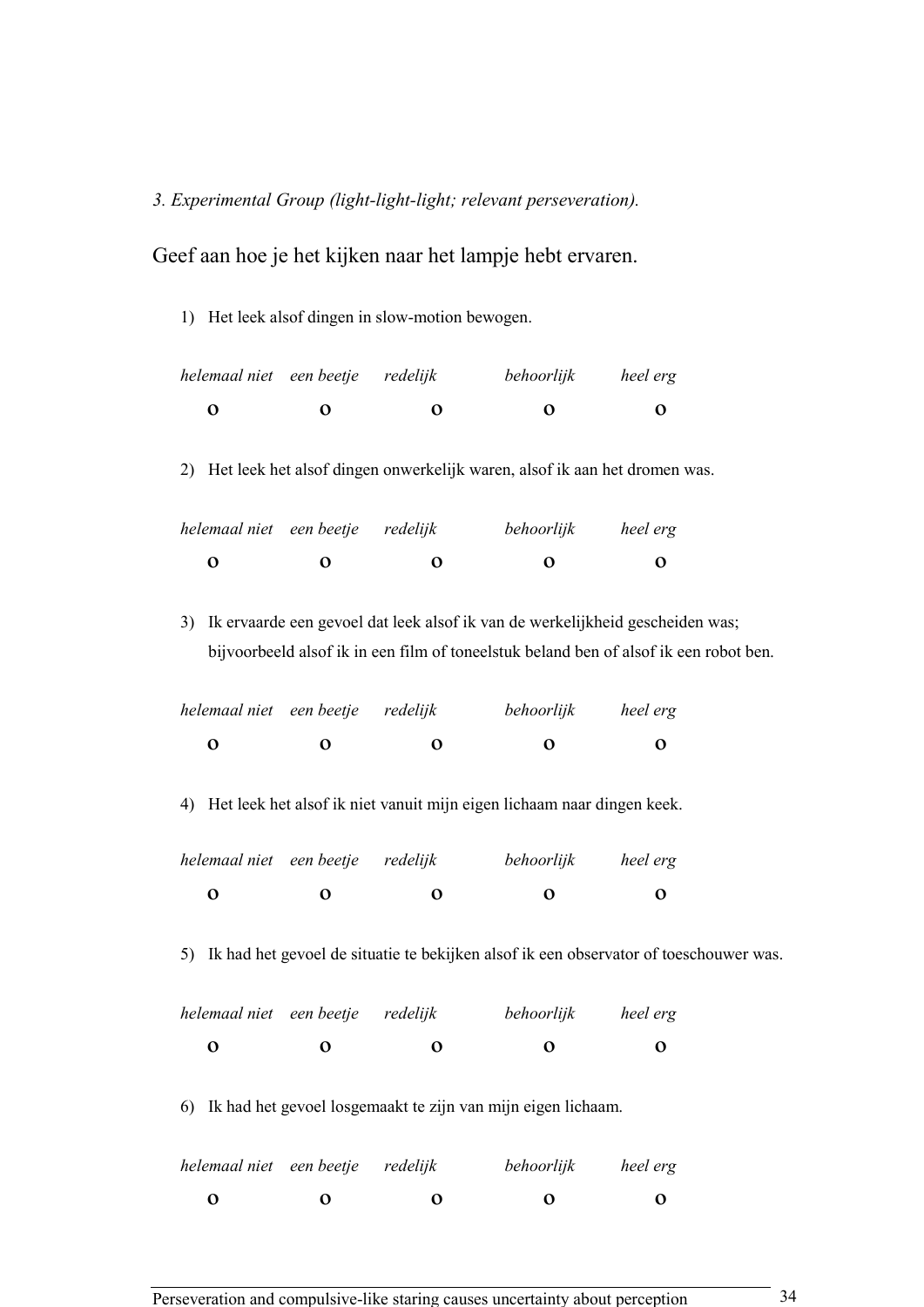7) De waarneming van mijn eigen lichaam is veranderd, mijn lichaam voelt bijvoorbeeld uitzonderlijk groot of klein aan.

| helemaal niet een beetje redelijk                                                        |                                                                   |              | behoorlijk heel erg                                                        |                |  |  |  |
|------------------------------------------------------------------------------------------|-------------------------------------------------------------------|--------------|----------------------------------------------------------------------------|----------------|--|--|--|
| $\mathbf O$                                                                              | $\mathbf{o}$                                                      | $\mathbf{o}$ | $\overline{O}$                                                             | $\mathbf{o}$   |  |  |  |
|                                                                                          | 8) Het leek alsof mensen bewegingsloos, dood of mechanisch waren. |              |                                                                            |                |  |  |  |
| helemaal niet een beetje redelijk                                                        |                                                                   |              | behoorlijk heel erg                                                        |                |  |  |  |
| $\mathbf{o}$                                                                             | $\mathbf 0$                                                       | $\mathbf{o}$ | $\overline{O}$                                                             | $\overline{O}$ |  |  |  |
|                                                                                          |                                                                   |              | 9) Ik had het gevoel dat voorwerpen er anders uit zagen dan ik verwachtte. |                |  |  |  |
| helemaal niet een beetje redelijk                                                        |                                                                   |              | behoorlijk heel erg                                                        |                |  |  |  |
| $\mathbf O$                                                                              | $\mathbf{o}$                                                      | $\mathbf 0$  | $\mathbf 0$                                                                | $\mathbf{o}$   |  |  |  |
|                                                                                          |                                                                   |              | 10) Ik had het gevoel dat kleuren in intensiteit verminderd waren.         |                |  |  |  |
| helemaal niet een beetje redelijk                                                        |                                                                   |              | behoorlijk heel erg                                                        |                |  |  |  |
| $\mathbf O$                                                                              | $\mathbf{o}$                                                      | $\mathbf{o}$ | $\mathbf{o}$                                                               | $\mathbf 0$    |  |  |  |
| 11) Ik zag dingen alsof ik in een tunnel was, of door een grote fotografische lens keek. |                                                                   |              |                                                                            |                |  |  |  |
| helemaal niet een beetje redelijk                                                        |                                                                   |              | behoorlijk heel erg                                                        |                |  |  |  |
| $\mathbf 0$                                                                              | $\mathbf 0$                                                       | $\mathbf{o}$ | $\mathbf{o}$                                                               | $\mathbf{o}$   |  |  |  |
| 12) Deze ervaring leek veel langer te duren dan ik had verwacht.                         |                                                                   |              |                                                                            |                |  |  |  |

|   | helemaal niet een beetje redelijk |                   | behoorlijk        | heel erg  |
|---|-----------------------------------|-------------------|-------------------|-----------|
| О | $\cdots$                          | $\mathbf{\Omega}$ | $\mathbf{\Omega}$ | $\bullet$ |
|   |                                   |                   |                   |           |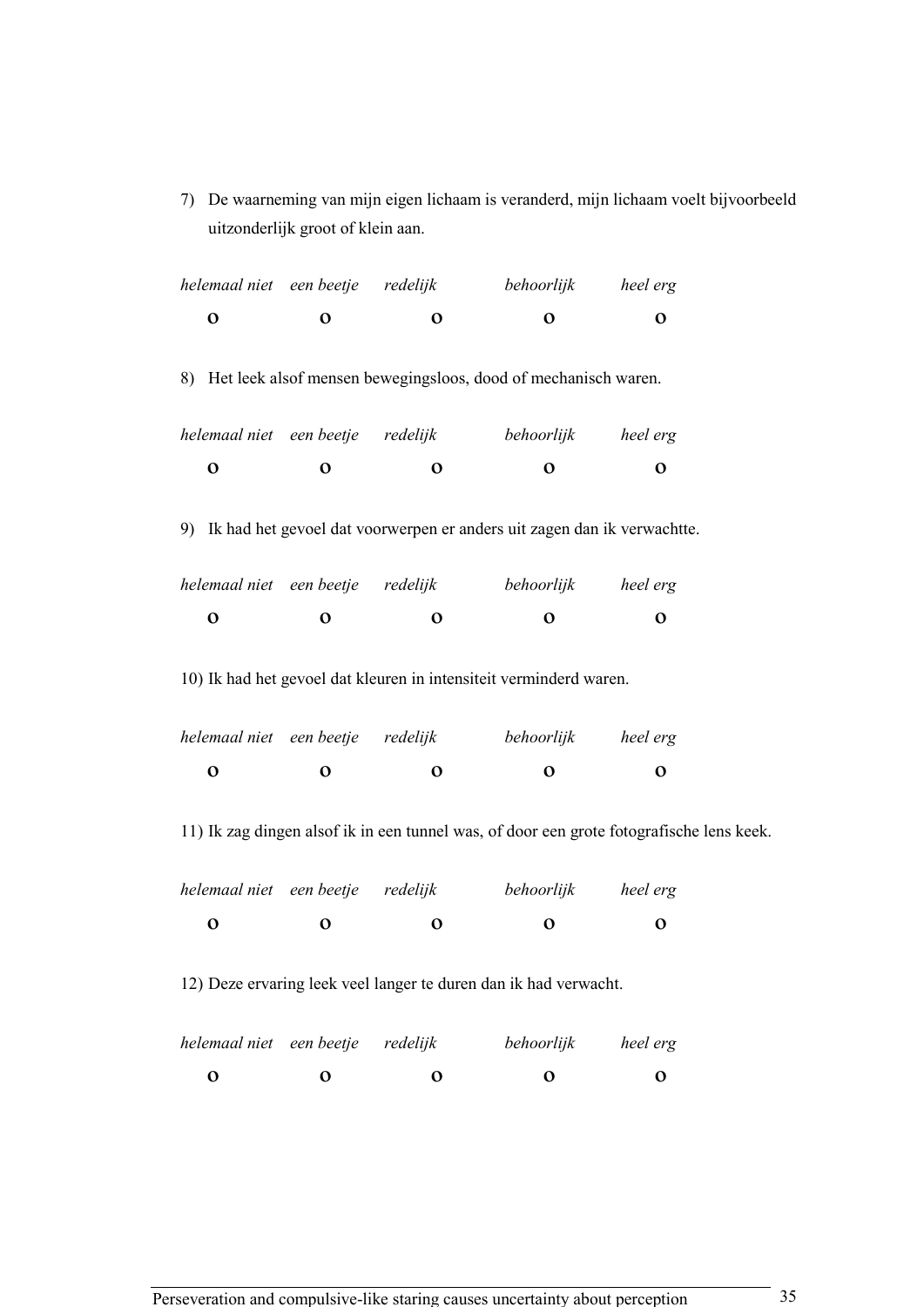13) Het leek alsof dingen heel snel gebeurden, alsof het leven in een ogenblik voorbij schoot.

| helemaal niet een beetje                                                                                   |                     | redelijk     | behoorlijk                                                                      | heel erg                                                                             |  |
|------------------------------------------------------------------------------------------------------------|---------------------|--------------|---------------------------------------------------------------------------------|--------------------------------------------------------------------------------------|--|
| $\mathbf O$                                                                                                | $\mathbf O$         | $\mathbf 0$  | $\mathbf 0$                                                                     | $\mathbf 0$                                                                          |  |
|                                                                                                            |                     |              | 14) Er gebeurden dingen die ik later niet meer zou kunnen toelichten.           |                                                                                      |  |
| helemaal niet                                                                                              | een beetje          | redelijk     | behoorlijk                                                                      | heel erg                                                                             |  |
| $\mathbf{o}$                                                                                               | $\mathbf{o}$        | O            | $\mathbf o$                                                                     | $\mathbf o$                                                                          |  |
|                                                                                                            |                     |              | 15) Ik had het idee van de wereld te zijn of het gevoel de draad kwijt te zijn. |                                                                                      |  |
| helemaal niet een beetje redelijk                                                                          |                     |              | behoorlijk                                                                      | heel erg                                                                             |  |
| $\mathbf 0$                                                                                                | $\mathbf O$         | $\mathbf O$  | $\mathbf{o}$                                                                    | $\mathbf{o}$                                                                         |  |
|                                                                                                            |                     |              | 16) Geluiden verdwenen bijna of werden veel sterker dan dat ik had verwacht.    |                                                                                      |  |
| helemaal niet                                                                                              | een beetje redelijk |              | behoorlijk                                                                      | heel erg                                                                             |  |
| $\mathbf 0$                                                                                                | $\mathbf O$         | $\mathbf{o}$ | $\mathbf O$                                                                     | $\mathbf 0$                                                                          |  |
|                                                                                                            |                     |              |                                                                                 | 17) Dingen leken heel erg werkelijk alsof er een speciaal gevoel van helderheid was. |  |
| helemaal niet                                                                                              | een beetje redelijk |              | behoorlijk                                                                      | heel erg                                                                             |  |
| $\mathbf{o}$                                                                                               | $\mathbf O$         | $\mathbf O$  | $\mathbf{o}$                                                                    | $\mathbf{o}$                                                                         |  |
| 18) Het leek alsof ik de wereld door een waas bekeek, zodat voorwerpen verder weg of<br>onduidelijk leken. |                     |              |                                                                                 |                                                                                      |  |
| helemaal niet                                                                                              | een beetje redelijk |              | behoorlijk                                                                      | heel erg                                                                             |  |
| $\mathbf O$                                                                                                | $\mathbf o$         | $\mathbf o$  | $\mathbf o$                                                                     | $\mathbf{o}$                                                                         |  |

Perseveration and compulsive-like staring causes uncertainty about perception 36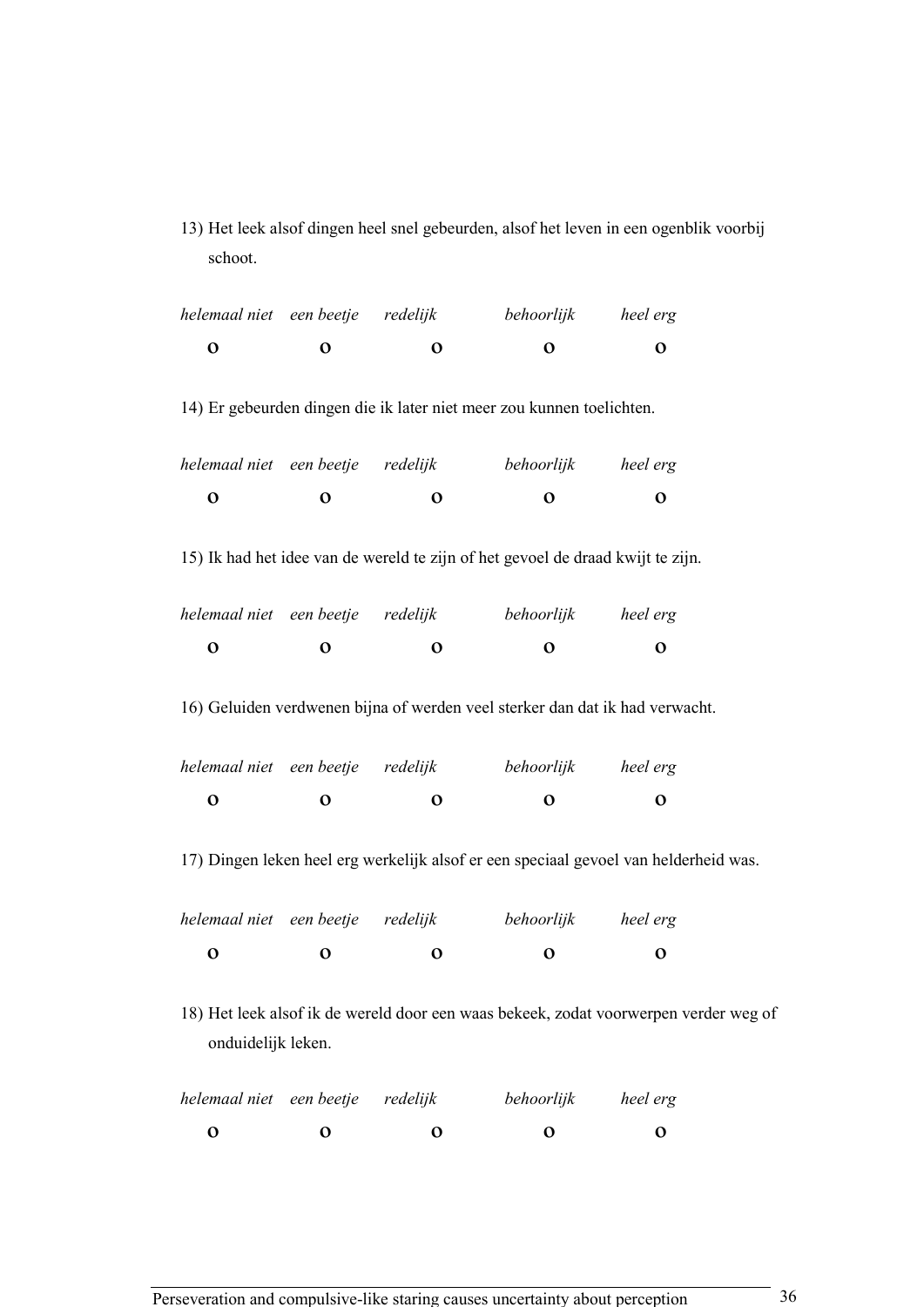19) Kleuren leken veel helderder dan dat ik had verwacht.

| helemaal niet een beetje redelijk |   |   | behoorlijk        | heel erg |
|-----------------------------------|---|---|-------------------|----------|
| O                                 | 0 | 0 | $\mathbf{\Omega}$ | 0        |

Geef antwoord op de vraag door middel van een **streep door de lijn** te zetten

20) Het is alsof ik het zag, maar het was niet helder genoeg.

 $\mathsf{H}$ ┥  $\theta$ 100 Niet op mij van toepassing die eerste van die Geheel op mij van toepassing

21) Op de een of andere manier zag ik het, maar het was allemaal wat vaag.

|                            | 100                          |
|----------------------------|------------------------------|
| Niet op mij van toepassing | Geheel op mij van toepassing |

22) Ik wist dat ik het zag, maar op de een of andere manier was het beeld niet duidelijk.

|                            | 100                          |
|----------------------------|------------------------------|
| Niet op mij van toepassing | Geheel op mij van toepassing |

23) Wat ik heb gezien tijdens het kijken naar de lampjes voelde betrouwbaar.

|                            | 100                          |
|----------------------------|------------------------------|
| Niet op mij van toepassing | Geheel op mij van toepassing |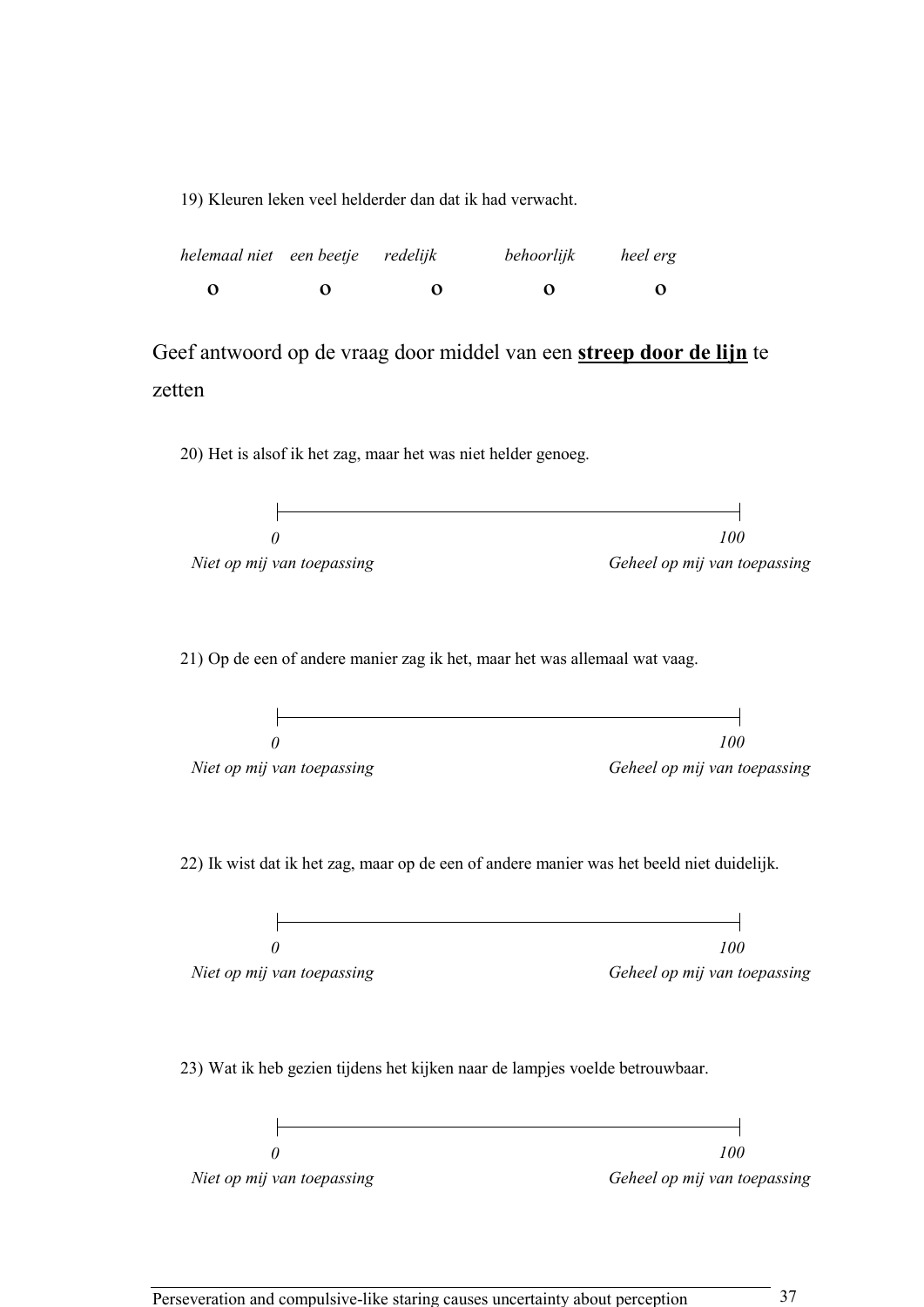24) Ik voelde me heel zeker over wat ik zag toen ik naar de lampjes keek.

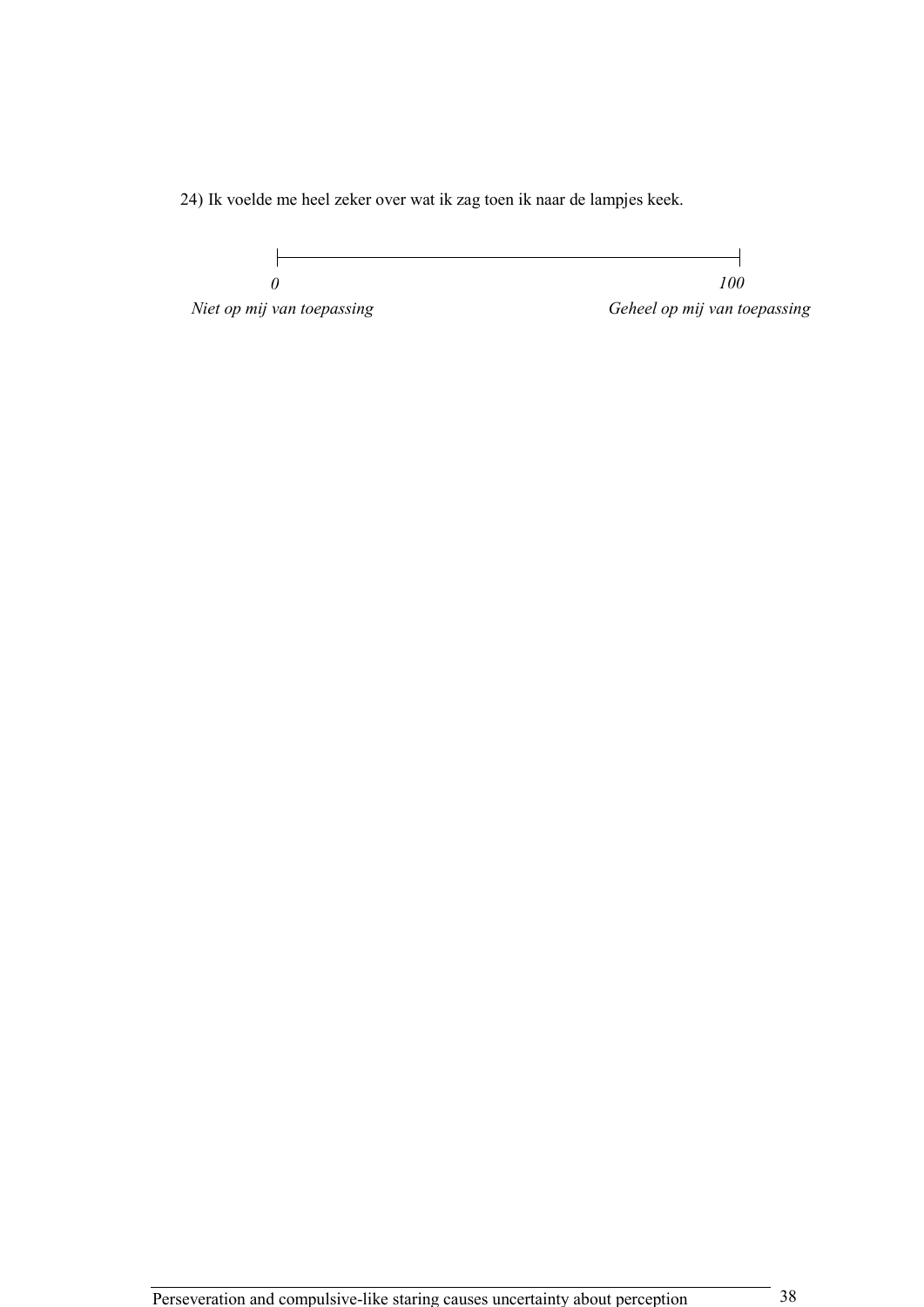## 4. Control Group (light-gas-light; irrelevant perseveration).

Geef aan hoe je het kijken naar het lampje de laatste 10 seconden hebt ervaren.

1) Het leek alsof dingen in slow-motion bewogen.

| helemaal niet een beetje redelijk |                      |   | behoorlijk   | heel erg |
|-----------------------------------|----------------------|---|--------------|----------|
| $\Omega$                          | $\ddot{\phantom{a}}$ | 0 | $\mathbf{a}$ | $\Omega$ |

2) Het leek het alsof dingen onwerkelijk waren, alsof ik aan het dromen was.

| helemaal niet een beetje redelijk |                   |                   | behoorlijk        | heel erg          |
|-----------------------------------|-------------------|-------------------|-------------------|-------------------|
| o                                 | $\mathbf{\Omega}$ | $\mathbf{\Omega}$ | $\mathbf{\Omega}$ | $\mathbf{\Omega}$ |

3) Ik ervaarde een gevoel dat leek alsof ik van de werkelijkheid gescheiden was; bijvoorbeeld alsof ik in een film of toneelstuk beland ben of alsof ik een robot ben.

| helemaal niet een beetje redelijk |                   | behoorlijk        | heel erg             |
|-----------------------------------|-------------------|-------------------|----------------------|
| o                                 | $\mathbf{\Omega}$ | $\mathbf{\Omega}$ | $\ddot{\phantom{0}}$ |
|                                   |                   |                   |                      |

4) Het leek het alsof ik niet vanuit mijn eigen lichaam naar dingen keek.

| helemaal niet een beetje redelijk |                   | behoorlijk             | heel erg          |
|-----------------------------------|-------------------|------------------------|-------------------|
| o                                 | $\mathbf{\Omega}$ | 0<br>$\mathbf{\Omega}$ | $\mathbf{\Omega}$ |

5) Ik had het gevoel de situatie te bekijken alsof ik een observator of toeschouwer was.

| helemaal niet een beetje redelijk |   |                   | behoorlijk        | heel erg          |
|-----------------------------------|---|-------------------|-------------------|-------------------|
| o                                 | 0 | $\mathbf{\Omega}$ | $\mathbf{\Omega}$ | $\mathbf{\Omega}$ |

6) Ik had het gevoel losgemaakt te zijn van mijn eigen lichaam.

| $\mathbf{\Omega}$<br>$\mathbf{\Omega}$ | $\mathbf{\Omega}$ |
|----------------------------------------|-------------------|
|                                        |                   |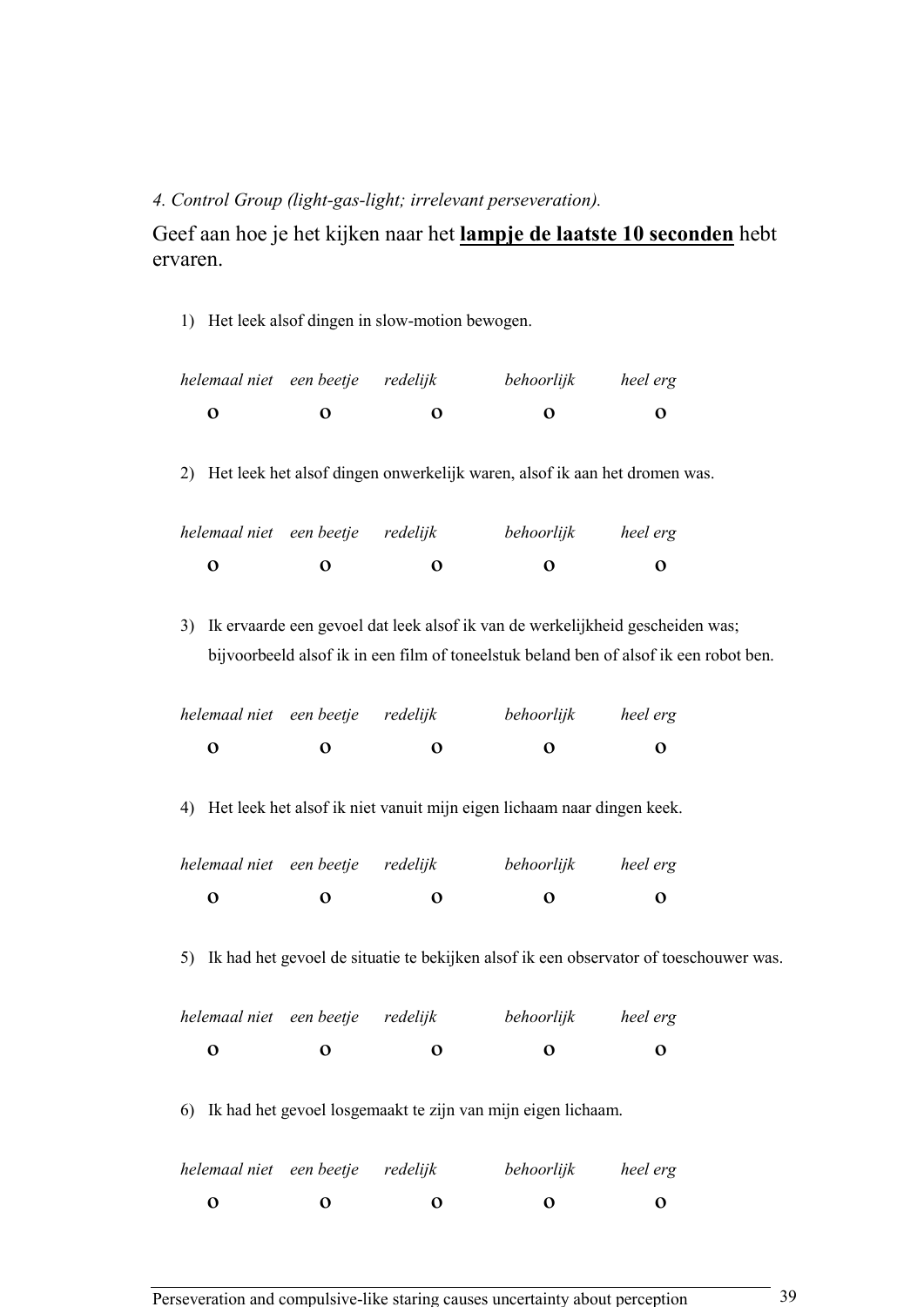7) De waarneming van mijn eigen lichaam is veranderd, mijn lichaam voelt bijvoorbeeld uitzonderlijk groot of klein aan.

| helemaal niet een beetje redelijk                                |              |              | behoorlijk heel erg                                                                      |              |  |  |
|------------------------------------------------------------------|--------------|--------------|------------------------------------------------------------------------------------------|--------------|--|--|
| $\mathbf O$                                                      | $\mathbf{o}$ | $\mathbf{o}$ | $\mathbf 0$                                                                              | $\mathbf{o}$ |  |  |
|                                                                  |              |              | 8) Het leek alsof mensen bewegingsloos, dood of mechanisch waren.                        |              |  |  |
| helemaal niet een beetje redelijk                                |              |              | behoorlijk heel erg                                                                      |              |  |  |
| $\mathbf{o}$                                                     | $\mathbf 0$  | $\mathbf{o}$ | $\mathbf{o}$                                                                             | $\mathbf{o}$ |  |  |
|                                                                  |              |              | 9) Ik had het gevoel dat voorwerpen er anders uit zagen dan ik verwachtte.               |              |  |  |
| helemaal niet een beetje redelijk                                |              |              | behoorlijk heel erg                                                                      |              |  |  |
| $\mathbf 0$                                                      | $\mathbf 0$  | $\mathbf 0$  | $\mathbf{o}$                                                                             | $\mathbf 0$  |  |  |
|                                                                  |              |              | 10) Ik had het gevoel dat kleuren in intensiteit verminderd waren.                       |              |  |  |
| helemaal niet een beetje redelijk                                |              |              | behoorlijk heel erg                                                                      |              |  |  |
| $\mathbf 0$                                                      | $\mathbf 0$  | $\mathbf{o}$ | $\mathbf 0$                                                                              | $\mathbf 0$  |  |  |
|                                                                  |              |              | 11) Ik zag dingen alsof ik in een tunnel was, of door een grote fotografische lens keek. |              |  |  |
| helemaal niet een beetje redelijk                                |              |              | behoorlijk heel erg                                                                      |              |  |  |
| $\mathbf 0$                                                      | $\mathbf{o}$ | $\mathbf{o}$ | $\mathbf 0$                                                                              | $\mathbf{o}$ |  |  |
| 12) Deze ervaring leek veel langer te duren dan ik had verwacht. |              |              |                                                                                          |              |  |  |
| helemaal niet een beetje                                         |              | redelijk     | behoorlijk                                                                               | heel erg     |  |  |

 $\begin{array}{ccccccc}\n0 & 0 & 0 & 0 & 0\n\end{array}$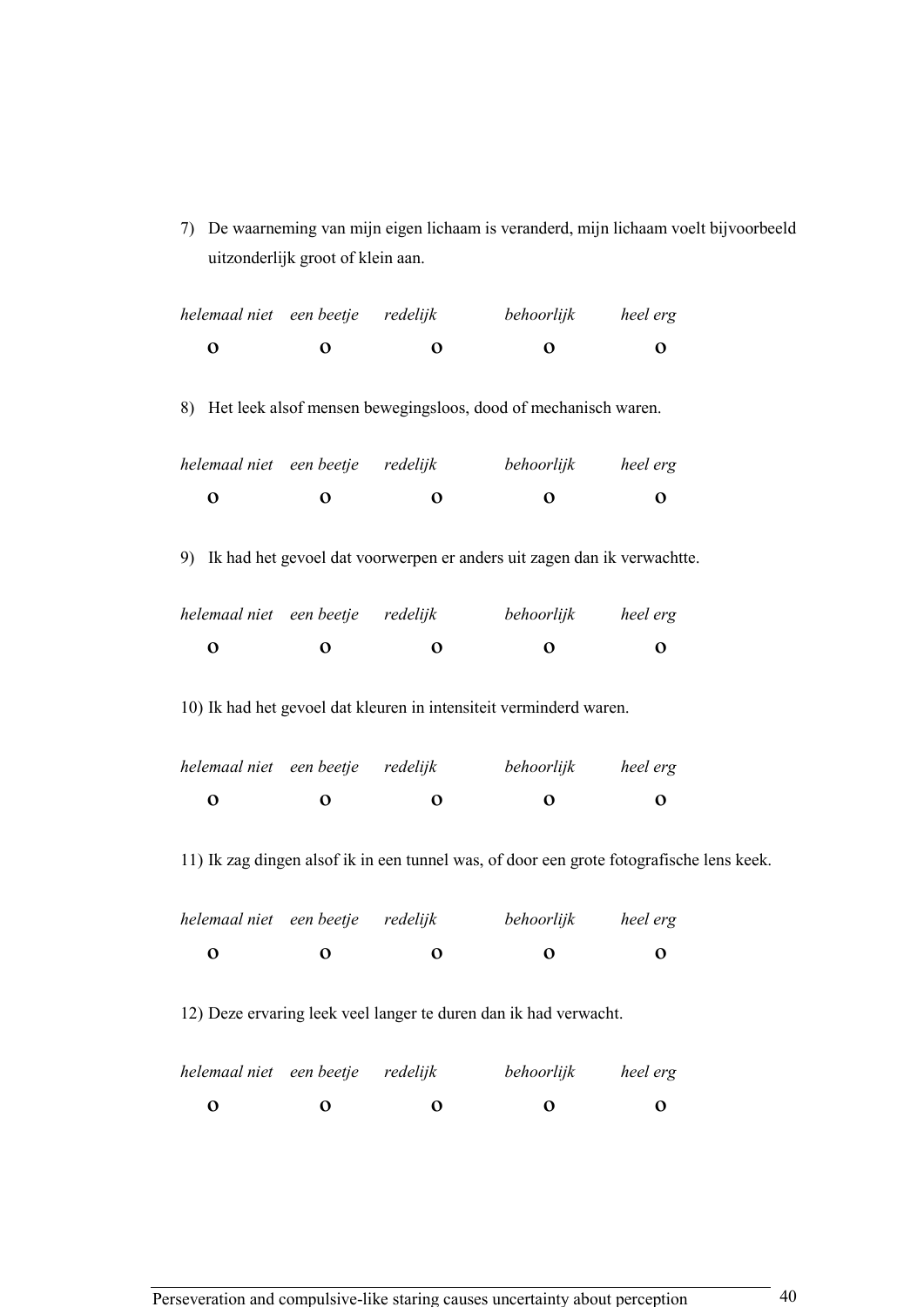13) Het leek alsof dingen heel snel gebeurden, alsof het leven in een ogenblik voorbij schoot.

| helemaal niet een beetje                                                                                   |                     | redelijk     | behoorlijk                                                                      | heel erg                                                                             |  |  |
|------------------------------------------------------------------------------------------------------------|---------------------|--------------|---------------------------------------------------------------------------------|--------------------------------------------------------------------------------------|--|--|
| $\mathbf O$                                                                                                | $\mathbf{o}$        | $\mathbf 0$  | $\mathbf 0$                                                                     | $\mathbf 0$                                                                          |  |  |
|                                                                                                            |                     |              | 14) Er gebeurden dingen die ik later niet meer zou kunnen toelichten.           |                                                                                      |  |  |
| helemaal niet een beetje                                                                                   |                     | redelijk     | behoorlijk                                                                      | heel erg                                                                             |  |  |
| $\mathbf{o}$                                                                                               | $\mathbf{o}$        | $\mathbf o$  | $\mathbf{o}$                                                                    | $\mathbf{o}$                                                                         |  |  |
|                                                                                                            |                     |              | 15) Ik had het idee van de wereld te zijn of het gevoel de draad kwijt te zijn. |                                                                                      |  |  |
| helemaal niet een beetje                                                                                   |                     | redelijk     | behoorlijk                                                                      | heel erg                                                                             |  |  |
| $\mathbf 0$                                                                                                | $\mathbf{o}$        | $\mathbf{o}$ | $\mathbf{o}$                                                                    | $\mathbf o$                                                                          |  |  |
|                                                                                                            |                     |              | 16) Geluiden verdwenen bijna of werden veel sterker dan dat ik had verwacht.    |                                                                                      |  |  |
| helemaal niet                                                                                              | een beetje redelijk |              | behoorlijk                                                                      | heel erg                                                                             |  |  |
| $\mathbf 0$                                                                                                | $\mathbf{o}$        | $\mathbf o$  | $\mathbf{o}$                                                                    | $\mathbf{o}$                                                                         |  |  |
|                                                                                                            |                     |              |                                                                                 | 17) Dingen leken heel erg werkelijk alsof er een speciaal gevoel van helderheid was. |  |  |
| helemaal niet een beetje redelijk                                                                          |                     |              | behoorlijk                                                                      | heel erg                                                                             |  |  |
| $\mathbf{o}$                                                                                               | $\mathbf O$         | $\mathbf{o}$ | $\mathbf{o}$                                                                    | $\mathbf{o}$                                                                         |  |  |
| 18) Het leek alsof ik de wereld door een waas bekeek, zodat voorwerpen verder weg of<br>onduidelijk leken. |                     |              |                                                                                 |                                                                                      |  |  |
| helemaal niet                                                                                              | een beetje redelijk |              | behoorlijk                                                                      | heel erg                                                                             |  |  |
| $\mathbf O$                                                                                                | $\mathbf o$         | $\mathbf 0$  | $\mathbf O$                                                                     | $\mathbf O$                                                                          |  |  |

Perseveration and compulsive-like staring causes uncertainty about perception 41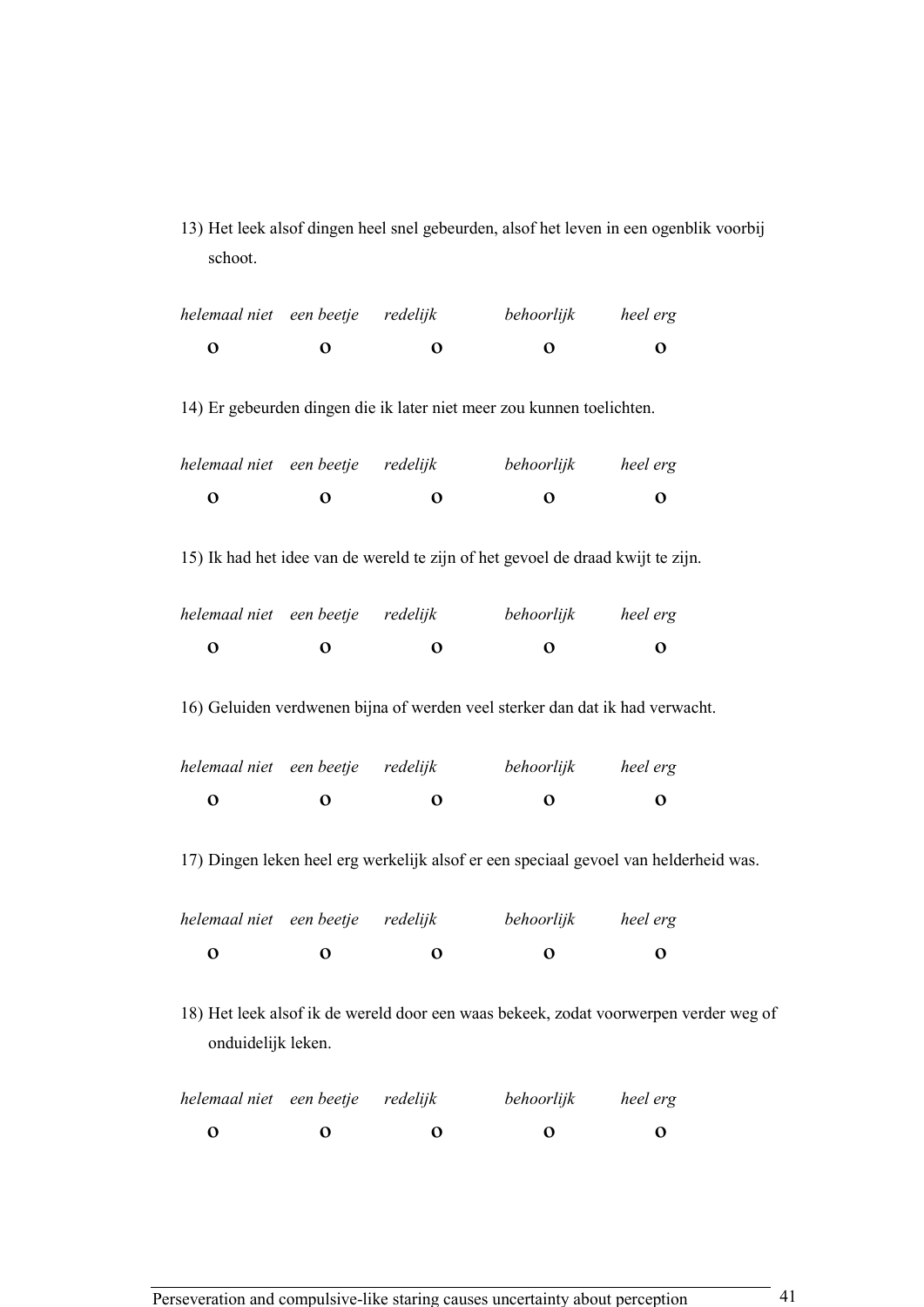19) Kleuren leken veel helderder dan dat ik had verwacht.

| helemaal niet een beetje redelijk |   |   | behoorlijk | heel erg |
|-----------------------------------|---|---|------------|----------|
| O                                 | 0 | Ω | 0          | $\Omega$ |

Geef aan hoe je het kijken naar het licht de laatste 10 seconden hebt ervaren door middel van een streep door de lijn te zetten.

20) Het is alsof ik het zag, maar het was niet helder genoeg.

 $\mathsf{F}$  $\theta$ 100 Niet op mij van toepassing die eerste van die Geheel op mij van toepassing 21) Op de een of andere manier zag ik het, maar het was allemaal wat vaag.  $\mathbf{r}$ 

|                            | 100                          |
|----------------------------|------------------------------|
| Niet op mij van toepassing | Geheel op mij van toepassing |

22) Ik wist dat ik het zag, maar op de een of andere manier was het beeld niet duidelijk.

|                            | 100                          |
|----------------------------|------------------------------|
|                            |                              |
| Niet op mij van toepassing | Geheel op mij van toepassing |

23) Wat ik heb gezien tijdens het kijken naar de lampjes voelde betrouwbaar.

|                            | 100                          |
|----------------------------|------------------------------|
| Niet op mij van toepassing | Geheel op mij van toepassing |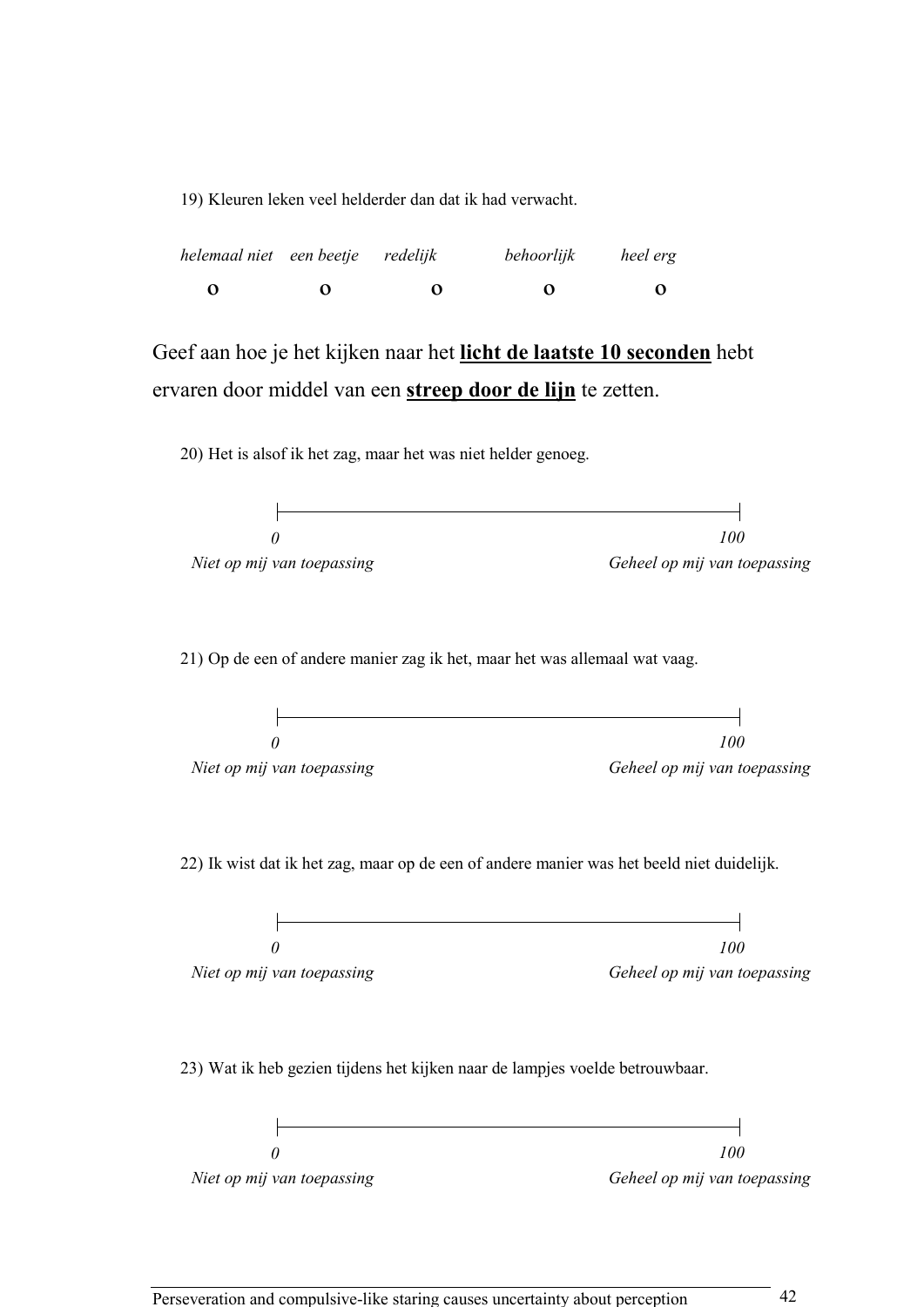24) Ik voelde me heel zeker over wat ik zag toen ik naar de lampjes keek.

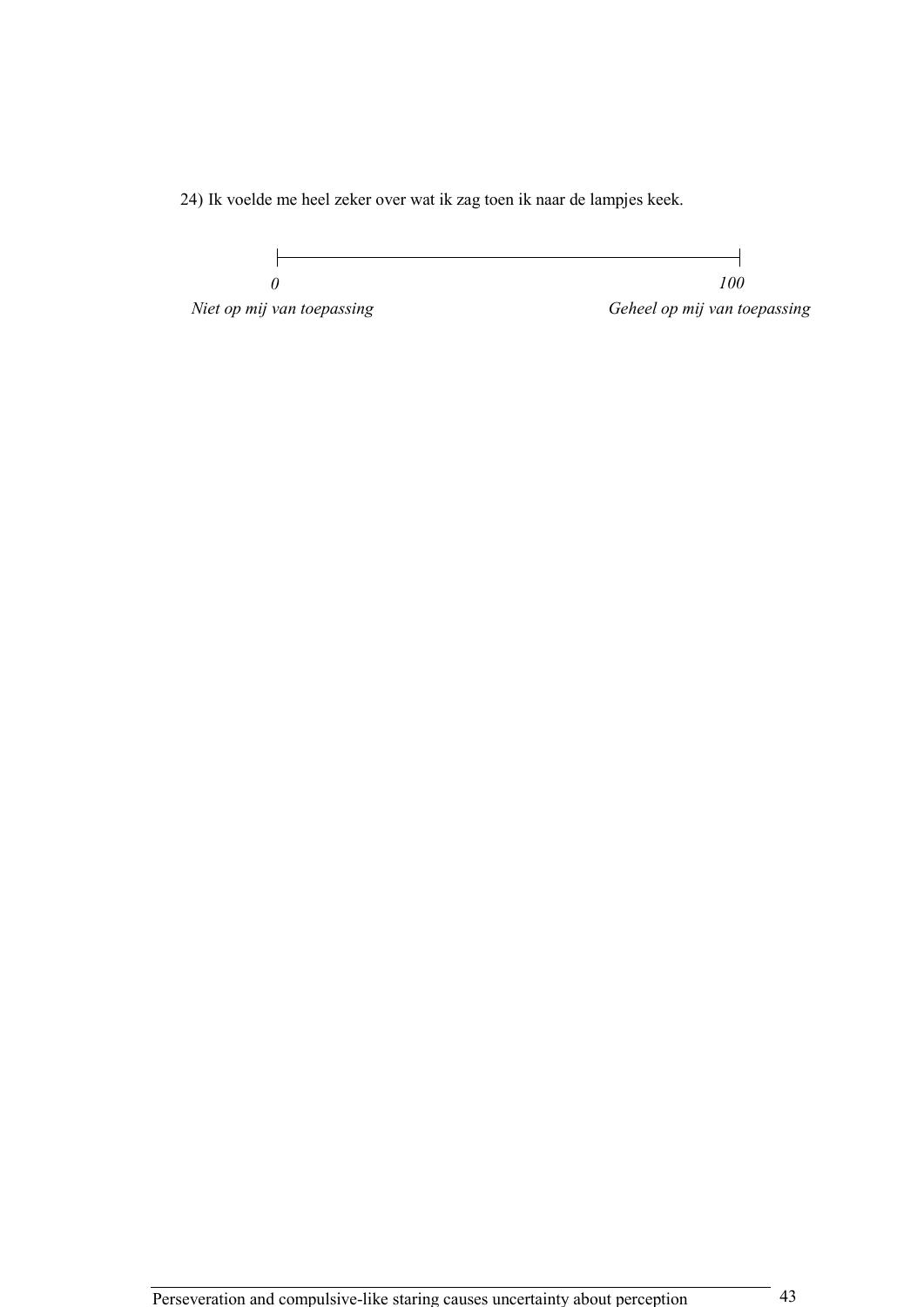# Appendix C

# SPSS Output

Dissociation after perseveration of visual attention.

### Descriptive Statistics

|                     | Conditie      | Mean    | Std. Deviation | N  |
|---------------------|---------------|---------|----------------|----|
| Totaal DSS meting 1 | experimenteel | 4.8000  | 3.73603        | 20 |
|                     | controle      | 7.2000  | 7.39559        | 20 |
|                     | Total         | 6.0000  | 5.90958        | 40 |
| Totaal DSS meting 2 | experimenteel | 18.6500 | 7.41460        | 20 |
|                     | controle      | 17.9000 | 11.37356       | 20 |
|                     | Total         | 18.2750 | 9.48410        | 40 |

### Tests of Within-Subjects Effects

|             | Measure: MEASURE 1        |                            |        |             |        |      |                               |
|-------------|---------------------------|----------------------------|--------|-------------|--------|------|-------------------------------|
| Source      |                           | Type III Sum<br>of Squares | df     | Mean Square | F      | Sig. | <b>Partial Eta</b><br>Squared |
| <b>DSS</b>  | <b>Sphericity Assumed</b> | 3013.513                   |        | 3013.513    | 79.613 | .000 | .677                          |
|             | Greenhouse-Geisser        | 3013.513                   | 1.000  | 3013.513    | 79.613 | .000 | .677                          |
|             | Huynh-Feldt               | 3013.513                   | 1.000  | 3013.513    | 79.613 | .000 | .677                          |
|             | Lower-bound               | 3013.513                   | 1.000  | 3013.513    | 79.613 | .000 | .677                          |
| DSS * CondC | <b>Sphericity Assumed</b> | 49.613                     |        | 49.613      | 1.311  | .259 | .033                          |
|             | Greenhouse-Geisser        | 49.613                     | 1.000  | 49.613      | 1.311  | .259 | .033                          |
|             | Huynh-Feldt               | 49.613                     | 1.000  | 49.613      | 1.311  | .259 | .033                          |
|             | Lower-bound               | 49.613                     | 1.000  | 49.613      | 1.311  | .259 | .033                          |
| Error(DSS)  | <b>Sphericity Assumed</b> | 1438.375                   | 38     | 37.852      |        |      |                               |
|             | Greenhouse-Geisser        | 1438.375                   | 38.000 | 37.852      |        |      |                               |
|             | Huynh-Feldt               | 1438.375                   | 38,000 | 37.852      |        |      |                               |
|             | Lower-bound               | 1438.375                   | 38.000 | 37.852      |        |      |                               |

#### Tests of Within-Subjects Contrasts

| Measure: MEASURE |        |                            |    |             |        |      |                               |
|------------------|--------|----------------------------|----|-------------|--------|------|-------------------------------|
| Source           | DSS    | Type III Sum<br>of Squares | df | Mean Square |        | Sig. | <b>Partial Eta</b><br>Squared |
| <b>DSS</b>       | Linear | 3013.513                   |    | 3013.513    | 79.613 | .000 | .677                          |
| DSS * CondC      | Linear | 49.613                     |    | 49.613      | 1.311  | .259 | .033                          |
| Error(DSS)       | Linear | 1438.375                   | 38 | 37.852      |        |      |                               |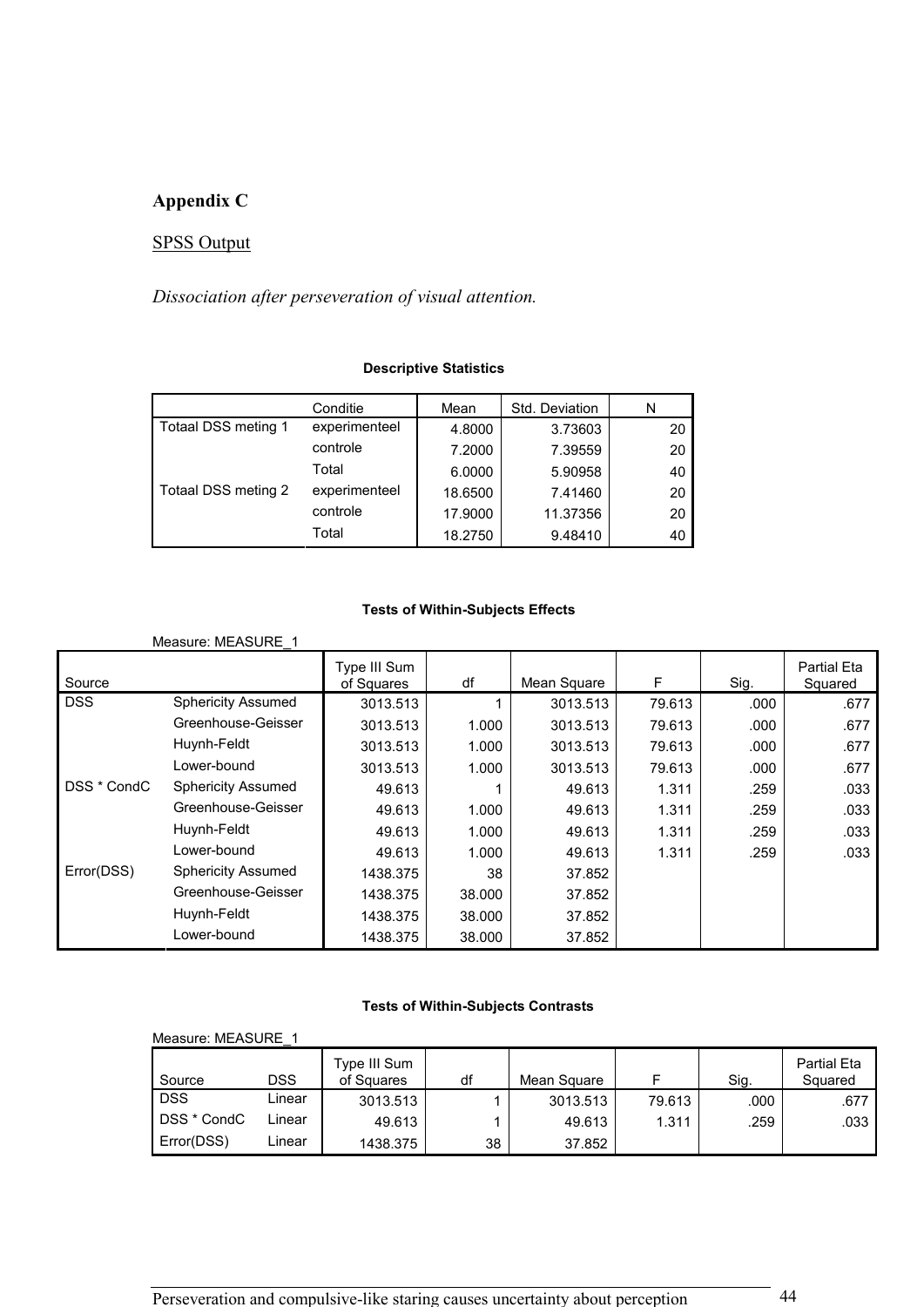# Factor analysis

#### Component Matrix(a)

|                                                                                                                              | Componen |
|------------------------------------------------------------------------------------------------------------------------------|----------|
|                                                                                                                              |          |
| Reed, meting 2, vraag 20,<br>het is alsof ik het zag maar<br>het is niet helder genoeg                                       | .882     |
| Reed, meting 2, vraag 21,<br>op de een of andere manier<br>zag ik het maar het is<br>allemaal wat vaag                       | .891     |
| Reed, meting 2, yraag 22,<br>ik wist dat ik het zag maar<br>op de een of andere manier<br>was het beeld niet duidelijk       | .878     |
| Hermans, meting 2, yraag<br>23, wat ik heb gezien<br>tijdens het kijken naar het<br>gasfornuis/lampje voelde<br>betrouwbaar  | .596     |
| Onzekerheid, meting 2,<br>vraag 24, ik voelde me heel<br>zeker over wat ik zag toen<br>ik naar het<br>gasfornuis/lampje keek | .484     |

Extraction Method: Principal Component Analysis. a 1 components extracted.